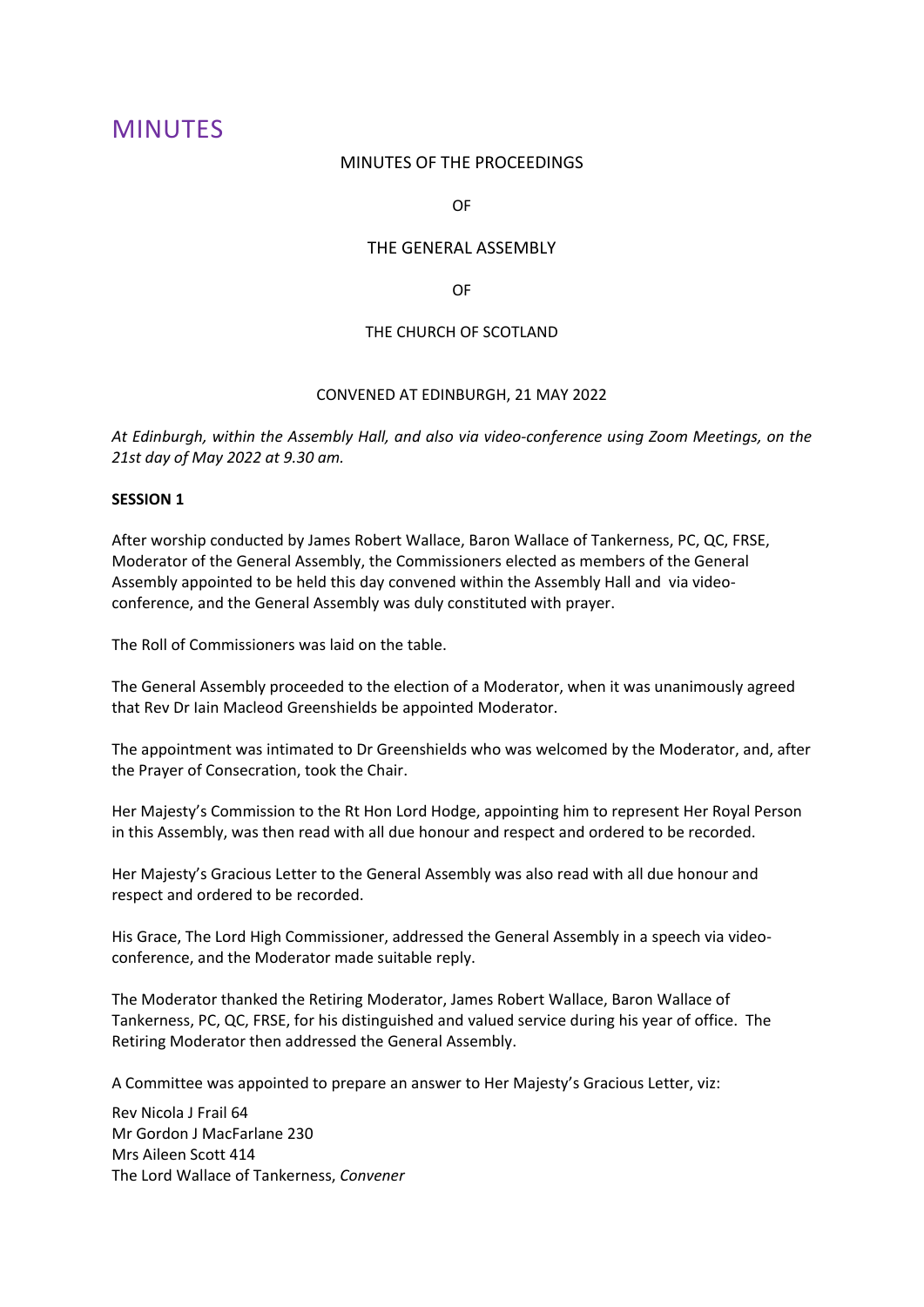The General Assembly called for the Report of the Standing Committee on Commissions, which was given in by the Principal Clerk who reported that all Commissions had been received and were in order.

The Principal Clerk reported that the Standing Orders of the General Assembly were laid on the table and had been circulated to Commissioners.

The General Assembly appointed a Procedure Committee to arrange the Order of Business, viz:

Rev Donald McCorkindale, *Convener* Mrs Susan Pym, *Vice-Convener Moderator Principal Clerk Associate Principal Clerk Depute Clerk Procurator Law Agent*

The General Assembly agreed that the following should serve as the Panel of Tellers.

Rev Maggie Hunt 407 Ms Patricia Munro DCS 388 Rev Gregor McIntyre 167 Rev Alison Mehigan 477 Rev Sarah Ross 262 Ms Sheila Nicol 538 Mrs Lorraine Fraser 354 Mr Iain Scoular 309 Mr George Robertson 280 Mr Sam Scobie 120

The General Assembly appointed a Committee to prepare a Minute on Deceased Ministers, Missionaries and Deacons, viz:

The Lord Wallace of Tankerness *Principal Clerk Depute Clerk*

Intimation was given of the arrangements for the Celebration of Holy Communion in the Assembly Hall and online via video-conference on Monday 23 May 2022 at 9.15 am.

The General Assembly suspended their sitting at 10.38am until 11.15am.

# **SESSION 2**

# **APPOINTMENT OF THE NEXT PRINCIPAL CLERK**

*Section 19 of the Proposed Deliverance of the Report of the Assembly Trustees was moved, seconded and agreed:*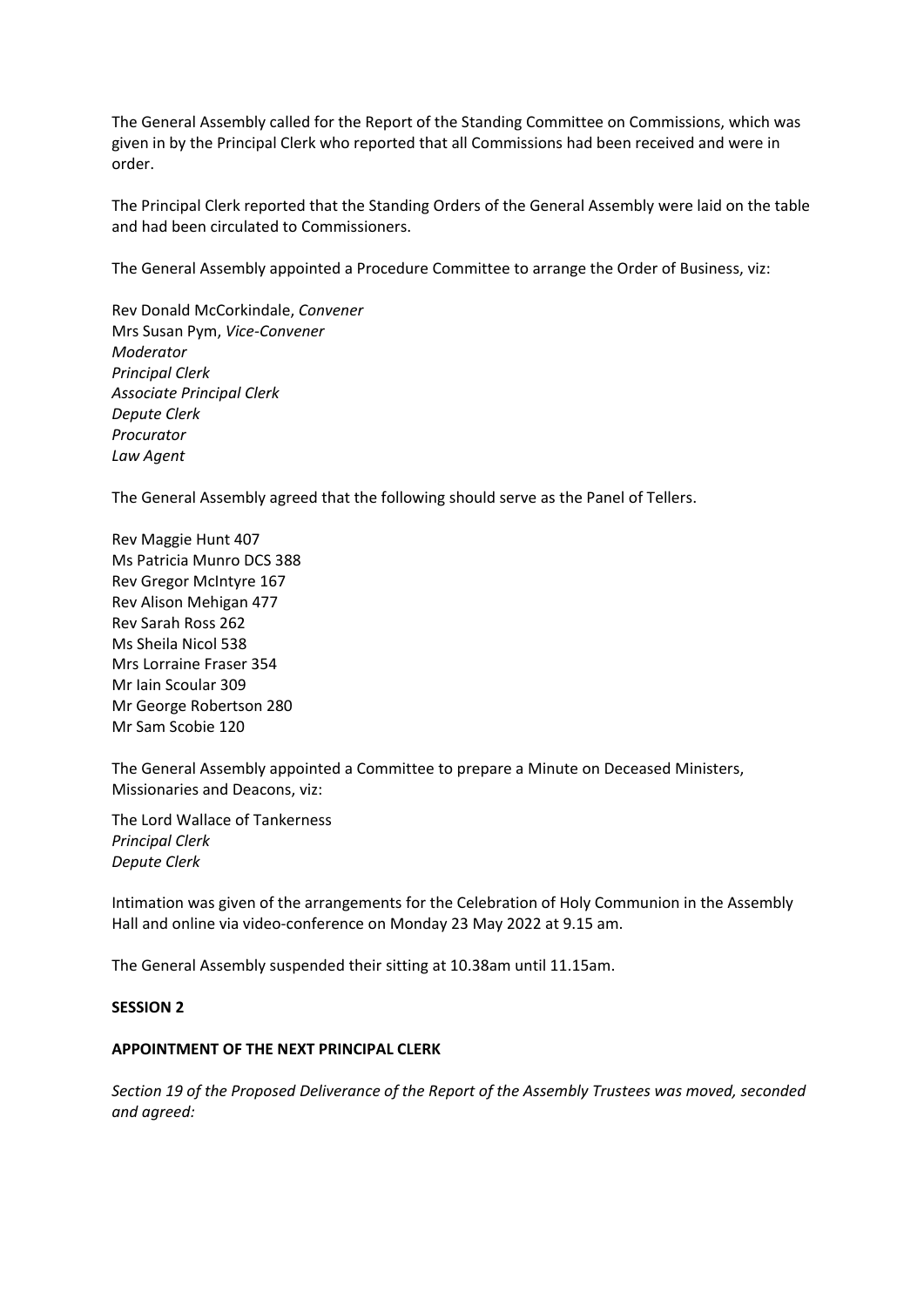19. Note the revised Job Description for the post of Principal Clerk as set out in recruitment pack https://churchofscotland.org.uk/about-us/general-assembly/redirects/principal-clerkrecruitment-pack, ratify the appointment of Rev Fiona Smith as Associate Principal Clerk from the 19th April and appoint her as Principal Clerk to the General Assembly with effect from 1st July 2022.

The General Assembly received the following Delegates who were introduced by Rev Alexander Horsburgh and Very Rev Dr Susan Brown:

*The Presbyterian Church of Wales*  Rev T Evan Morgan, Moderator

*The United Reformed Church* Rev Clare Downing, Moderator

*The United Reformed Church (National Synod of Scotland)* Rev Paul Whittle, Moderator

*The Church of England* Rev Canon Dr Jeremy Morris, Ecumenical Adviser

*The Baptist Union of Scotland* Rev Martin Hodson, General Director

*The Methodist Church in Scotland* Rev Mark Slaney, Chair of the Methodist Church in Scotland; Rev James Patron Bell, Ecumenical **Officer** 

*Religious Society of Friends – General Meeting for Scotland* Elizabeth Allen, Clerk *(Saturday. Monday and Tuesday)*; Mary Woodward (*Wednesday and Thursday*)

*The Scottish Episcopal Church* Rt Rev Dr Keith Riglin, Bishop of Argyll and The Isles

*The United Free Church of Scotland* Rev Dr David Miller, Moderator

*Roman Catholic Bishops' Conference of Scotland* Most Rev Leo Cushley, Archbishop of St Andrews and Edinburgh

#### *The Salvation Army*

Lt Col Carol Bailey, Secretary for Scotland *(Monday)*; Major David Cavanagh, Assistant Secretary for Scotland *(Tuesday, Wednesday and Thursday)*

*The Congregational Federation in Scotland* Ms Margaret McGuinness, Secretary

*Action of Churches Together in Scotland* Miss Carole Hope, Convener

*Conference of European Churches* Dr Jørgen Skov Sørensen, General Secretary

*Churches Together in Britain and Ireland* Dr Nicola Brady, General Secretary

#### *AFRICA*

*Presbyterian Church of East Africa*  Rt Rev Patrick Thegu Mutahi, Moderator; Rev Edwin Kabathi, PCEA UK Outreach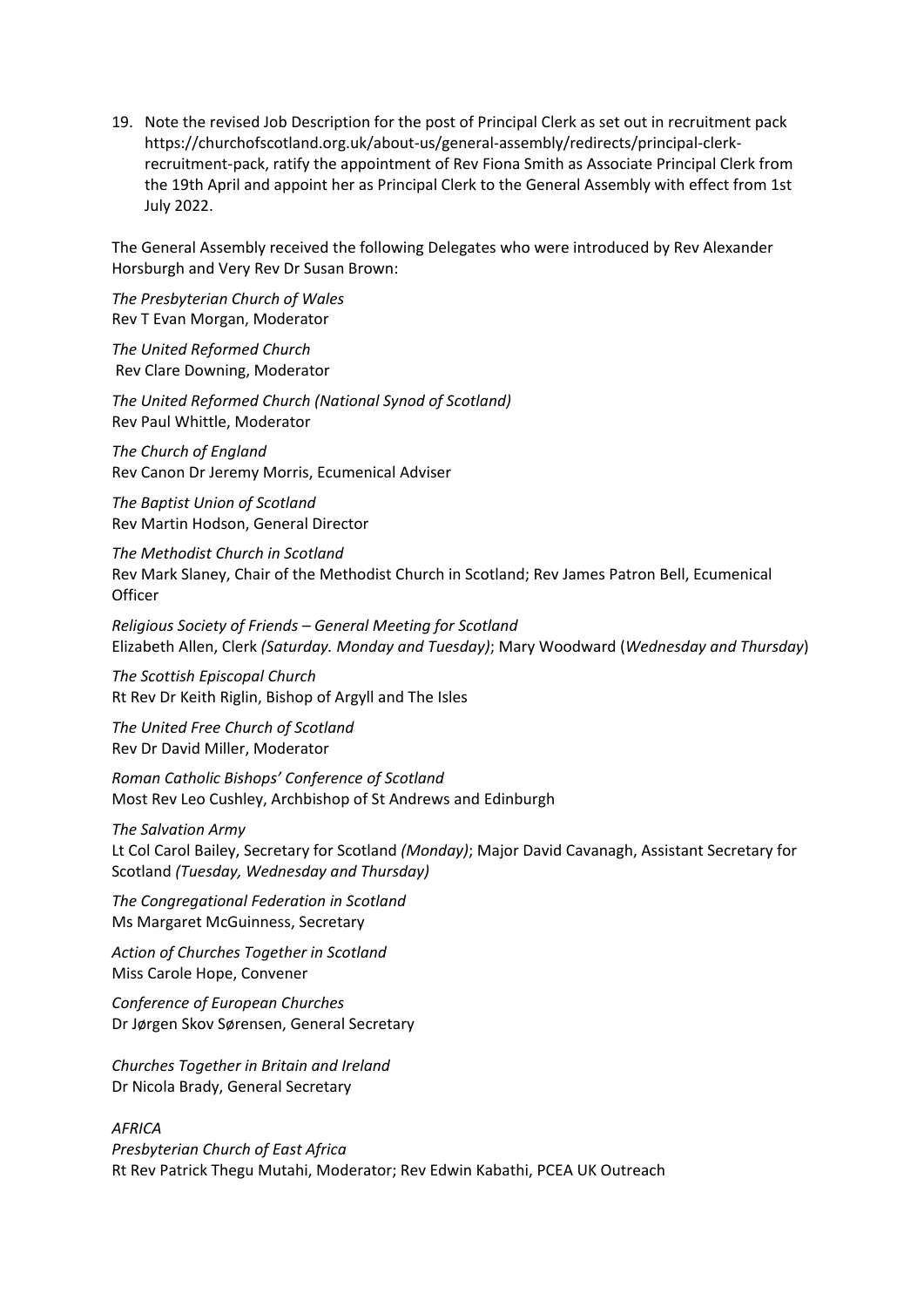*Church of Central Africa Presbyterian, General Synod*  Rt Rev Biswick Chambulu K. Nkhoma, Moderator

*Uniting Presbyterian Church in Southern Africa (Presbytery of Zimbabwe)*  Rev Lydia Neshangwe, Moderator Elect

*AMERICAS Presbyterian Church in Canada* Rev Dr Daniel Scott, Moderator

*Presbyterian Church of the United States of America* Dr Y Dianna Wright, Assistant Stated Clerk

*ASIA Pakistan: Centre for Legal Aid, Assistance and Settlement* Mr Nasir Saeed, Director

*National Council of Churches in Korea*  Rev Dr Hong-Jung Lee, General Secretary, Rev Seung Min Shin, International Team Director; Mr Kiran Sharma, Principal

*EUROPE Tavloa Valdese, Italy*  Rev Anne Zell

*Evangelical Church of Westphalia* Dr Albrecht Phillips, Head of the Ecumenical Department

*Evangelical Church of the Czech Brethren* Rev Alexandra Jacobea

*Hungarian Reformed Church* Rev Balázs Ódor, General Secretary

*PACIFIC Uniting Church in Australia* Rev Sharon Hollis, President

The reception of the Delegates being completed, the Moderator welcomed them on behalf of the General Assembly.

Rev Mark Slaney addressed the General Assembly in the name of the Ecumenical Delegates and was thanked by the Moderator.

Rev Dr Daniel Scott, Moderator, Presbyterian Church, Canada, addressed the General Assembly in the name of the Overseas Delegates and was thanked by the Moderator.

# **ASSEMBLY BUSINESS COMMITTEE**

The General Assembly called for the Report and Supplementary Report of the Assembly Business Committee (including Overtures from Presbyteries wishing to unite and section 2 of the proposed deliverance of the Legal Questions Committee) which was given in by the Rev Donald McCorkindale, Convener.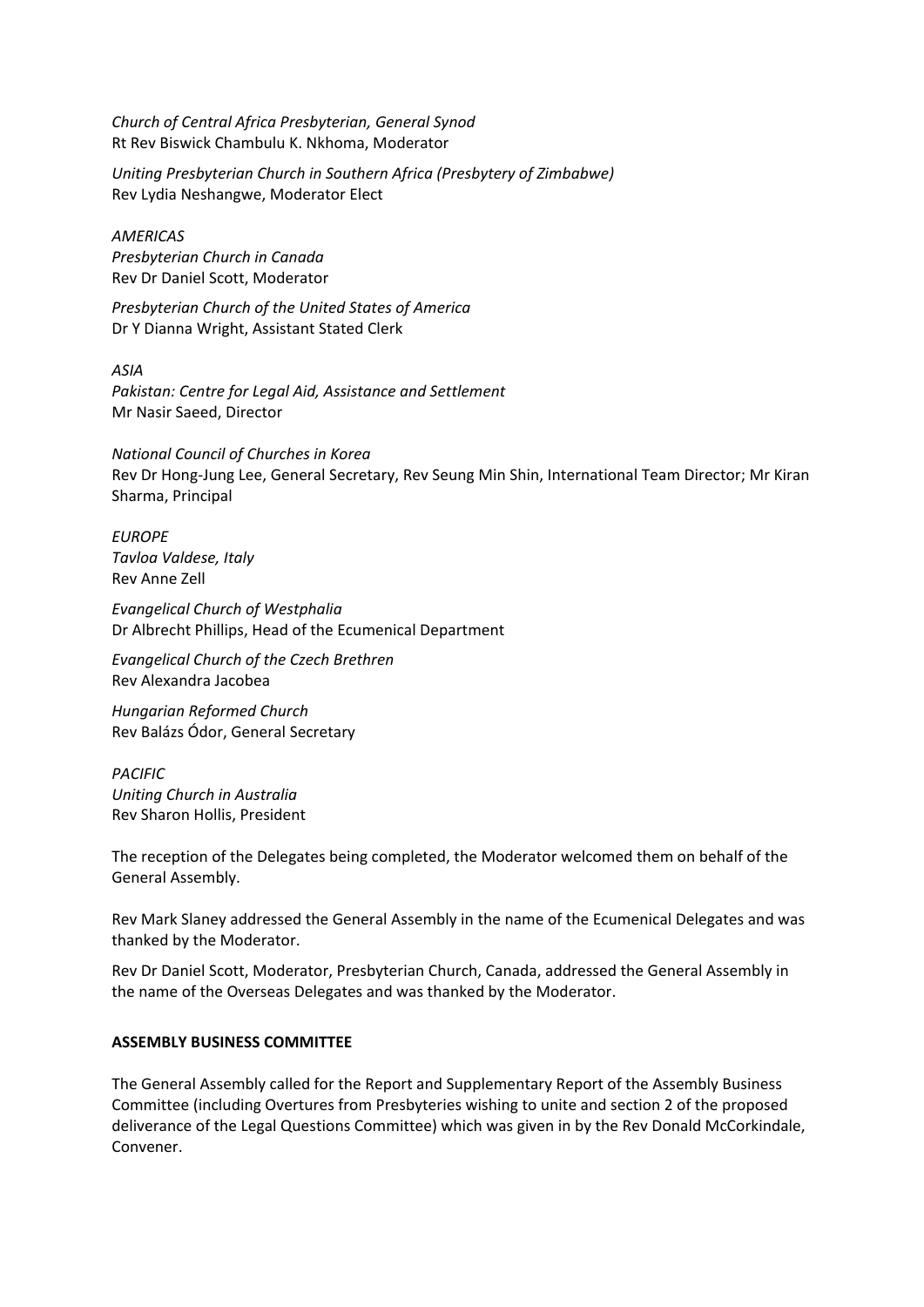*It was moved, seconded and agreed:*

# **The General Assembly:**

1. Receive the Report and Supplementary Report.

### **AMENDMENT TO STANDING ORDERS**

*Section 2 of the proposed Deliverance of the Report of the Legal Questions Committee was moved, seconded and agreed:*

### **The General Assembly:**

2. Amend Standing Orders as detailed in (i) section 2 and Appendix A of this Report, (ii) section 4 and Appendix B of the Report of the Assembly Business Committee and (iii) the Supplementary Report of the Assembly Business Committee.

The General Assembly resumed consideration of the proposed Deliverance of the Assembly Business Committee.

*It was moved, seconded and agreed:*

- 2. Approve the order of business for the first two days.
- 3. Appoint Rev Colin Renwick to be Precentor until May 2023.
- 4. Appoint Mr Roy Pinkerton to index the verbatim record.
- 5. Invite Commissioners to submit to the Procedure Committee via email: [pcoffice@churchofscotland.org.uk](mailto:pcoffice@churchofscotland.org.uk) by Monday 23 May at 12pm, nominations for consideration to serve on the Selection Committee.
- 6. Note the expenses levels for those attending at least 12 of the 15 General Assembly sessions in person.

# **OVERTURE - PRESBYTERIES OF DUNS, JEDBURGH, LOTHIAN, AND MELROSE & PEEBLES ANENT UNION**

The General Assembly took up consideration of an Overture from the Presbyteries of Duns, Jedburgh, Lothian, and Melrose & Peebles anent union.

In terms of Standing Order 52 the General Assembly agreed to treat section 2 of the proposed Deliverance of the Overture as a proposed new section 7 of the Deliverance of the Assembly Business Committee and renumber.

Rev Alistair Cook appeared and Rev Norman Whyte, Rev Victoria Linford and Rev Aniko Schuetz-Bradwell appeared in support. Rev Alistair Cook moved the Deliverance as follows:

*It was moved and seconded:*

#### **The General Assembly:**

1. Receive the Overture.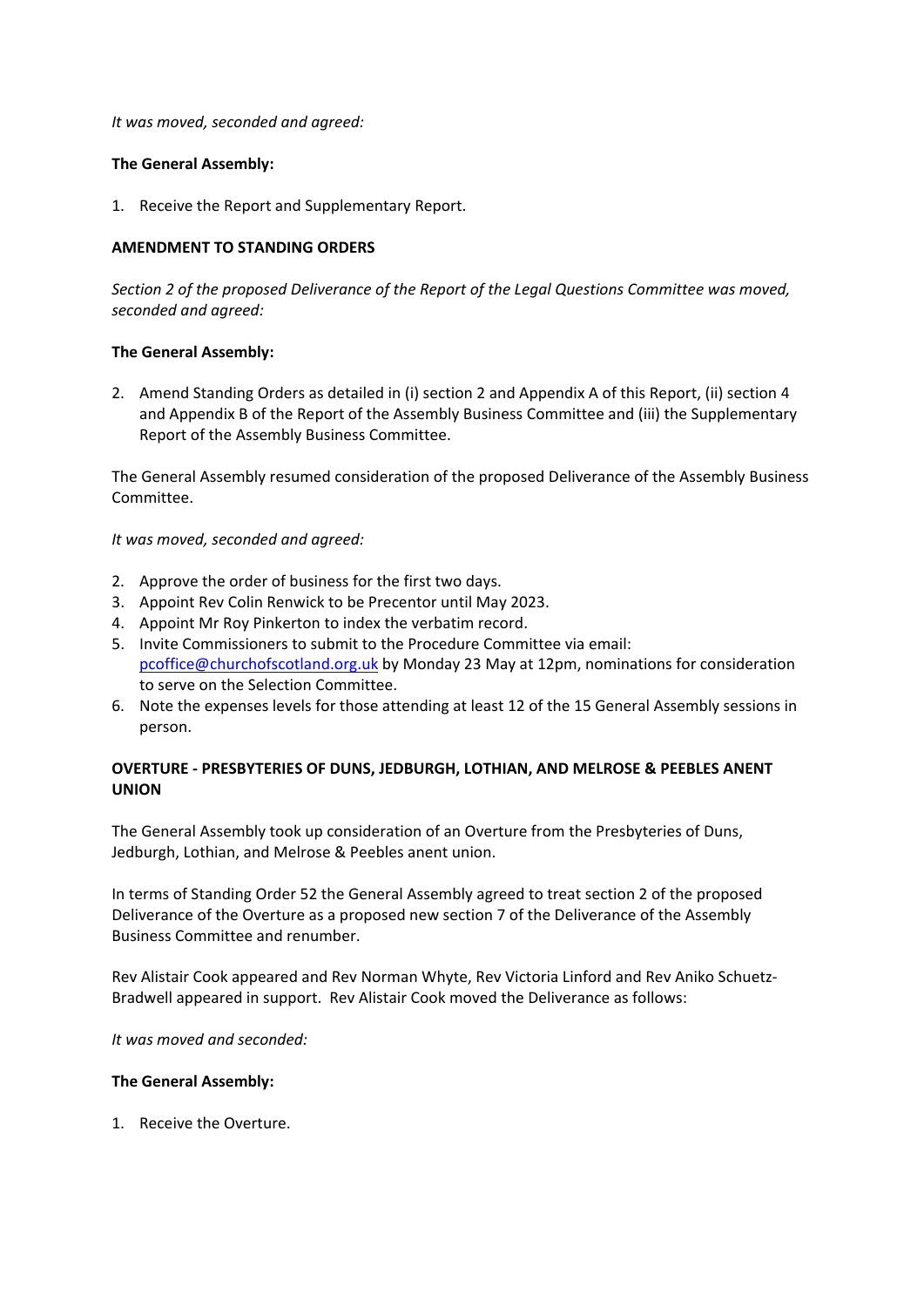2. Pass an Act uniting the Presbyteries of Duns, Jedburgh, Lothian, and Melrose & Peebles to form the Church of Scotland Presbytery of Lothian and Borders as set out in the Overture received from the Presbyteries.

# *The General Assembly agreed to receive the Overture.*

*On a vote being taken For or Against section 2 of the Overture, there voted For 280 and Against 2.*

The Moderator ruling that the Vote For or Against Section 2 of the Overture be re-taken, t*here voted For 320 and Against 6.*

# **OVERTURE - PRESBYTERIES OF ANGUS, DUNDEE, DUNKELD & MEIGLE, PERTH, AND STIRLING ANENT UNION**

The General Assembly took up consideration of an Overture from the Presbyteries of Angus, Dundee, Dunkeld & Meigle, Perth, and Stirling anent union.

In terms of Standing Order 52 the General Assembly agreed to treat section 2 of the proposed Deliverance of the Overture as a proposed new section 8 of the Deliverance of the Assembly Business Committee and renumber.

Rev Fraser Penny appeared and Rev Alan Miller, Rev Catriona Morrison, Rev Craig Dobney and Rev Mike Goss appeared in support. Rev Fraser Penny moved the Deliverance as follows:

*It was moved and seconded:*

# **The General Assembly:**

- 1. Receive the Overture.
- 2. Pass an Act uniting the Presbyteries of Angus, Dundee, Dunkeld & Meigle, Perth and Stirling to form the Presbytery of Perth as set out in the Overture received from the Presbyteries.

*The General Assembly agreed to receive the Overture.*

*On a vote being taken For or Against section 2 of the Overture, there voted For 352 and Against 7.*

# **OVERTURE - PRESBYTERIES OF FORTH VALLEY & CLYDESDALE AND FALKIRK**

The General Assembly took up consideration of an Overture from the Presbyteries of Forth Valley & Clydesdale and Falkirk anent union.

In terms of Standing Order 52 the General Assembly agreed to treat sections 2 and 3 of the proposed Deliverance of the Overture as proposed new sections 9 and 10 of the Deliverance of the Assembly Business Committee and renumber.

Rev Bryan Kerr appeared and Rev Julie Rennick appeared in support. Rev Bryan Kerr moved the Deliverance as follows:

*It was moved and seconded:*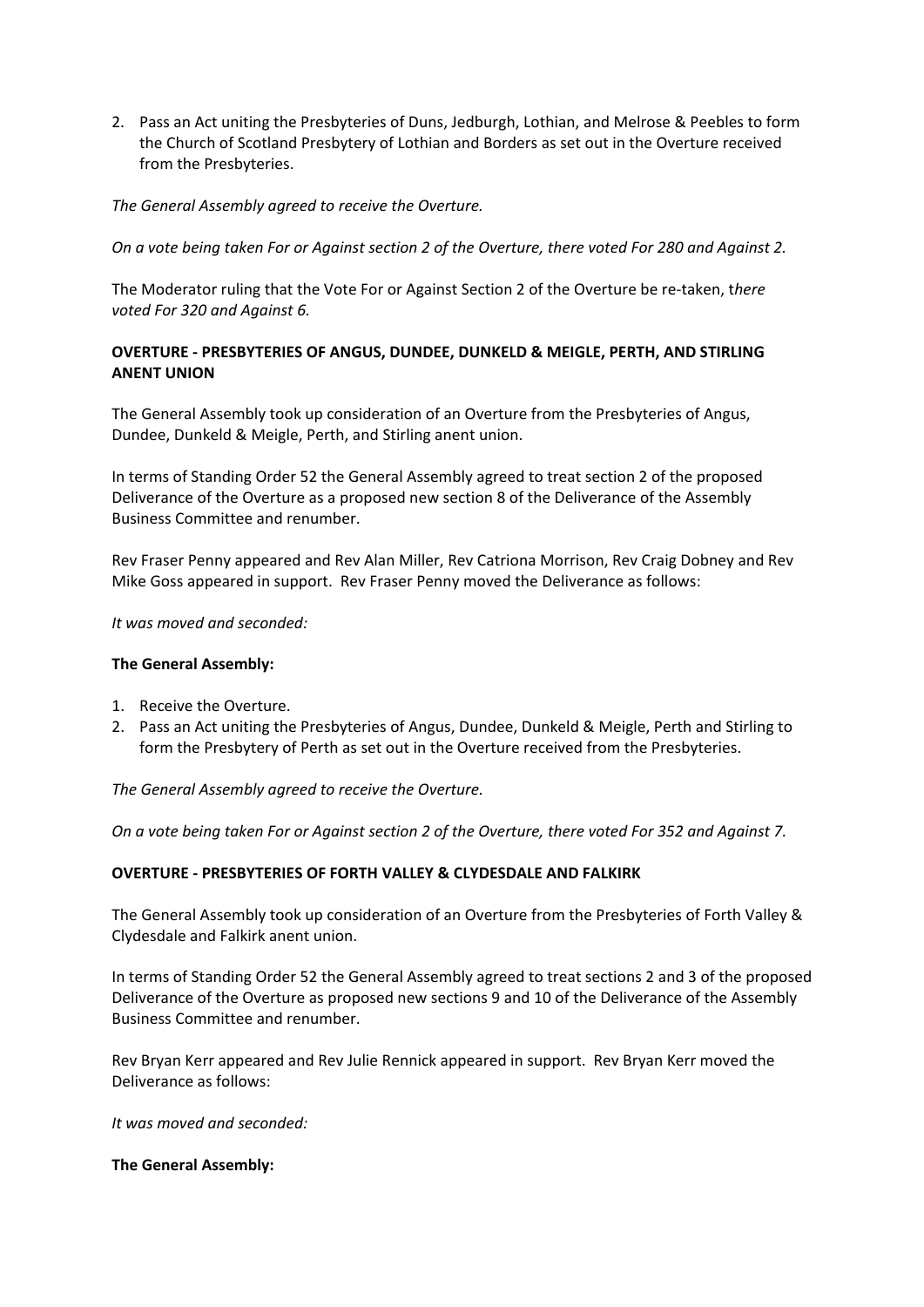- 1. Receive the Overture.
- 2. Note that subsequent to the General Assembly passing of Act 1, 2021 the Presbyteries of Hamilton and Lanark voted to amend the name of the united Presbytery in both the Act and Basis and Plan of Union from the 'Presbytery of Lanarkshire' to the 'Presbytery of Forth Valley and Clydesdale'.
- 3. Pass an Act anent the union of the Presbyteries of Forth Valley & Clydesdale and Falkirk, as set out in the Overture.

*The General Assembly agreed to receive the Overture and to section 2 of the proposed Overture.*

*On a vote being taken For or Against section 3 of the Overture, there voted For 378 and Against 4.*

# **OVERTURE - PRESBYTERIES OF ABERDEEN & SHETLAND, GORDON, BUCHAN, KINCARDINE & DEESIDE, ORKNEY AND MORAY**

The General Assembly took up consideration of an Overture from the Presbyteries of Aberdeen & Shetland, Gordon, Buchan, Kincardine & Deeside, Orkney and Moray anent union.

In terms of Standing Order 52 the General Assembly agreed to treat section 2 of the proposed Deliverance of the Overture as a proposed new section 11 of the Deliverance of the Assembly Business Committee and renumber.

Rev Sheila Kirk appeared and Rev David Galbraith, Rev Peter Johnston, Mrs Linda Clark, Mr Allan Ritchie, Rev Geoff McKee and Rev Dr Marjory MacLean appeared in support. The Rev Sheila Kirk moved the Deliverance as follows:

# *It was moved and seconded:*

# **The General Assembly:**

- 1. Receive the Overture.
- 2. Pass an Act uniting the Presbyteries of Aberdeen & Shetland, Buchan, Gordon, Kincardine & Deeside, Moray and Orkney to form The Presbytery of the North East and the Northern Isles as set out in the Appendix.

*The General Assembly agreed to receive the Overture.*

*On a vote being taken For or Against section 2 of the Overture, there voted For 351 and Against 8.*

The General Assembly resumed consideration of the proposed Deliverance of the Assembly Business Committee starting at section 7 in the print.

*It was moved (Rev Bryan Kerr) and seconded as an amendment of the Deliverance in the print:*

# *Add a new section 7 and renumber:*

7. Accepting that Presbyteries currently have the right to determine their own staffing structure, instruct the Assembly Business Committee and the Assembly Trustees, in consultation with the Assembly and Presbytery Clerks Forum and involving the Law Dept and HR Department in the National Offices, to investigate and develop a template job description and corresponding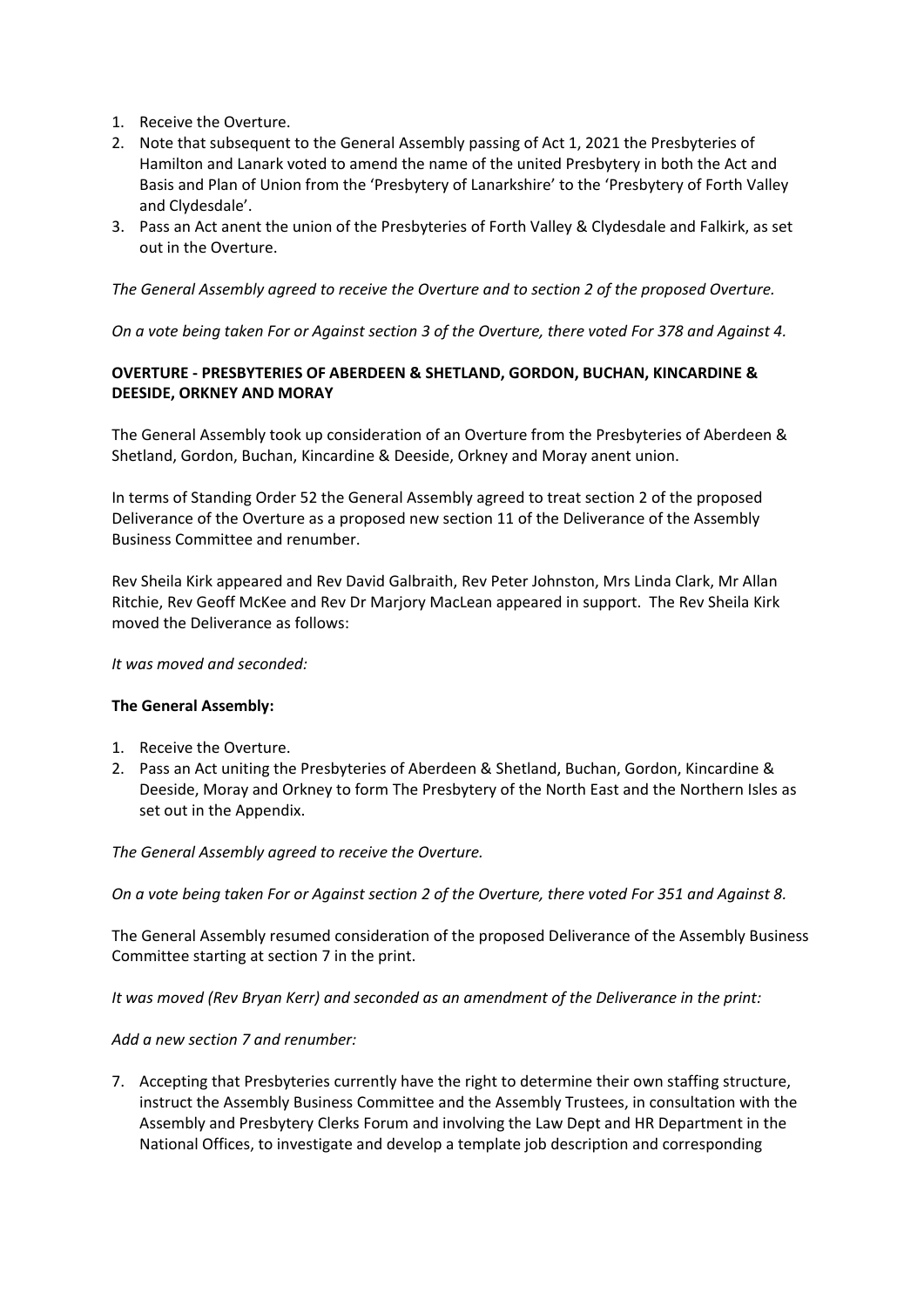renumeration package for full-time Presbytery Clerks to help strive for consistency across the Church.

The General Assembly suspended their sitting at 1.14pm until 2.16pm.

# **SESSION 3**

*Rev Bryan Kerr moved and it was seconded that his amendment to add a new section 7 be amended to read as follows:*

7. Instruct the Assembly Business Committee and the Assembly Trustees, in consultation with the Assembly and Presbytery Clerks Forum and involving the Law Dept and HR Department in the National Offices, to bring proposals to the General Assembly of 2023 which would ensure consistency of terms and conditions across Presbyteries and which would align the pay and grading of Presbytery Staff with the pay and grading of staff employed by the Central Services Committee and this consultation process shall include consideration of whether the Central Services Committee might be the preferred employing agent for Presbytery staff.

*On a vote being taken For or Against the amended motion, there voted For 218 and Against 164.*

*It was moved and seconded as an amendment of the Deliverance in the print:*

# *Add new sections 7 and 8 and renumber:*

7. Invite the Assembly Business Committee and Assembly Trustees in consultation with the Law Dept and HR Dept in the National Offices to work with the Assembly and Clerks Forum to advise the General Assembly of 2023 what steps have been taken to ensure that there is appropriate support and training in place for Presbytery Clerks and provide advice, guidelines and training for those undertaking the line-management of Presbytery Clerks.

*On a vote being taken For or Against the amendment of the Deliverance, there voted For 357 and Against 11.*

8. Invite the Assembly Business Committee together with the Assembly and Clerks Forum to lead the development of a code of practice and capability process for Presbytery Clerks and report progress to the General Assembly of 2023.

*On a vote being taken For or Against the amendment of the Deliverance, there voted For 347 and Against 12.*

*It was moved, seconded and agreed:*

7. Note the proposed timetable of Moderator's visits to Presbyteries.

*It was moved and seconded as an amendment of the Deliverance in the print to add a new section 8 and renumber:*

8. Instruct the Assembly Business Committee through the Principal Clerk to have discussions with the Lord Lyon, expressing the desire of the General Assembly for overly ceremonial elements to be absent from future meetings of the Assembly.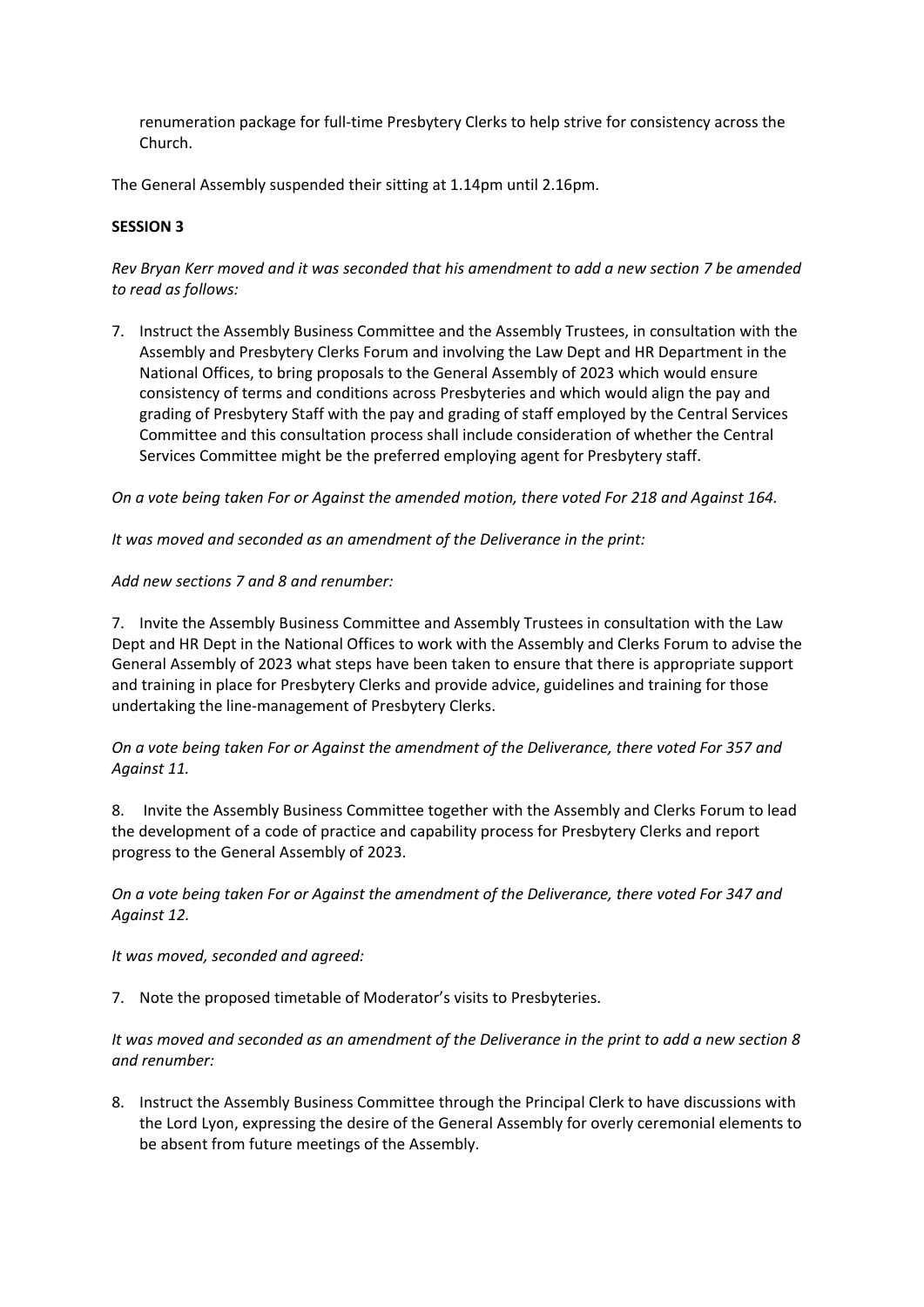*On a vote being taken For or Against the amendment of the Deliverance, there voted For 171 And Against 209.*

*It was moved, seconded and agreed:*

8. Acknowledge the consultation work undertaken by the Committee in the area of General Assembly Reform as reported in section 8 of the Report and instruct the Committee to bring indepth proposals to the General Assembly of 2023.

# **SCOTTISH BIBLE SOCIETY**

- 9. Give thanks for the ongoing work of the Scottish Bible Society and -
- a) urge the Scottish Bible Society to pursue its ongoing efforts to address the challenge of global Bible translation and distribution;
- b) support the Society in its desire to work in partnership with congregations to improve people's experience of the Bible and its impact on their life;
- c) endorse the Society in its efforts to encourage confidence in the gospel and in providing Scripture resources for mission purposes; and
- d) commend the Society's global outreach to the generosity of congregations and members.

The Moderator welcomed Ms Elaine Duncan, Executive Director, Scottish Bible Society, who addressed the General Assembly. On behalf of the Directors of the Society, Ms Duncan presented a Bible and book, "Joseph and the Triumph of Grace" to the Moderator, who gave thanks for the gifts and the work of the Society, wishing it well for the future.

The Moderator thanked the Convener and members of the Assembly Business Committee for all the work which they had done during the previous year.

*The Deliverance as amended was then agreed.*

# **ASSEMBLY TRUSTEES**

The General Assembly called for the Report and the Supplementary Report of the Assembly Trustees (except sections 11, 12, 13, 14 of the Deliverance which will be taken during session 10, section 15 which will be taken during session 8, section 19 which was taken during session 2; and including an Overture from the Presbytery of Sutherland) which was given in by the Very Rev Dr John Chalmers, Convener.

*It was moved, seconded and agreed:*

# **The General Assembly**

- 1. Receive the Report.
- 2. Acknowledge with gratitude the continuing work and ministry of the Church at all levels during the enduring Covid-19 pandemic.
- 3. Receive the 2021 Report and Accounts of the Church of Scotland Unincorporated Entities.
- 4. Affirm the overriding priority in budget planning to support the maintenance and growth of the local Church and note the continuance of the challenging financial situation facing the Church as a result of the Covid-19 pandemic.

*It was moved and seconded as an amendment of the Deliverance:*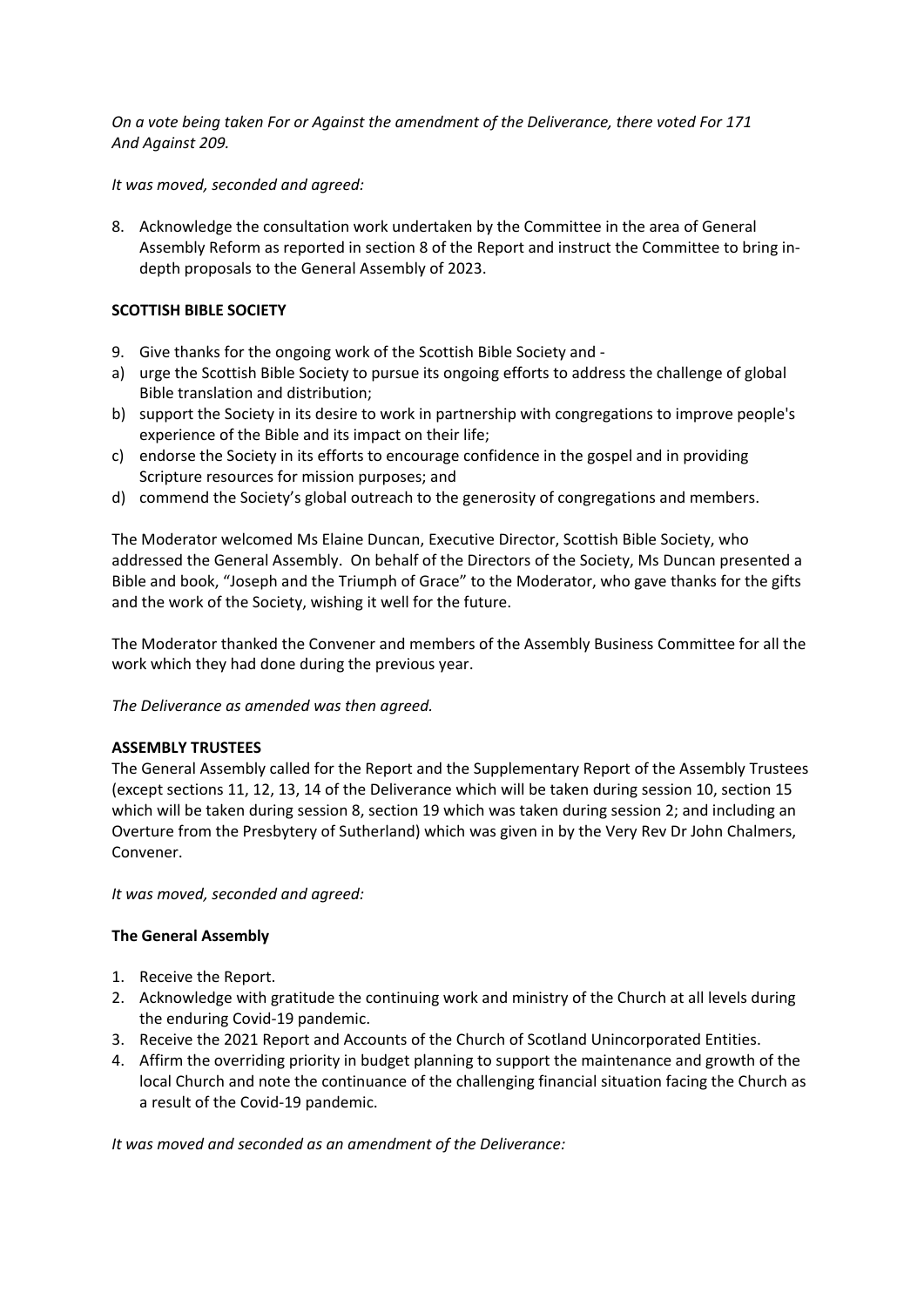# *Add a new section 5 and renumber:*

5. In recognition of the challenges facing many Parish Ministers who live in manses where they have no control in respect of energy efficiency or upgrades and recognising that the remuneration of a Parish Ministers is a stipend plus manse, instruct the Assembly Trustees in consultation with the Faith Nurture Forum and the General Trustees urgently to develop a scheme to support Parish Ministers who find themselves facing hardship with the rise in costs of heating and electricity, using existing funds where possible, to enable them to continue to provide ministry to the Parish to which God has called them; and renew the commitment of the Church to continue to fight poverty in all its many guises wherever it is found and felt.

*On a vote being taken For or Against the amendment of the Deliverance, there voted For 227 and Against 122.*

*It was moved (Rev Alistair Cumming) and seconded as an amendment of the Deliverance in the print:*

# *Add a new section 5 and renumber:*

5. Note and acknowledge the differing needs and valued contribution to the Church of Scotland of the Presbyteries furth of Scotland and urge the Assembly Trustees to consider providing a budgeted amount of £12,000 allowance in the National budget annually for 5 years for the Presbyteries of England and International Charges and report to the General Assembly of 2023.

# *It was moved, seconded and agreed that the amendment in the name of Rev Alistair Cumming be amended to read as follows:*

5. Note and acknowledge the differing needs and valued contribution to the Church of Scotland of the Presbyteries furth of Scotland and urge the Assembly Trustees to consider providing an appropriate allowance in the National budget annually for 5 years for the Presbyteries of England and International Charges and report to the General Assembly of 2023.

# *It was moved, seconded and agreed:*

- 5. Agree to implement the Giving to Grow scheme from 1st January 2023 and approve the proposed Regulations (Appendix A).
- 6. Repeal the Parish Ministries Fund Regulations (Regs IV 2016).

# *It was moved and seconded:*

7. Approve the amendments to the Regulations for Contributions from Congregations in the Presbytery of International Charges (Regs V 2016) and the Regulations for Allocations in Local Ecumenical Partnerships (2007) (Appendix C) for use from the 1st January 2023.

# *It was moved, seconded and agreed that section 7 be amended by adding at the end:*

", and in the case of the Regulations for Contributions from Congregations in the Presbytery of International Charges (Regs V 2016), also by adding the following additional amendments:

1. In paragraph 1 replace "Ministries & Mission Contribution" with "a Contribution under the Congregational Contributions 'Giving to Grow' Regulations (Regs ZZ 2022)".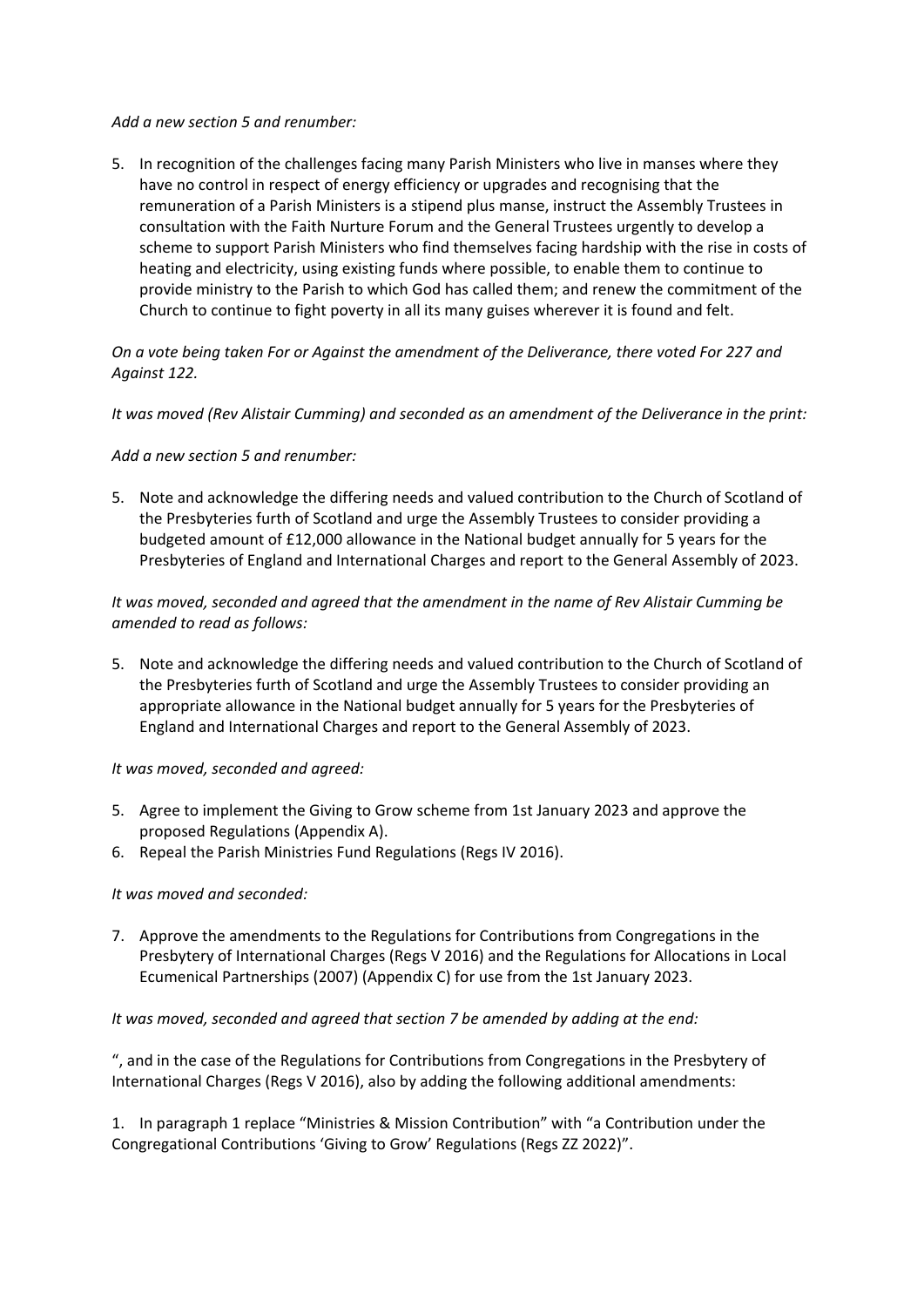2. Amend paragraph 2 by replacing "Stewardship and Finance Department" with "Presbytery" and by adding at the end "and Presbytery shall pay the total Contribution to the Stewardship and Finance Department in ten or twelve equal monthly instalments during the financial year by bank standing order."

3. Delete paragraph 8(e) and substitute "Half of all gross income in excess of £10,000 received from outside agencies for the use of premises."

4. Insert new paragraph 8(f) in the following terms: "Net income raised through giving online or through other digital means" and renumber paragraph 8(f) as 8(g).

5. Amend the paragraph at the end of paragraph 8 by adding before the words "grants from the Salvesen Trust", the words "all grant income, including".

6. In paragraph 10 delete the words "Ministries and Mission".

7. In paragraph 11 delete the words "Council of Assembly" and substitute "Assembly Trustees".

8. Delete paragraphs 14, 15 and 16 and substitute the following, renumbering thereafter: "Appeals

The Governance Group of the Assembly Trustees shall appoint a Panel to adjudicate on any appeals from Congregations relating to the application of paragraph 8 above. Appeals on any other grounds shall not be permitted. (Full details of the appeals process are available from the Church of Scotland website.)"

- 9. Delete the first sentence of paragraph 17.
- 10. Delete paragraph 18.
- 11. Add the following two paragraphs at the end:

"Transition Funding

1. The sum total of increases in Contributions for Congregations within a Presbytery between the last year of the previous Contribution system (2022) and that current year's requirement, will be made available as Transition Funding to Presbytery. This will be communicated when the list of proposed Contributions is issued to Presbytery. This funding will be available annually, for the first three years (i.e. in the years 2023 – 2025) of this Giving to Grow contribution system.

2. This transition funding may be used by the Presbytery to reduce the proposed Contributions for individual Congregations before these are finalised for the following year. This will be charged to the Church of Scotland General Fund."

*It was moved, seconded and agreed:*

8. Repeal the Pilot Presbytery Staffing Fund Regulations (Regs V 2011).

*It was moved and seconded:* 

9. Encourage Kirk Sessions to engage with the Christian Aid and ecumenical partners' promotion of legacy giving in September 2022.

# *It was moved, seconded and agreed that section 9 be amended by adding "CrossReach" after "Christian Aid".*

# *It was moved, seconded and agreed:*

10. Encourage Presbyteries and Kirk Sessions to use the National Stewardship Team as a resource to help congregations steward their resources in line with their vision and mission plans.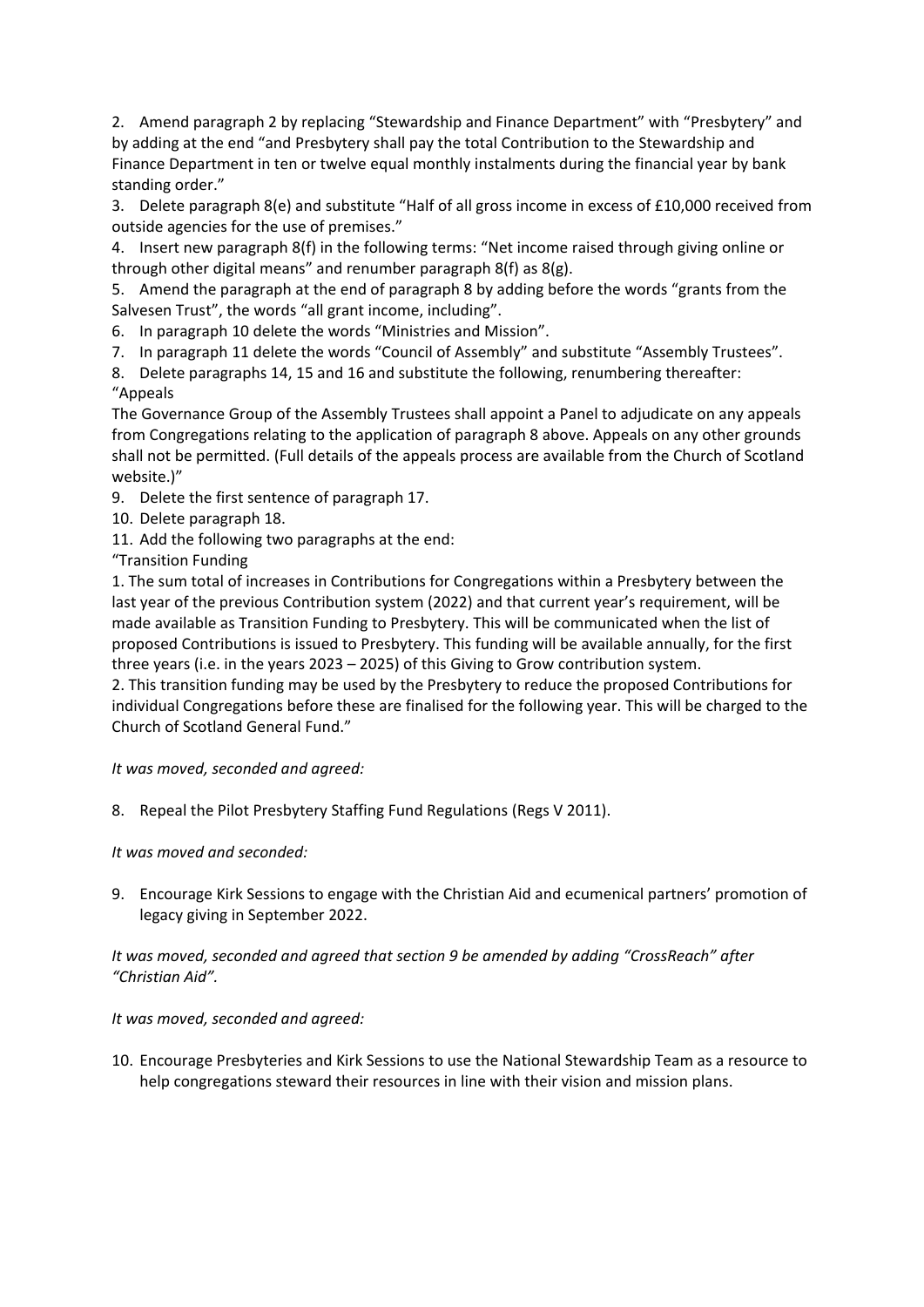### **OVERTURE - PRESBYTERY OF SUTHERLAND**

The General Assembly took up consideration of an Overture from the Presbytery of Sutherland as to the allocation of ministry posts.

In terms of Standing Order 52 the General Assembly agreed to treat section 2 of the proposed Deliverance of the Overture as a proposed new section 11 of the Deliverance of the Assembly Trustees and renumber.

The Rev Andrea Boyes moved the Deliverance as follows:

*It was moved and seconded:*

### **The General Assembly:**

- 1. Receive the Overture.
- 2. Agree that: a) the allocation of fulltime equivalent ministries posts for the Presbytery of Sutherland should be increased from four to six, and b) the overall number of fulltime equivalent ministries posts by 2025 on which Presbyteries should base their Mission Planning should be increased from 661 to 663.

*The General Assembly agreed to receive the Overture.*

Standing Order 88 was suspended to allow the Rev Andrea Boyes to reply to the discussion immediately before the Convener of the Assembly Trustees closed the debate.

*On a vote being taken For or Against section 2 of the Overture, there voted For 126 and Against 203.*

The General Assembly resumed consideration of the proposed Deliverance of the Assembly Trustees.

*It was moved and seconded as an amendment of the Deliverance in the print:*

*Add a new section 11 and renumber:*

11. Given that Gordon Presbytery and Jedburgh Presbytery may have been prejudiced by an error in the allocation of ministry posts, and other Presbyteries may have benefitted as a result of this, the total number of ministry posts will be increased by 6.5 to ensure that these Presbyteries can receive their correct allocation under weightings agreed by previous General Assemblies and this without further adjustment to the Presbyteries which have benefitted from this error.

*It was then agreed that consideration of the proposed new section 11 be deferred until Tuesday 24 May 2022, session 8.*

*The General Assembly agreed that remaining sections of the proposed Deliverance in the Report of the Assembly Trustees be taken in later sessions, the agreed summary being as follows:*

- 11. *Consideration of section 11 was deferred until session 10.*
- 12. *Consideration of section 12 was deferred until session 10.*
- 13. *Consideration of section 13 was deferred until session 10.*
- 14. *Consideration of section 14 was deferred until session 10.*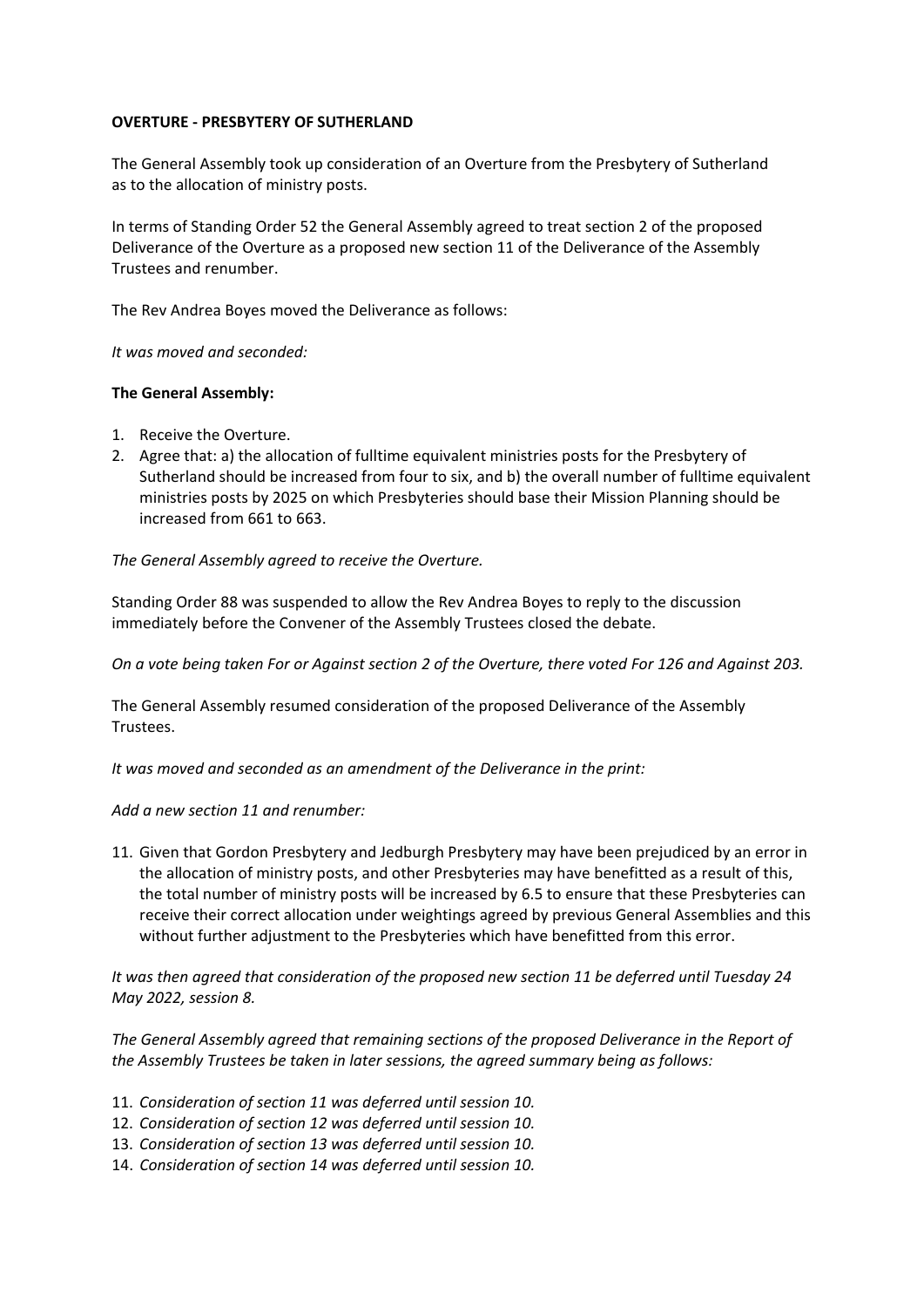- 15. *Consideration of section 15 was deferred until session 8.*
- 16. *Consideration of section 16 was deferred until session 6.*
- 17. *Consideration of section 17 was deferred until session 6*.
- 18. Consideration of section 18 was deferred until session 6.
- 19. *Section 19 was taken in session 2.*
- 20. *Consideration of section 20 was deferred until session 6.*
- 21. *(1) Consideration of section 21 (1) was deferred until session 6.*
- 22. *(2) Consideration of section 22 (2) was deferred until session 6.*
- 23. *(3) Consideration of section 23 (3) was deferred until session 6.*
- 24. *(4) Consideration of section 24 (4) was deferred until session 6.*
- 25. *(5) Consideration of section 25 (5) was deferred until session 6.*
- 26. (*6) Consideration of section 26 (6) was deferred until session 6.*

The General Assembly adjourned at 6.00pm to meet again in this Hall, and online via videoconference, on Monday 23 May at 9.15 am for business, whereof public intimation having been made, the Sederunt was closed with prayer.

> ASSEMBLY HALL and online via video-conference EDINBURGH, 21 May 2022, 6.00 pm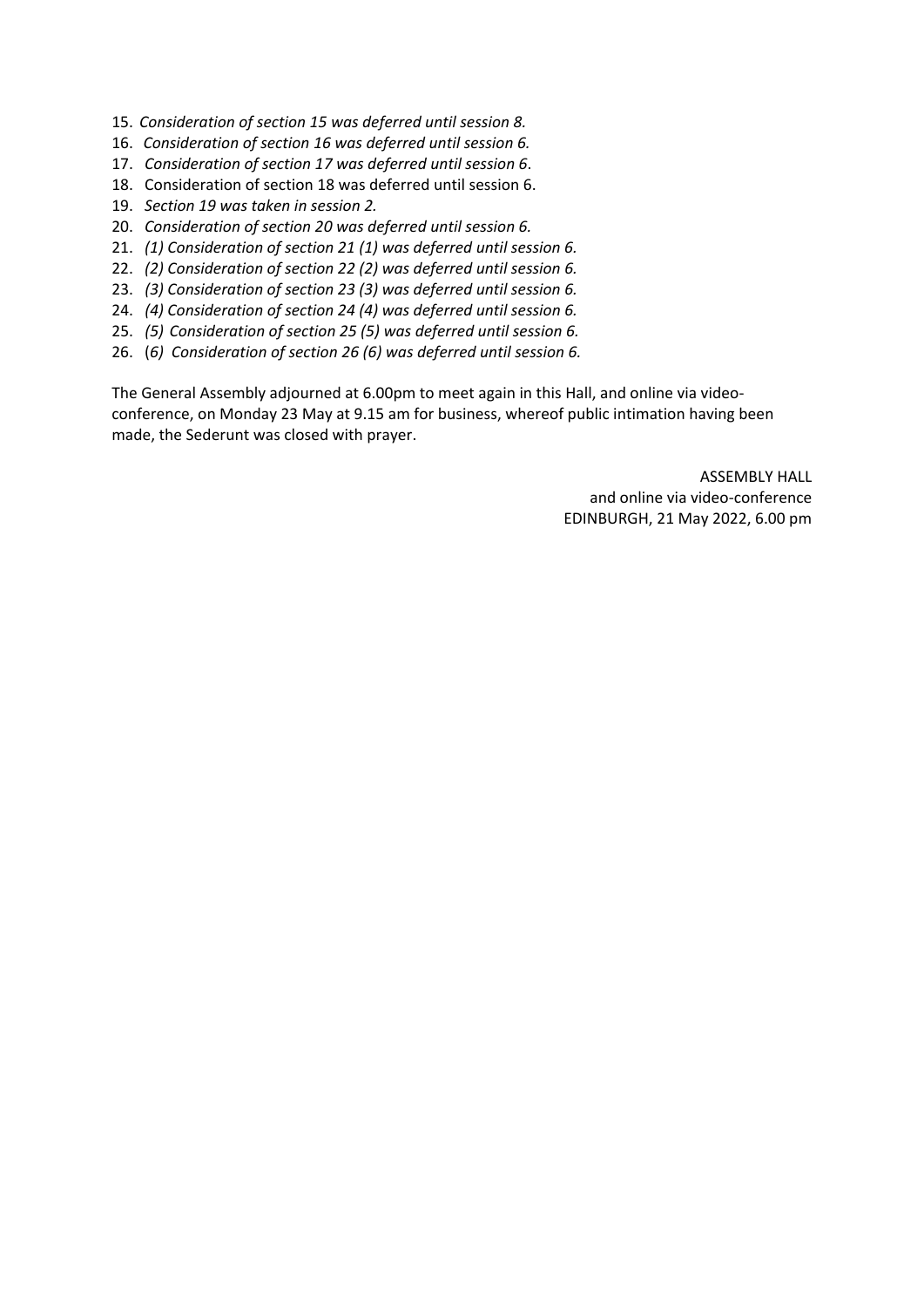# MINUTES OF THE PROCEEDINGS

# OF

# THE GENERAL ASSEMBLY

### OF

# THE CHURCH OF SCOTLAND

# CONVENED AT EDINBURGH, 23 MAY 2022

*At Edinburgh, and within the Assembly Hall, and also via video-conference using Zoom Meetings on the 23rd day of May 2022 at 9.15 am.*

Holy Communion was celebrated in the Assembly Hall. The General Assembly suspended their sitting at 9.50am until 10.29am.

#### **SESSION 4**

The General Assembly did again convene and was constituted with prayer.

Prof Jason Leitch, National Clinical Director of the Scottish Government, addressed the General Assembly and was thanked by the Moderator.

#### **PROCEDURE COMMITTEE**

The General Assembly called for the Report of the Procedure Committee which was given in by the Rev Donald McCorkindale, Convener.

*It was moved, seconded and agreed:*

Agree the Order of Business for the third to the fifth day.

# **COMMITTEE ON OVERTURES AND CASES**

The General Assembly called for the Report of the Committee on Overtures and Cases which was given in by the Principal Clerk.

*It was moved and seconded:*

- 1. Receive the Report.
- 2. Convert into a Standing Law of the Church the Overture Amending the Church Courts Act (Act III 2000) as printed in Appendix C.
- 3. Convert into a Standing Law of the Church the Solemnisation of Same-Sex Marriage Overture as printed at Appendix D.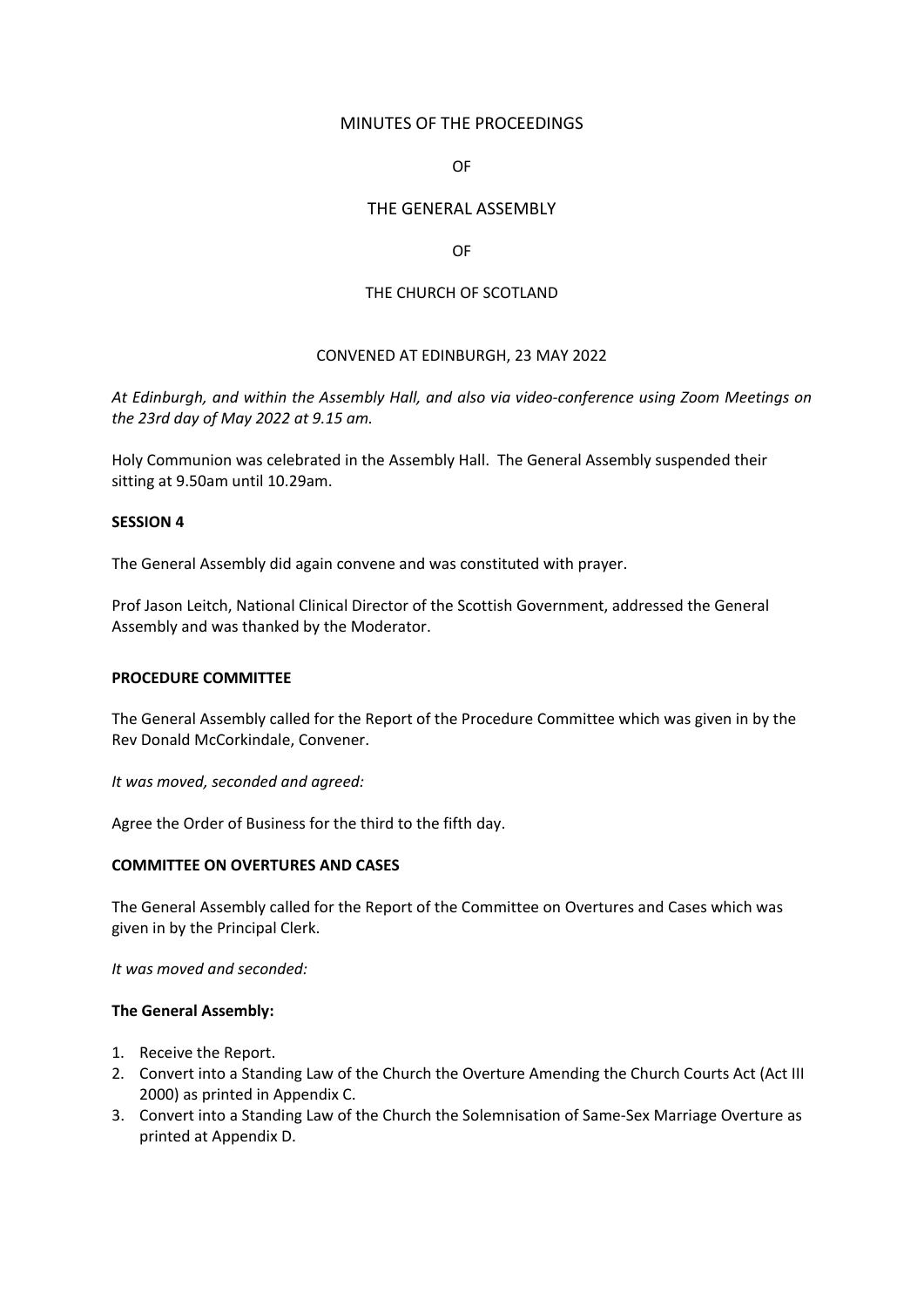*On a vote being taken For or Against Section 3 of the Deliverance there voted For 274 and Against 136.*

*The Deliverance as a whole was then agreed.*

*The following Commissioners entered their dissent with regard to the General Assembly's decision to approve section 3:*

| Rev Gordon Kennedy             | (12)  | Mrs Fiona Matheson        | (233) |
|--------------------------------|-------|---------------------------|-------|
| Rev John Vischer               | (69)  | Mrs Isabel McDerment      | (236) |
| Rev Malcolm Jefferson          | (83)  | <b>Rev Scott Burton</b>   | (297) |
| Mrs Pamela Kennedy             | (87)  | Rev James Todd            | (302) |
| Rev Alistair Cook              | (95)  | Rev Gary Caldwell         | (312) |
| Rev Ann McCool                 | (165) | <b>Rev David Smith</b>    | (345) |
| <b>Rev Francis Murphy</b>      | (170) | <b>Rev Michael Weaver</b> | (347) |
| <b>Rev Stuart Steell</b>       | (173) | <b>Rev Grace Steele</b>   | (370) |
| Rev Dr Richard G Buckley (193) |       | Rev Alan Reid             | (379) |
| <b>Rev Mark Malcolm</b>        | (202) | <b>Rev Mike Goss</b>      | (405) |
| Rev Gavin McFadyen             | (205) | Mr John Blanksby          | (447) |
| <b>Rev David Slater</b>        | (213) | Rev Andrew Kuzma          | (476) |
| Rev Ben Thorp                  | (214) | Rev Philip Gunn           | (495) |
| Mr Graeme Barrie               | (217) | Rev Iain MacLeod          | (501) |
| Miss Fiona Hay                 | (225) | Rev Dr John Sterrett      | (502) |
| Mr Donald Matheson             | (232) |                           |       |

# **LEGAL QUESTIONS COMMITTEE**

The General Assembly called for the Report of the Legal Questions Committee which was given in by the Rev Dr S Grant Barclay, Convener.

*It was moved and seconded:*

- 1. Receive the Report.
- 2. *Consideration of section 2 was dealt with in Session 1.*
- 3. Agree to send the draft Church Courts Act as set out in Appendix B to Presbyteries for consultation and direct that comments be sent to the Principal Clerk by 31 December 2022.
- 4. Instruct the Committee, in consultation with the Faith Nurture Forum and the Theological Forum, to undertake a review of the Ministers and Deacons in Same Sex Marriages and Civil Partnerships Act (Act I 2015) and to report to a future General Assembly.
- 5. Instruct the Committee to continue with the development of Presbytery Review and to bring a Presbytery Review Act to the General Assembly of 2024
- 6. Pass an Act amending the Presbytery Mission Plan Act (Act VIII 2021) as set out in Appendix D.
- 7. Pass an Act amending the Appeals Act (Act I 2014) as set out in Appendix E.
- 8. Pass an Act amending the Intimation of Appeals Act (Act VI 2004) as set out in Appendix F.
- 9. Pass an Act amending the Commission of Assembly Act (Act VI 1997) as set out in Appendix G.
- 10. Note that the following arrangements have proved useful:
- (a) the Vacancy Protocol and the arrangements for Presbyteries and Kirk Sessions to meet and vote by video- conferencing or audio-conferencing, agreed by the Commission of Assembly on 7 July 2020,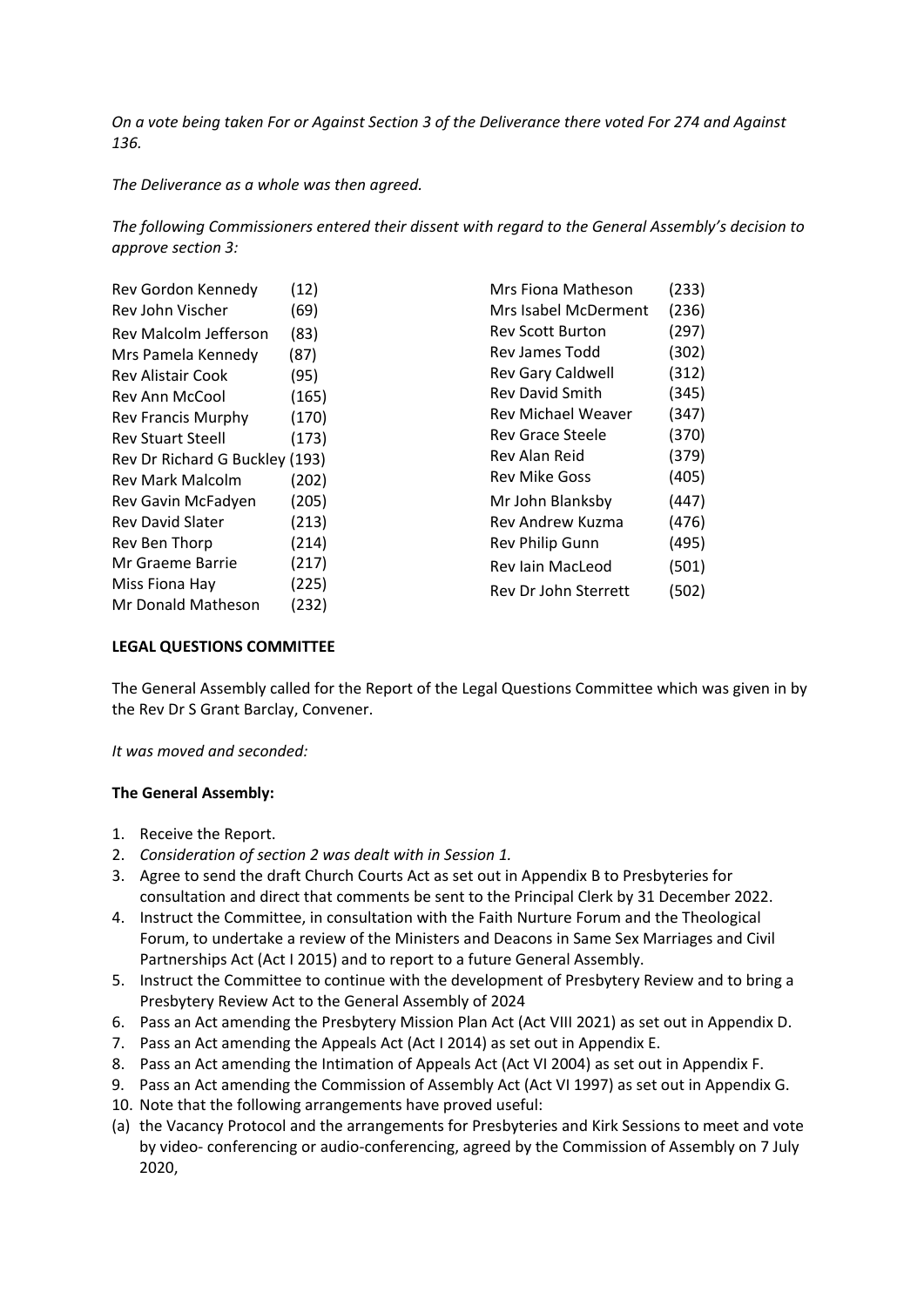- (b) the three Protocols agreed by the General Assembly of October 2020 (the Congregational Meetings on Bases of Adjustment Protocol, the Congregational Meetings for Adopting the Unitary Constitution Protocol and the Congregational Meetings on Sale or Disposal of Church Buildings Protocol),
- (c) the arrangements for Financial Boards to meet and vote by video-conferencing or audioconferencing agreed by the General Assembly of October 2020, and
- (d) the arrangements agreed by the General Assembly of 2021 in relation to appointments and elections to Congregational Boards; and, therefore, continue all of these arrangements as required until the General Assembly of 2023, provided that in the case of the Congregational Meetings on Bases of Adjustment Protocol, this shall be read as relating to section 10.2 of the Presbytery Mission Plan Act (Act VIII 2021).
- 11. Pass an Act amending the Discipline Act (Act I 2019) as set out in Appendix H.
- 12. Repeal the Licensing of Probationers Act (Act XI 1932), the Trials for Licence Act (Act VIII 1936) and the Ministerial Staffing in the Presbytery of Shetland Regulations (Regs VI 2007).
- 13. Instruct Kirk Sessions to take steps to adopt a conflict of interest policy in the form prepared by the Law department (with any future changes which may be made to the style policy to reflect changing guidance or best practice) as soon as may be practicable and in any event by 31 December 2022.

*It was moved, seconded and agreed as an amendment of the Deliverance:*

*Add a new section 4 and renumber:*

4. Instruct the Legal Questions Committee, in consultation with the Faith Nurture Forum and the Theological Forum, to explore whether Readers be permitted to apply for permission to officiate at marriage ceremonies and report to the General Assembly of 2023 with proposals as required.

*It was moved, seconded and agreed as an amendment of section 5 in the print: Add after "Presbytery Review" the words* "bringing the principles of Presbytery Review to the General Assembly of 2023 for Approval before bringing" *and delete the words* "and to bring".

*On a vote being taken For or Against the amended Section 5, there voted For 297 and Against 63.*

*It was moved, seconded and agreed as an amendment of the Deliverance:*

*Add a new section 14 and renumber:*

14. Instruct the Legal Questions Committee in consultation with the Faith Nurture Forum to review Standing Order 35 on youth representatives in light of General Assembly Reform and also Presbytery Reform and to bring proposals as to an amended Standing Order 35 to the General Assembly of 2023.

*It was then agreed that remaining notices of motion to amend the proposed Deliverance of the Report of the Legal Questions Committee be deferred until Wednesday 25 May, session 13.*

The General Assembly suspended their sitting at 12.29pm until 2.00 pm.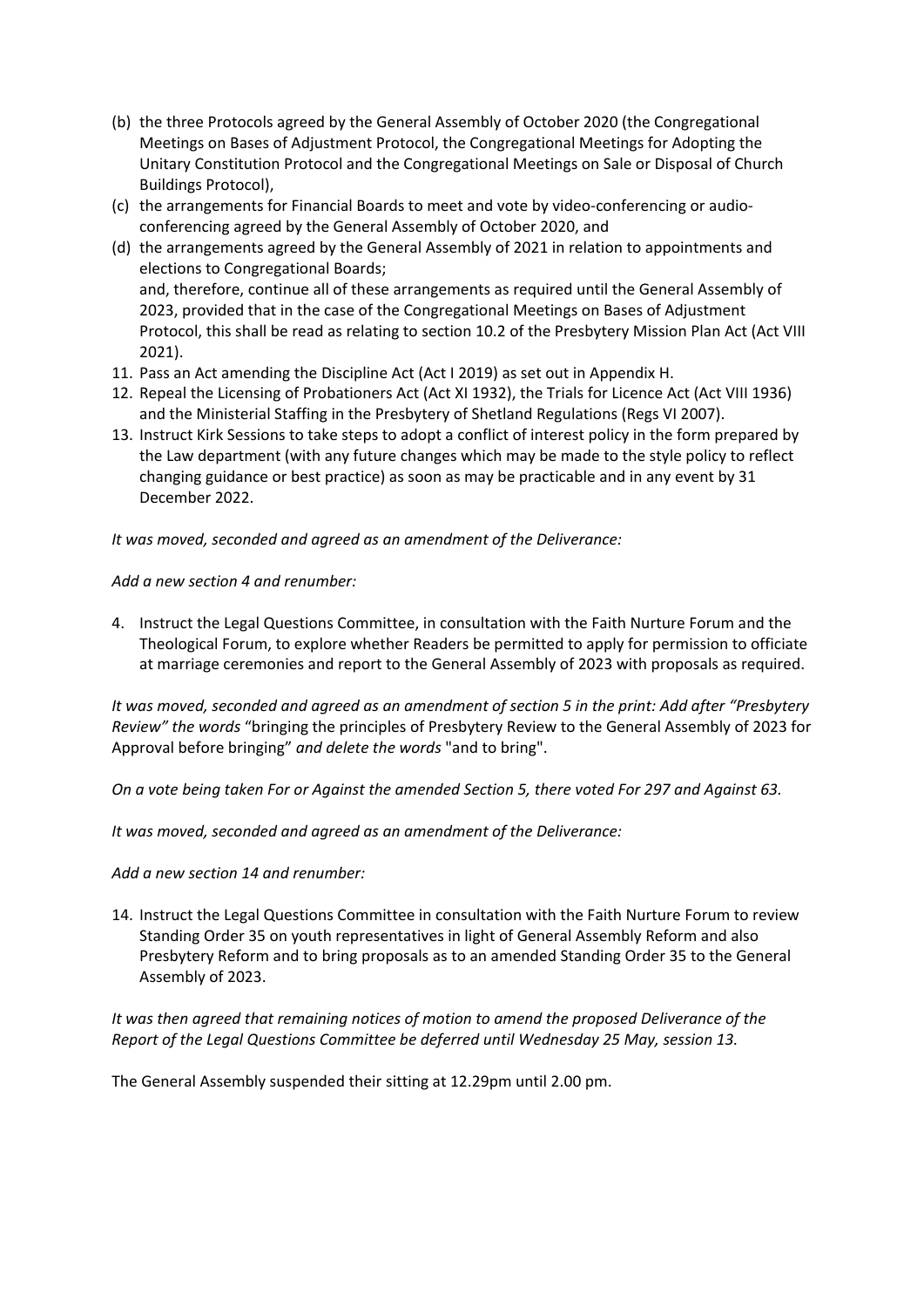### **SESSION 5**

### **ECUMENICAL RELATIONS COMMITTEE**

The General Assembly called for the Report of the Ecumenical Relations Committee which was given in by the Rev Alexander Horsburgh, Convener.

*It was moved and seconded:*

### **The General Assembly:**

- 1. Receive the Report.
- 2. Commend Koinonia: God's Gift and Calling, the report of the International Reformed-Anglican Dialogue, to the wider Church and, in particular, to the Columba Declaration Contact Group and the Saint Andrew Declaration Working Group.
- 3. Approve the Declaration of Friendship between the Church of Scotland and the Catholic Church in Scotland.
- 4. Welcome the participation of an increasing number of churches in the Scottish Church Leaders' Forum and other ecumenical bodies in Scotland, and encourage the further development of an effective and coherent ecumenical network.
- 5. Thank Mr Bob Fyffe, former General Secretary of CTBI, and Rev Dr Paul Goodliff, former General Secretary of CTE for their service, and welcome Dr Nicola Brady and Bishop Mike Royal as their respective successors.
- 6. Approve the delegates to Assemblies, Synods and Conferences of other Churches, and the appointment of representatives to Ecumenical Bodies, as detailed in Appendix 2.

The Most Rev Leo Cushley, Archbishop of St Andrews and Edinburgh, addressed the General Assembly and was thanked by the Moderator.

*On a vote being taken For or Against section 3, there voted For 421 and Against 4.*

*Section 3 was then agreed.*

*It was moved, seconded and agreed as an amendment of the Deliverance:*

*Add a new section 4 and renumber:*

4. Subject to the approval of the Scottish Catholic Bishops' Conference, name the Declaration of Friendship 'The Saint Margaret Declaration'.

*The Deliverance as amended and the Declaration of Friendship were then agreed.*

#### **THEOLOGICAL FORUM**

The General Assembly called for the Report of the Theological Forum which was given in by the Rev Dr Liam Fraser, Convener.

*It was moved and seconded:*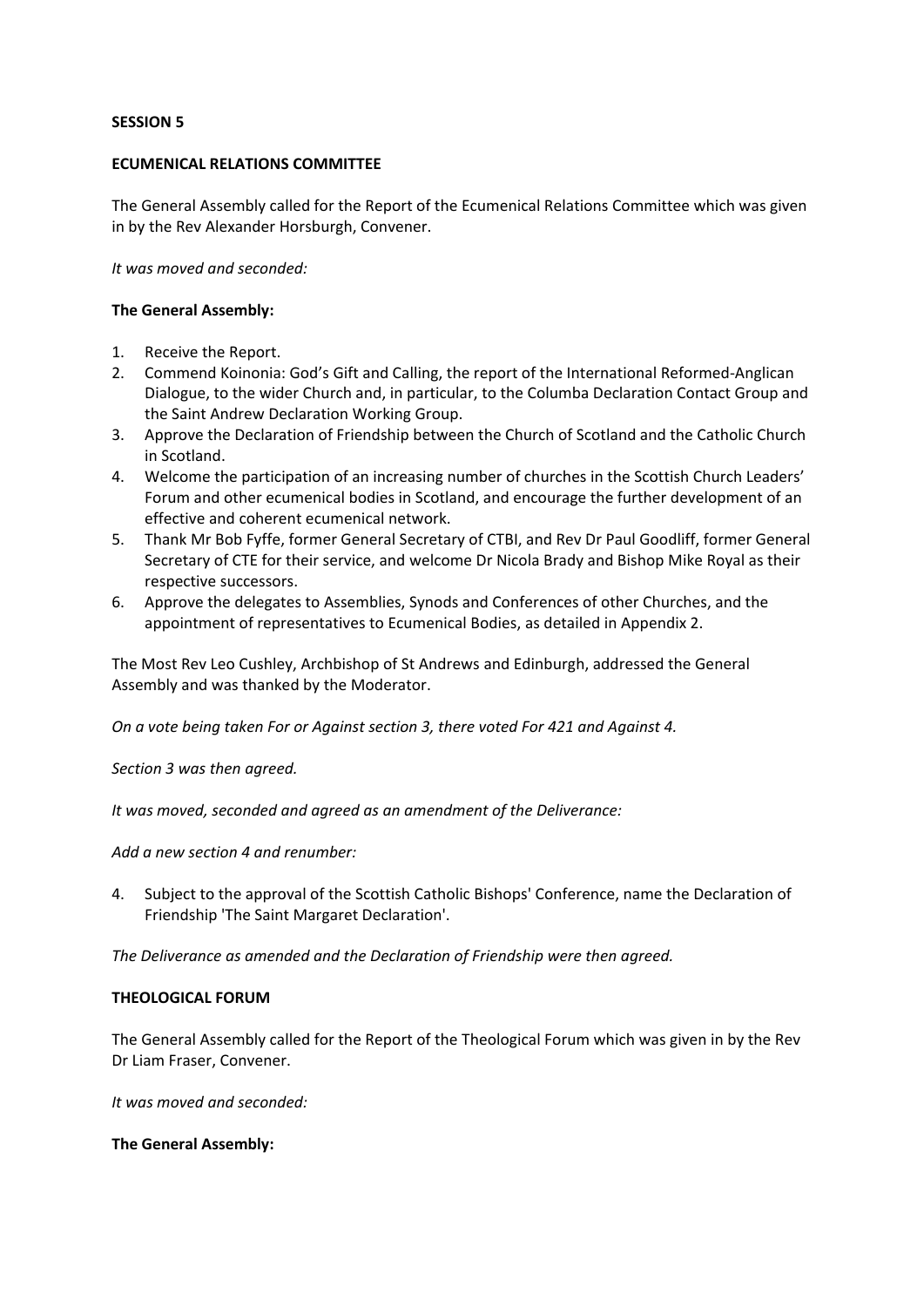- 1. Receive the Report.
- 2. Commend the Report "The Earth is the Lord's: A Theological Account of Creation Care" to congregations for study and instruct the Faith Impact Forum to provide opportunities and resources to aid reflection, conversation and response.
- 3. Receive the Report "The Confessional Position of the Church of Scotland: Proposals for Reform" as a response to the instruction given by the General Assembly of 2021.
- 4. Instruct the Faith Nurture Forum and the Theological Forum to introduce teaching on the confessional position of the Church and the vows of office holders for those entering into recognised ministries and eldership.
- 5. Approve in principle the proposals for creating a Book of Confessions and corresponding changes to the vows and subscription of office holders, and instruct the Theological Forum and the Legal Questions Committee to bring an Overture effecting these changes to the General Assembly of 2023.

The General Assembly suspended their sitting at 3.33pm until 3.48pm.

# **SESSION 6**

The General Assembly resumed consideration of the proposed Deliverance of the Theological Forum.

*It was moved and seconded as an amendment of section 5:*

*Amend section 5 by inserting a full stop after* "Book of Confessions" *and deleting the rest of the proposed deliverance.*

*On a vote being taken For or Against the amendment, there voted For 44 and Against 299 and it carried against.*

*Section 5 in the print was then agreed.*

*It was moved, seconded and agreed as an amendment of the Deliverance:*

*Add a new section 6 and renumber:*

6. Instruct the Theological Forum, in consultation with other relevant parties, to prepare a Report with recommendations for a future General Assembly on a theological and missiological understanding and practice of church membership.

*The Deliverance as amended was then agreed.*

# **CHURCH OF SCOTLAND INVESTORS TRUST**

The General Assembly called for the Report of the Church of Scotland Investors Trust which was given in by Mr Brian Duffin, Chairman.

*It was moved, seconded and agreed:*

- 1. Receive the Report.
- 2. Appoint Mr R D Burgon as Chairman of the Investors Trust from 1 June 2022.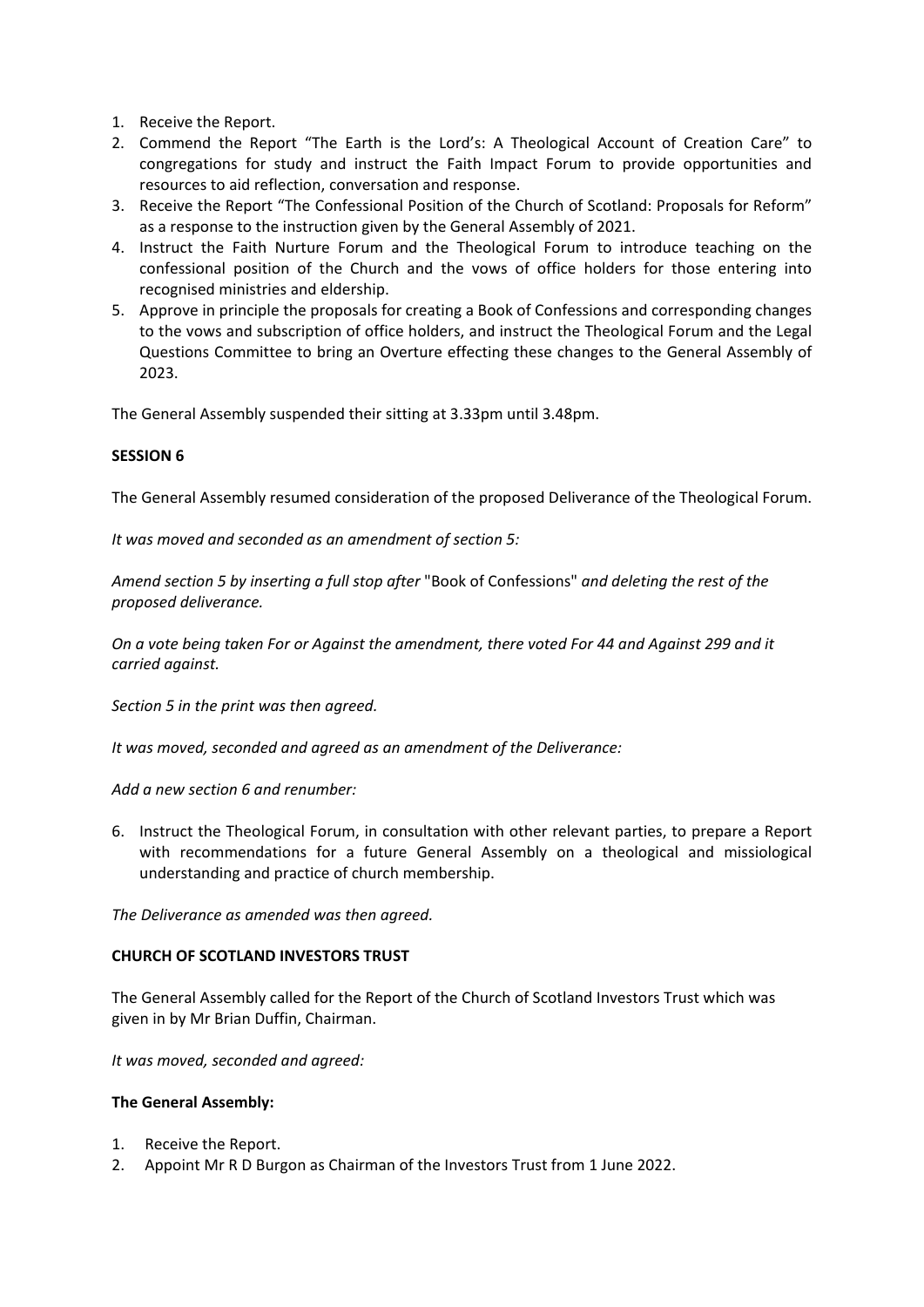- 3. Reappoint Ms E Crichton as a member and as Vice-Chairman of the Investors Trust from 1 June 2022.
- 4. Approve the reappointment of Mr M G S Yuille and Mr J G Wilson as members of the Investors Trust from
	- 1 June 2022.
- 5. Approve the appointment of Mr I Blair and Mr A Richmond as members from 1 June 2022.
- 6. Receive the Annual Report and Financial Statements of the Investors Trust for 2021.

# **CHURCH OF SCOTLAND PENSION TRUSTEES**

The General Assembly called for the Report of the Church of Scotland Pension Trustees which was given in by Mr Graeme Caughey, Chair.

*It was moved, seconded and agreed:*

# **The General Assembly:**

- 1. Receive the Report.
- 2. Approve the appointment of Gillian Graham and Gordon Taylor as Employer Nominated Trustees of all three Schemes.

# **THE CHURCH OF SCOTLAND TRUST**

The General Assembly called for the Report of the Church of Scotland Trust which was given in by Mr Thomas Watson, Chairman.

*It was moved, seconded and agreed:*

# **The General Assembly:**

- 1. Receive the Report.
- 2. Appoint Mr Leon Marshall as Chairman from 1 June 2022.
- 3. Appoint Mrs Morag Angus as Vice-Chairman from 1 June 2022.
- 4. Re-appoint Mr Angus Bethune and the Very Rev Dr John P Chalmers as members of the Trust from 1 June 2022.
- 5. Thank Mr W F Stuart Lynch for his 26 years' service to the Trust and Rev Iain Cunningham for his 6 years' service to the Trust.
- 6. Appoint Mrs Valerie Macniven as a member of the Trust from 1 June 2022.

# **CHURCH HYMNARY TRUSTEES**

The General Assembly called for the Report of the Church Hymnary Trustees which was given in by Rev Neil Gardner in the absence of the Chair.

*It was moved, seconded and agreed:*

# **The General Assembly:**

1. Receive the Report.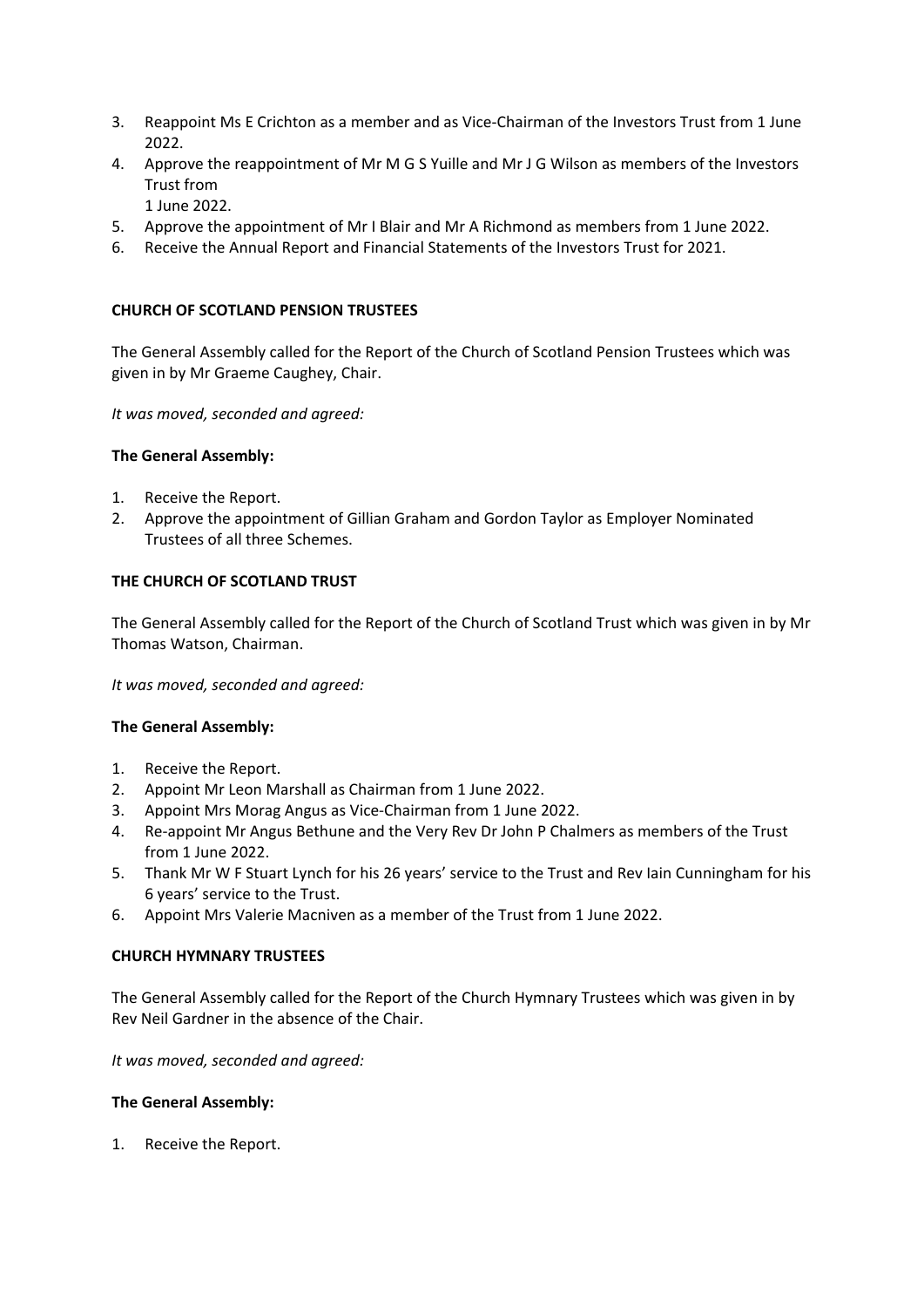# **DELEGATION OF THE GENERAL ASSEMBLY**

The General Assembly called for the Report of the Delegation of the General Assembly which was given in by the Principal Clerk, Chair.

*It was moved, seconded and agreed:*

### **The General Assembly:**

- 1. Receive the Report and thank the Delegation for its work.
- 2. Continue the appointment of the Delegation with the same powers as hitherto the Principal Clerk of the General Assembly to be Chair, the Depute Clerk of the General Assembly to be Vice-Chair and the Solicitor of the Church to act as Secretary.

### **MINUTES OF THE APPEAL HEARINGS BEFORE THE MINISTRIES APPEAL PANEL**

The General Assembly called for the Minutes of the first, second and third Appeal Hearings before the Ministries Appeal Panel, two in September 2021 and one in December 2021, which were laid on the table and had been circulated to Commissioners.

### **MINUTE OF THE APPEAL HEARING BEFORE THE JUDICIAL COMMISSION**

The General Assembly called for the Minute of the Appeal Hearing before the Judicial Commission in June 2021 which was laid on the table and had been circulated to Commissioners.

### **MINUTE OF THE APPEAL HEARING BEFORE THE SAFEGUARDING APPEAL GROUP**

The General Assembly called for the Minute of the Appeal Hearing before the Safeguarding Appeal Group in June 2021 which was laid on the table and had been circulated to Commissioners.

#### **MINUTE OF THE COMMISSION OF ASSEMBLY**

The General Assembly called for the Minute of the Commission of Assembly in March 2022 which was laid on the table and had been circulated to Commissioners.

*The General Assembly agreed to note all of the minutes.*

#### **ASSEMBLY TRUSTEES**

The General Assembly resumed consideration of the proposed Deliverance of the Assembly Trustees.

### *It was moved and seconded:*

16. Instruct the General Trustees, jointly with the Assembly Trustees, the Legal Questions Committee and the Faith Nurture Forum, to review current law and practice with a view to proposing legislation that would allow greater flexibility in relation to the allocation of the sale proceeds of properties found to be surplus to requirements following the dissolution of a congregation or the union of one or more congregations and provide a transparent process with adequate criteria by which decisions on the use of such funds are made and report to the General Assembly of 2023.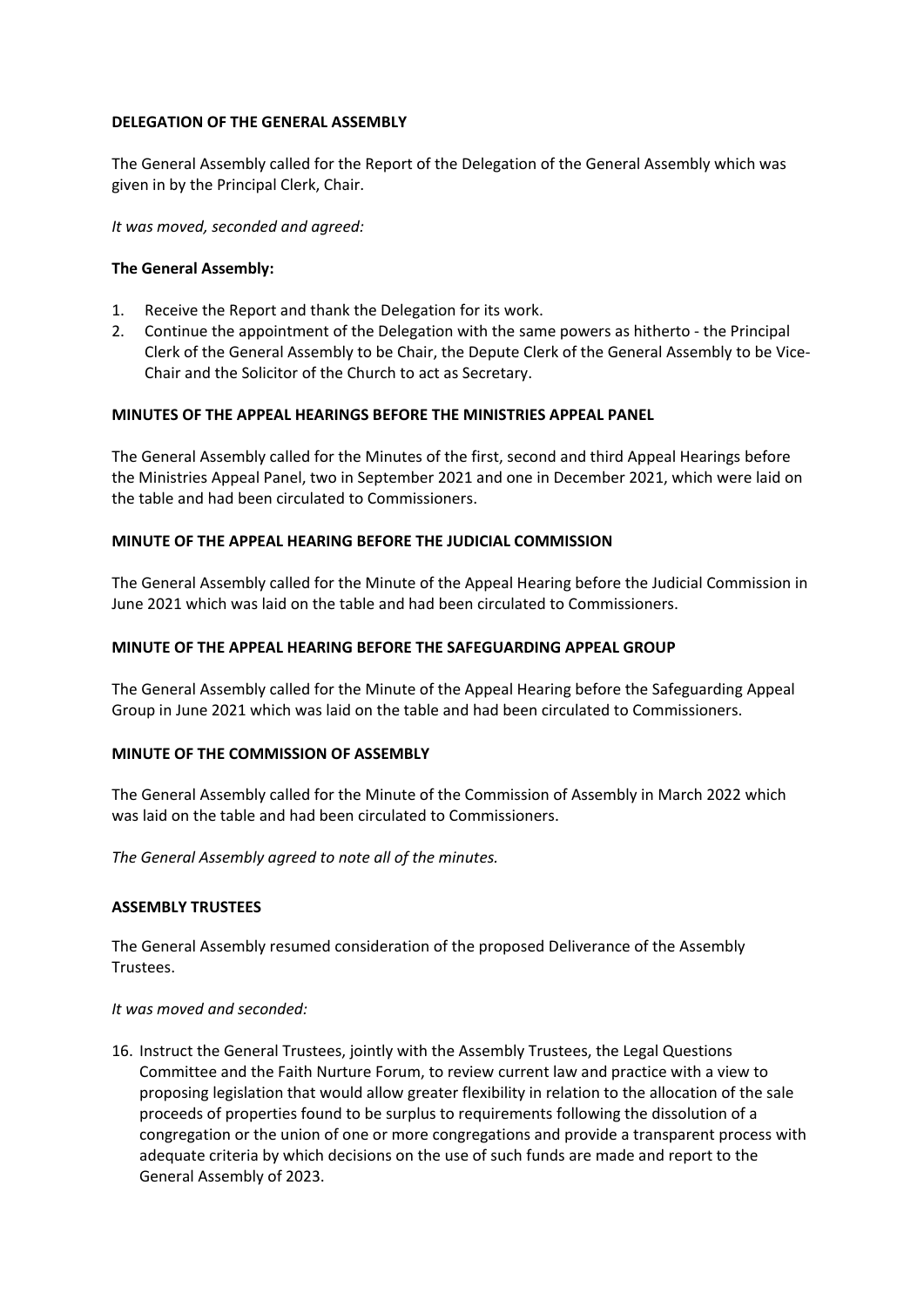- 17. Approve the amended remit of the Audit Committee.
- 18. Approve the amended Constitution and Remit of the Assembly Trustees.
- 19. *Consideration of section 19 was dealt with in Session 2.*
- 20. Approve the change in membership numbers for the Committee on Chaplains to Her Majesty's Forces.
- 21. (1) Receive the Supplementary Report.
- 22. (2) Receive the 2021 Report and Accounts of the Church of Scotland Unincorporated Entities.
- 23. (3) Note the budget for 2023 and the indicative budgets for 2024 to 2027 (Appendices 1 and 2).
- 24. (4) Approve the arrangements proposed in respect of the Pioneer Mission Fund.
- 25. (5) Repeal the Growth Fund Regulations (Regulations I 2019) and pass the Seeds for Growth Fund Regulations set out in Appendix 3.
- 26. (6) Discharge with thanks the members of the Seeds for Change Committee.

*It was moved, seconded and agreed:*

*That section 16 in the print be amended by deleting* "proposing legislation" *and substituting* "bringing legislation to General Assembly 2023", *adding after* "one or more congregations "*the words* "and exploring with the encouragement and support of Presbytery whether some monies might be released for mission," *and delete at the end* "and report to the General Assembly of 2023".

*Section 16 as amended was then agreed.*

*It was moved, seconded and agreed as an amendment of the Deliverance in the print:*

*Add a new section 21 and renumber:*

21. Approve the appointment of Ian Forrester QC, Gillian Paterson, minister of Wellesley Parish Church and Norman Smith, minister of Granton Parish Church, as Assembly Trustees for full terms; also approve the appointment of Jennifer MacDonald as an Assembly Trustee for an initial term of one year to complete the term of Linda Irvine, renewable thereafter for a full term.

*It was moved and seconded as an amendment of section 5 of the Supplementary Report:*

*Add at the end:*

"subject to the following amendments:

- 1. In Appendix 3, 'Seeds for Growth' Fund Regulations:
- 1.1 replace the existing section 3 with:

"The purposes of the Fund are to support the numerical and spiritual growth of existing Church of Scotland congregations and of new Church of Scotland worshipping communities through the development of local mission initiatives which give expression to one or more of the Five Marks of Mission, as defined in the Presbytery Mission Plan Act (Act VIII 2021)."

1.2 replace the existing section 6 with: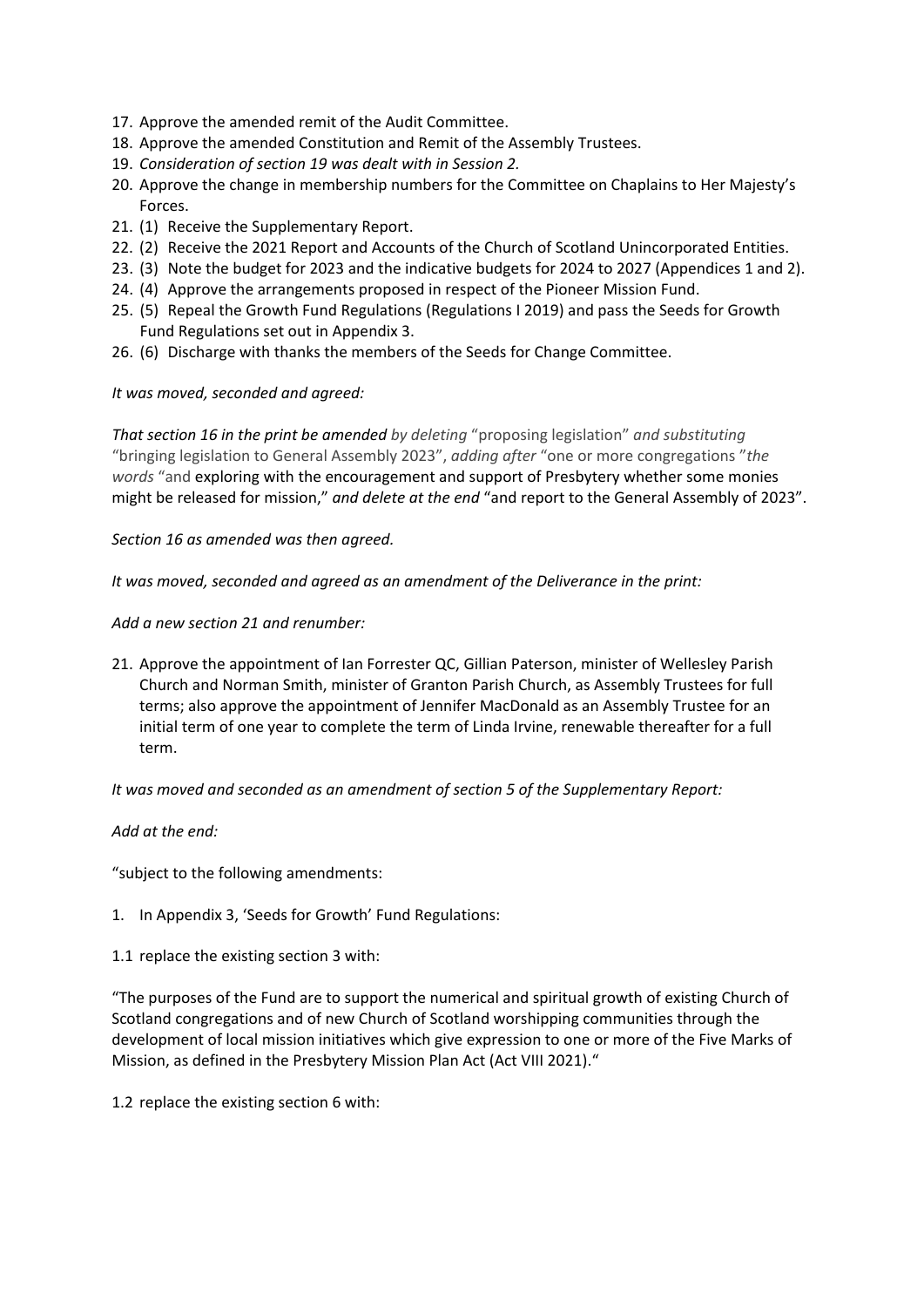"An application to the Fund may be made by a Kirk Session, a group of Kirk Sessions, a Presbytery or a group of Presbyteries. Applications from a Kirk Session or a group of Kirk Sessions must be supported by the relevant Presbytery."

- 2. In Appendix 3, Schedule The Seeds for Growth Fund Implementation Group Terms of Reference:
- 2.1 replace the existing 'Purpose' sub-sections (a) and (b) with:

"The purposes of the Fund are to support the numerical and spiritual growth of existing Church of Scotland congregations and of new Church of Scotland worshipping communities through the development of local mission initiatives which give expression to one or more of the Five Marks of Mission, as defined in the Presbytery Mission Plan Act (Act VIII 2021)."

2.2. replace the first sentence of 'Criteria' sub-section 1 with:

"Applications must come from Kirk Sessions, groups of Kirk Sessions, Presbyteries or groups of Presbyteries. Applications from Kirk Sessions or groups of Kirk Sessions must be supported by the relevant Presbytery."

2.3. replace the existing 'Criteria' sub-section 2 with:

"Applications must demonstrate a visionary approach to one or more of the Five Marks of Mission and must set out the anticipated effect of the project at a congregational or Presbytery level and include a clear plan and measurable targets."

2.4. replace the existing 'Criteria' sub-section 6 with:

"Applications will be assessed against one or more of the Five Marks of Mission." "

*On a vote being taken For or Against the amendment, there voted For 72 and Against 237 and it carried against.*

*Consideration of sections 11 to 15 of the Deliverance was deferred until session 8.*

The General Assembly adjourned at 5.50pm to meet again in this Hall and online via videoconference tomorrow at 9.15am for business, whereof public intimation having been made, the Sederunt was closed with prayer.

> ASSEMBLY HALL and online via video-conference EDINBURGH, 23 May 2022, 5.50pm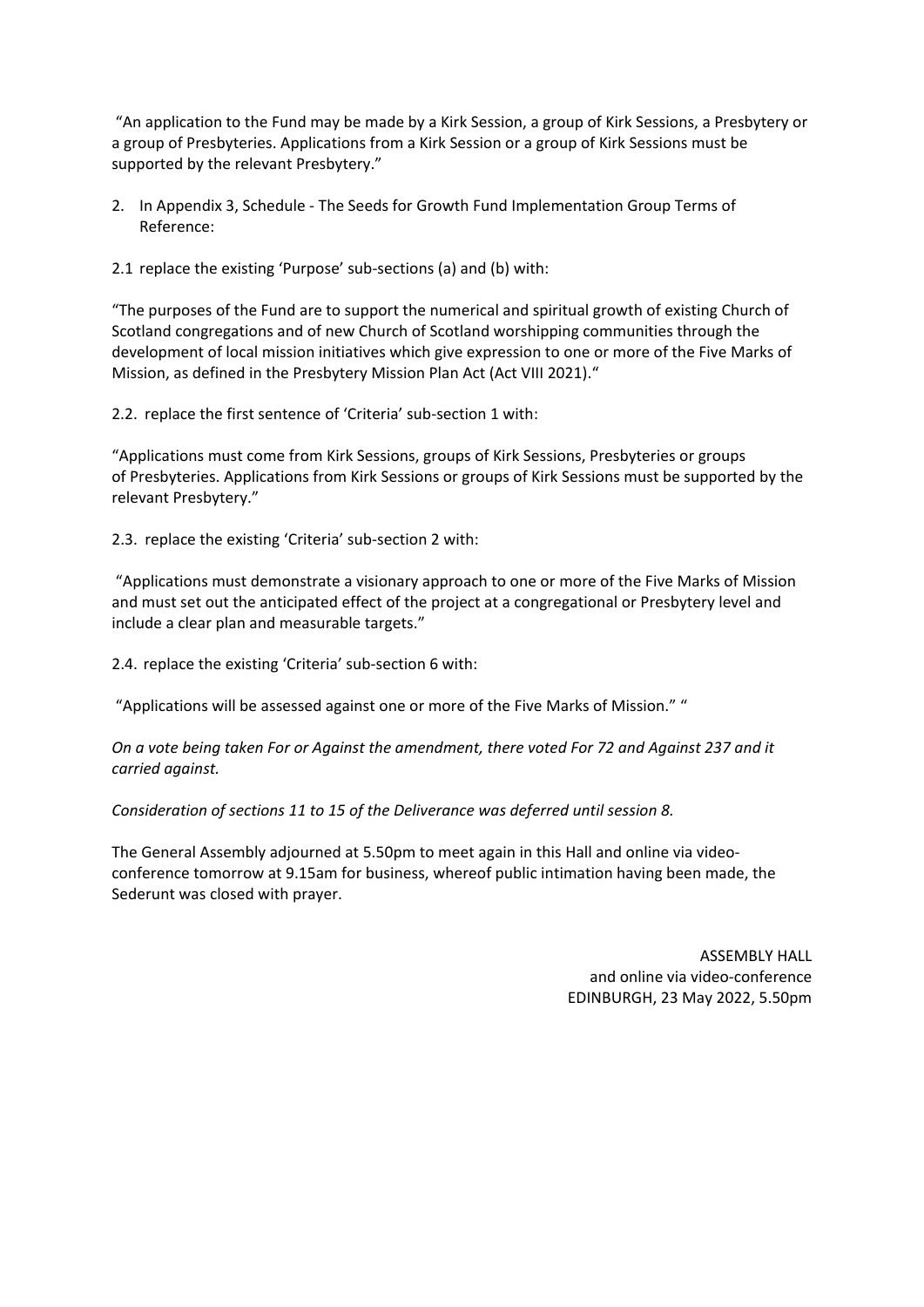### MINUTES OF THE PROCEEDINGS

# OF

# THE GENERAL ASSEMBLY

#### OF

### THE CHURCH OF SCOTLAND

#### CONVENED AT EDINBURGH, 24 MAY 2022

*At Edinburgh, and within the Assembly Hall, and also via video-conference using Zoom Meetings, on the 24th day of May 2022 at 9.15 am.*

### **SESSION 7**

The General Assembly did again convene and was constituted with prayer.

# **PROCEDURE COMMITTEE**

The General Assembly called for the Report of the Procedure Committee which was given in by the Rev Donald McCorkindale, Convener.

The General Assembly agreed that Standing Orders be suspended to allow the Assembly Trustees to introduce the Faith Action Plan and Programme.

The General Assembly agreed to appoint the following Commissioners to the Selection Committee:

| Rev Eleanor McMahon (Convener)   |     |  |
|----------------------------------|-----|--|
| Rev Fraser Penny (Vice Convener) | 368 |  |
| Mrs Jeanette McIvor              | 47  |  |
| Mr Connor McFadyen               | 74  |  |
| Rev Victoria Linford             | 84  |  |
| Rev Lisa-Jane Rankin             | 97  |  |
| Miss Jennifer Boag               | 175 |  |
| Mr Graeme Barrie                 | 217 |  |
| Mrs Patricia McKenzie            | 231 |  |
| Mr Paul Cathcart DCS             | 245 |  |
| Rev Ross Blackman                | 247 |  |
| Ms Pat Munro DCS                 | 388 |  |
| Mr Stuart Lynch                  | 470 |  |
| Rev Alison Mehigan               | 477 |  |
| Mrs Ella Gill                    | 491 |  |
| Rev Lorna Tunstall               | 503 |  |
| <b>Rev Gavin Elliot</b>          | 515 |  |
| Miss Margaret Sutherland         | 528 |  |
| Mr Ian Russell                   | 539 |  |
| Rev Derek Lawson                 | 541 |  |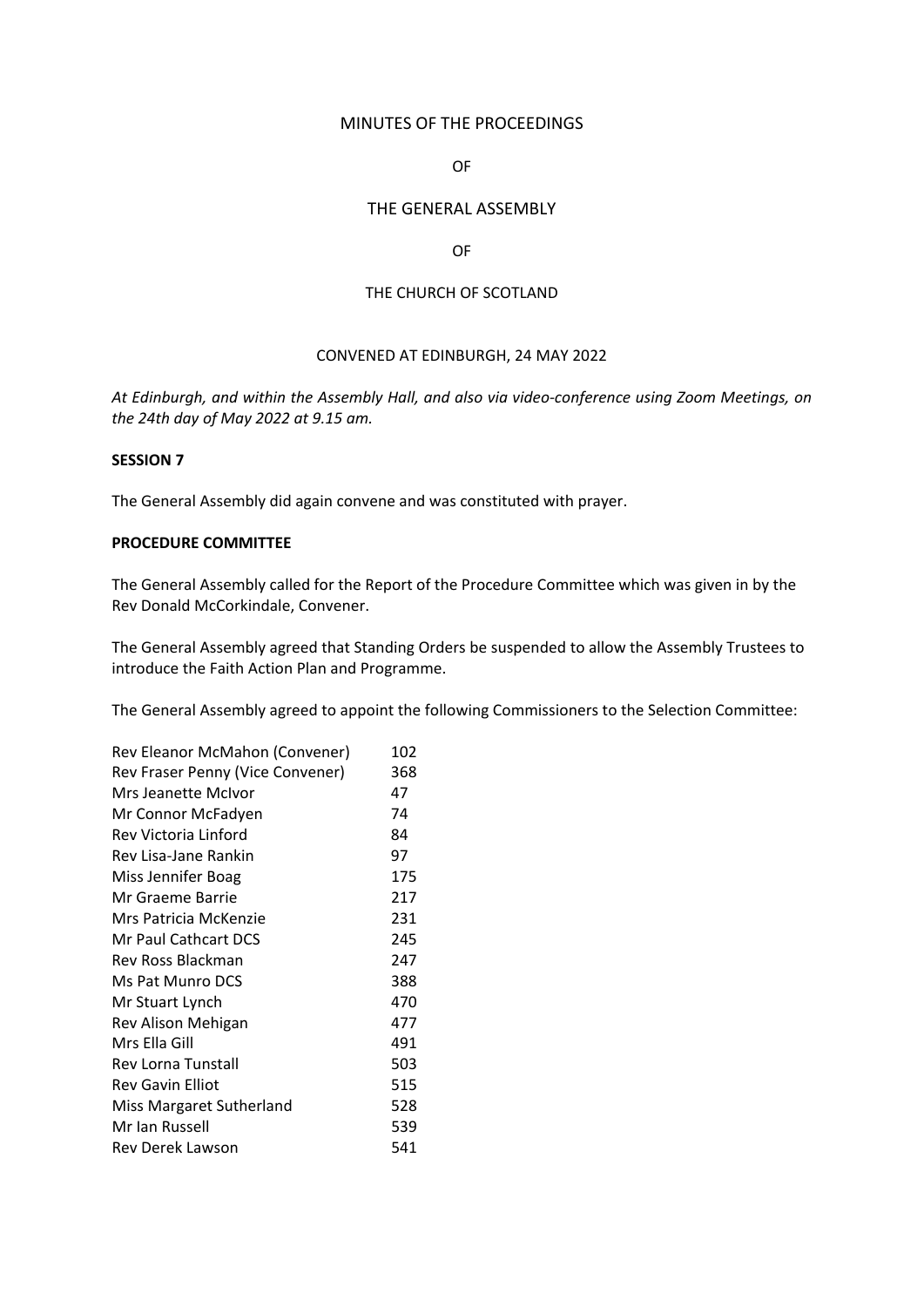The Minutes of Sessions 1-3, being available in the Assembly Paper, were submitted and approved.

# **ASSEMBLY TRUSTEES - INTRODUCTION TO THE FAITH ACTION PLAN AND PROGRAMME**

The General Assembly heard from the Assembly Trustees with an Introduction to the Faith Action Plan and Programme.

The General Assembly suspended their sitting at 10.10am until 10.19am and again from 10.51am until 11.16am.

# **SESSION 8**

The suspension of Standing Orders was ended.

# **FAITH IMPACT FORUM**

The General Assembly called for the Report and Supplementary Report of the Faith Impact Forum, including Report on the Jewish-Church of Scotland Dialogue, which was given in by the Very Rev Dr Susan Brown, Convener.

Rabbi David Mason addressed the General Assembly and the Moderator gave a suitable reply.

*It was moved and seconded:*

# **The General Assembly:**

1. Receive the Report.

# **Safeguarding the Integrity of Creation**

2. Instruct the Forum, in partnership with the Assembly Trustees, General Trustees, Social Care Council and Eco- Congregation Scotland, to continue to develop plans and activities towards meeting a 'Net Zero by 2030 Strategy' and to report to the General Assembly in 2023.

# **Global Justice and International Partnerships**

- 3. Give thanks for the life and witness of Mission Partners who have died, acknowledge with gratitude those who have completed their period of service overseas, and uphold in prayer all who continue to serve.
- 4. Urge the UK Government to do more to ensure Covid-19 vaccines are available throughout the world, particularly in resource poor countries, and instruct the Forum to make representations and to promote this campaign with church members.
- 5. Instruct the Forum to share with congregations and Presbyteries the work of Mediterranean Hope and other international partners providing humanitarian and integration support to displaced people, and promote opportunities for local churches to respond with prayer, action and giving.
- 6. Instruct the Forum to continue to support work with asylum seekers and refugees, alongside Scottish Faiths Action for Refugees, and encourage congregations to participate in the 'Faithful Welcome' project and to explore Community Sponsorship so that they may be directly involved in refugee resettlement.
- 7. Commend the Korea Peace Appeal and instruct the Forum to promote the appeal to church members and congregations for them to sign as part of the effort to bring an end to the Korean War.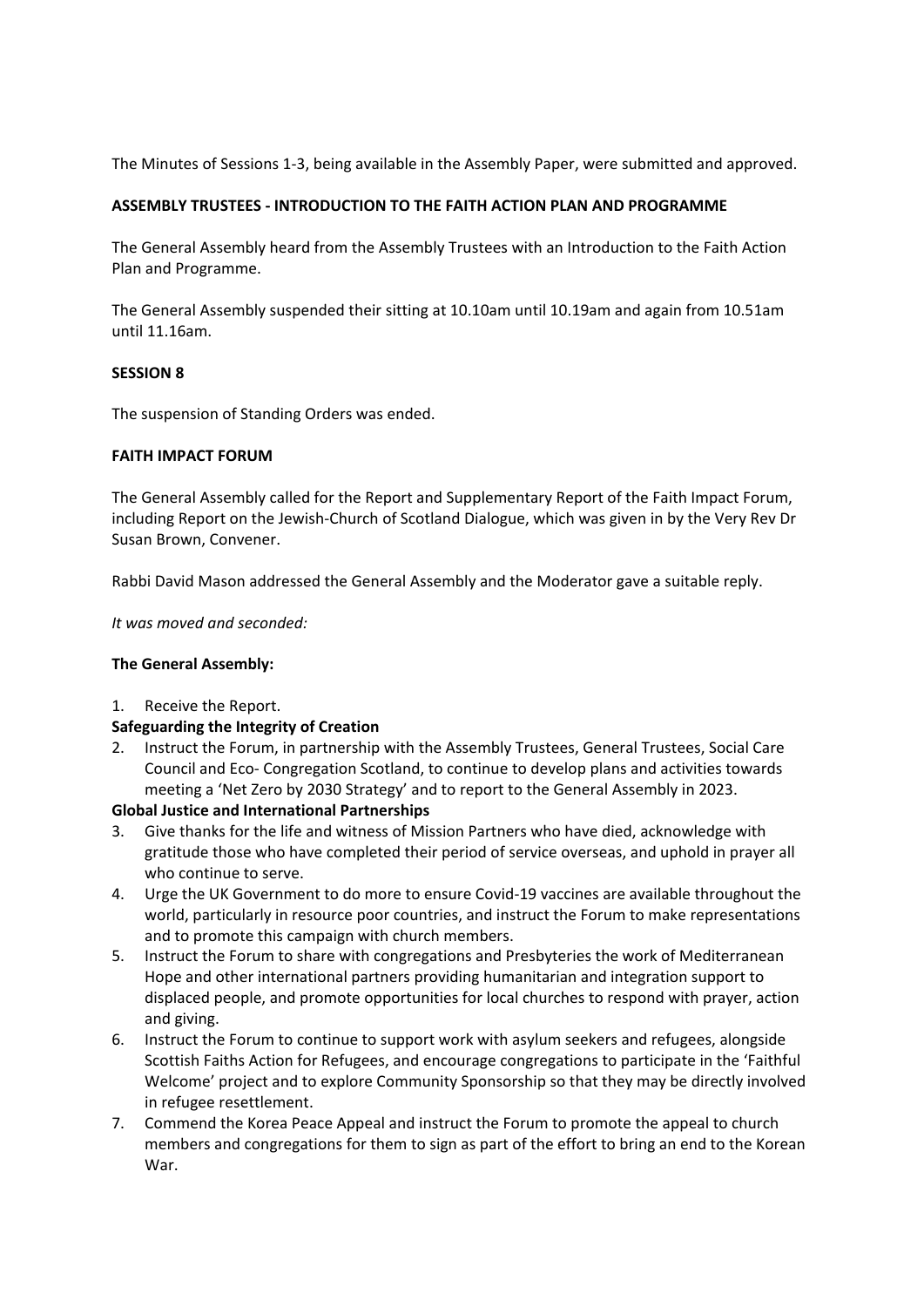- 8. Note the report of the All-Party Parliamentary Group for Pakistani Minorities: Abductions, Forced Conversions, and Forced Marriages of Religious Minority Women and Girls in Pakistan; instruct the Forum to continue to engage with ecumenical and international partners on the issue and to provide resources to encourage church members to write to MPs urging the UK Government to implement the Report's recommendations.
- 9. Commend to congregations this year's Stamp Appeal which will support the Church in Lebanon in its ministry.

# **Interfaith Relations**

- 10. Commend the Jewish-Christian glossary produced this year for study and action particularly by ministers, OLMs, readers and worship leaders, to shed light on divergent uses and understandings of theological and political terms that relate to the Holy Land.
- 11. Note with concern that Islamophobia remains widespread in the UK, and in line with other faith-based, social, political and governmental organisations, adopt for internal use the All-Party Parliamentary Group's (APPG) definition of Islamophobia, and its guidelines, to aid the Church of Scotland in challenging Islamophobia.

# **Societal and Political Issues**

- 12. Acknowledge that the practice of Conversion Therapy is harmful and endorse the definition of Conversion Therapy as outlined in the 'Memorandum of Understanding on Conversion Therapy in the UK', noting that the Methodist Conference have supported and adopted this definition and the Church of England General Synod have endorsed a similar statement; urge the Scottish Government to ban Conversion Therapy and instruct the Forum to make representations to the Scottish Government and Scottish Parliament.
- 13. Instruct the Forum, in consultation with CrossReach and others, to report to the General Assembly of 2023 on issues relating to drugs and substance use.
- 14. Instruct the Forum to convene a cross-Church group to explore the benefits and opportunities afforded to the Church of Scotland by digital technologies and to support congregations in their utilisation of these.
- 15. (1) Receive the Supplementary Report.
- 16. (2) a) Condemn the Russian invasion of Ukraine.
	- b) Call for an immediate ceasefire and urge all parties, supported by the international community, to negotiate a just and peaceful solution which respects human rights, democracy and the rule of law.

c) Urge prayer across the Church of Scotland:

- for the people of Ukraine suffering under war.
- for wisdom among the leaders of the nations and all who work for justice and truth, and who keep open the horizon of reconciliation and peace.
- for the generosity of the Church in supporting the spiritual and humanitarian efforts of the local partner churches for those afflicted by war.
- to strengthen all those working in response to human need in Ukraine and other places around the world afflicted by war and violence, and for those working to welcome refugees.

d) Condemn any Russophobia and discrimination against Russian citizens living and working in Scotland.

e) Encourage members of the Church who wish to host refugees to register with the Homes for Ukraine scheme run by the UK Government, under the aegis of the Scottish Government as a 'super sponsor'.

f) Instruct the Faith Impact Forum to continue to respond to developments in the war in Ukraine, and to raise issues with the Scottish and UK Governments, with ecumenical partners, and with Reformed church partners around the world.

*It was moved and seconded as an amendment of the Deliverance:*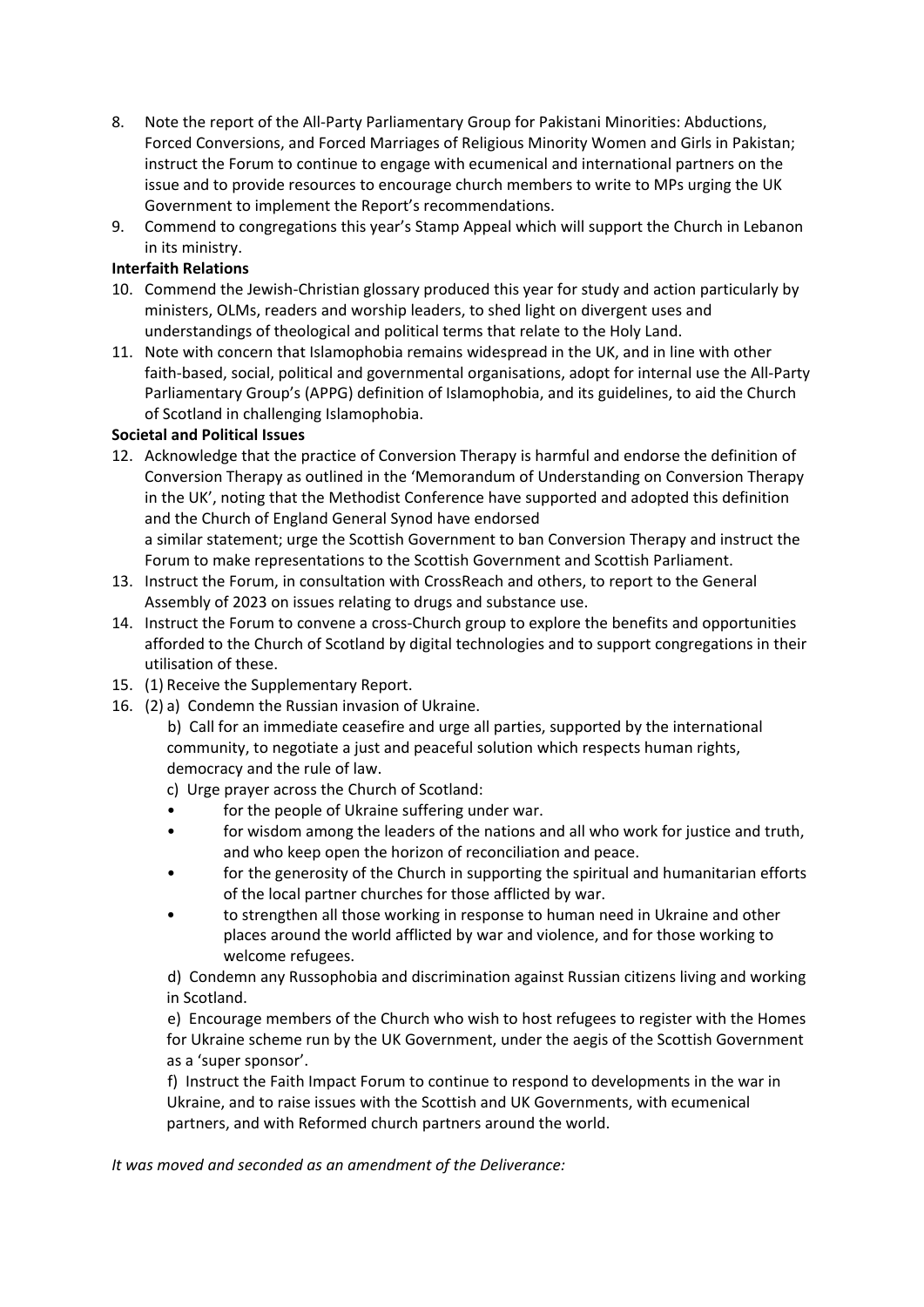### *Add new sections 3, 4 and 5 and renumber:*

- 3. Call upon the UK Government to levy urgently a windfall tax on oil and gas companies in order to address the crisis of fuel poverty across the UK.
- 4. In view of the call from the UN and International Energy Agency to recognise that there can be no new oil and gas developments if we are to limit global heating to 1.5 degrees Celsius, call upon the UK Government to grant no further licenses for new fossil fuel exploration or extraction.
- 5. Instruct the Faith Impact Forum to work with Priority Areas and with partner organisations on advocacy and practical action to address the growing crises of fuel poverty and energy insecurity.

*On a vote being taken For or Against the new section 3 of the Deliverance, there voted For 288 and Against 83.*

*On a vote being taken For or Against the new section 4 of the Deliverance it carried For.*

*It was moved and seconded that the new section 5 be amended to read as folllows:*

5. Instruct the Faith Impact Forum to work with congregations (particularly in Priority Areas) and with partner organisations on advocacy and practical action to address the growing crises of fuel poverty and energy insecurity.

*On a vote being taken For or Against the new section 5 of the Deliverance, as amended, there voted For 289 and Against 88.*

The General Assembly suspended their sitting at 12.30pm until 2.00pm.

#### **SESSION 9**

The General Assembly resumed consideration of the proposed Deliverance of the Faith Impact Forum.

*It was moved, seconded and agreed as an amendment of the Deliverance:*

*Add a new section 10 and renumber:*

10. Commend to the prayers of the church the members, ministers and leaders of the Presbyterian Church of Myanmar who continue to worship and witness to the gospel of Jesus Christ in a context of conflict and danger and instruct the Faith Impact Forum to write to Her Majesty's Government urging the use of diplomacy and sanctions in order that the elected government of Myanmar be reinstated.

*It was moved, seconded and agreed as an amendment of Section 10 of the Deliverance in the print:*

*Delete the words* "the Jewish-Christian glossary produced this year for study and action particularly by ministers, OLMs, readers and worship leaders," *and substitute:* "the ongoing dialogue and collaborative effort with the Office of the Chief Rabbi to produce a Jewish-Christian glossary"

*Section 10 as amended was then agreed.*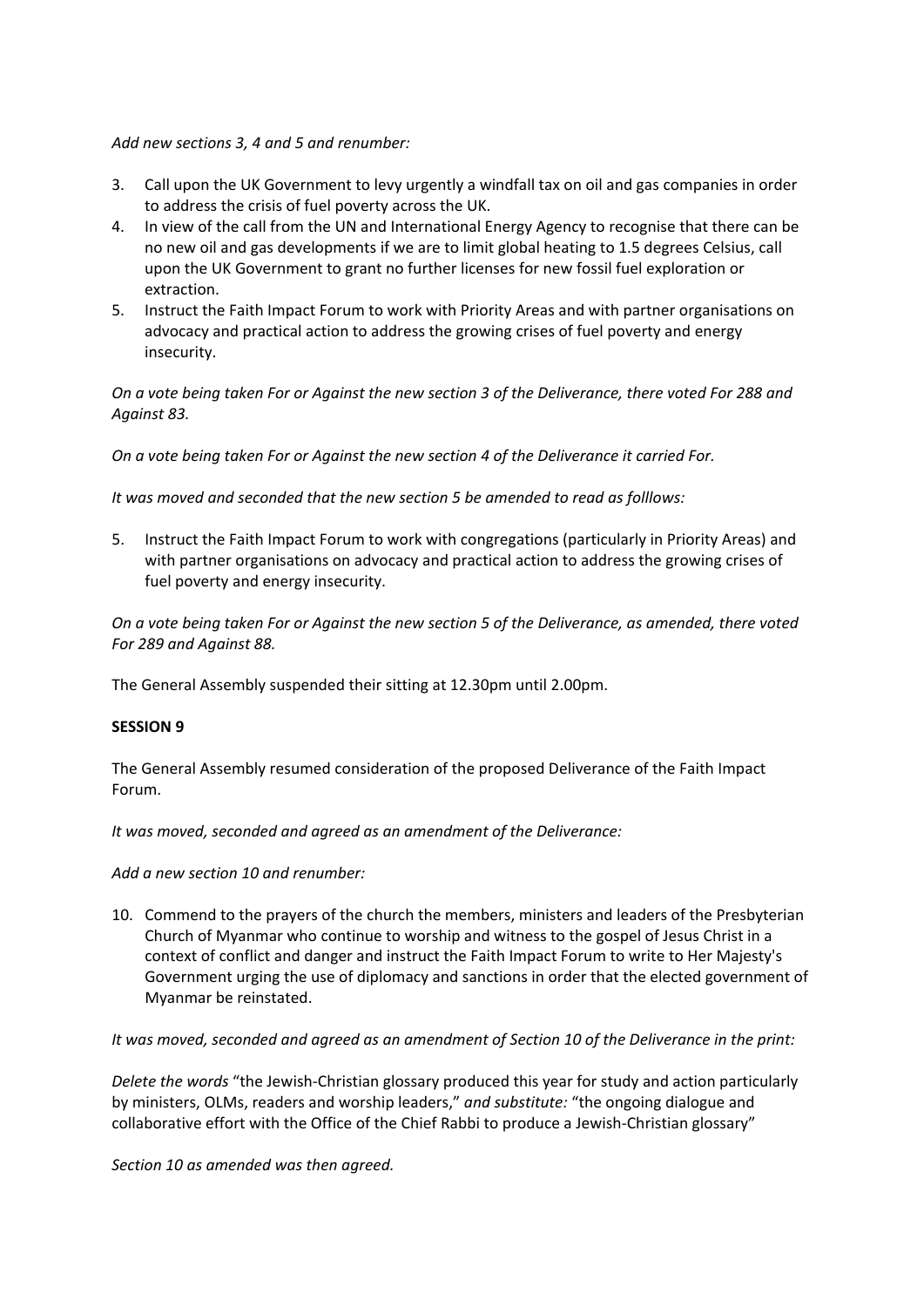*It was moved, seconded and agreed as an amendment of section 12 in the print:*

# *Delete the words:*

"Acknowledge that the practice of Conversion Therapy is harmful and".

*It was moved and seconded as an amendment of section 12 in the print:*

*Delete the words* "definition of Conversion Therapy as outlined in the 'Memorandum of Understanding on Conversion Therapy in the UK' *and the words* "the Methodist Conference have supported and adopted this definition and" *and after* "endorse the" add the words "statement on conversion therapy by COSCA (Counselling & Psychotherapy in Scotland)" *and after the words* "to ban Conversion Therapy", *add* "while reserving issues around gender identity for further legislation".

*On a vote being taken For or Against the amended section 12 there voted For 132 and Against 230 and it carried against.*

*Section 12 as amended was then agreed.*

*It was moved, seconded and agreed as an amendment of the Deliverance:*

*Add a new section 15 and renumber:*

15. Following the publication of the paper 'Apologising for Historic Wrongs' produced by the Theological Forum, acknowledge and regret the terrible harm caused to all those who suffered from accusations and prosecutions under Scotland's historic witchcraft laws, the majority of whom were women, and apologise for the role of the Church of Scotland and the General Assembly in such historical persecution.

*Mr Douglas Wiseman (387) entered his dissent with regard to the General Assembly's decision to approve the new section 15.*

*The Deliverance as amended was then agreed.*

# **FAITH NURTURE FORUM**

The General Assembly called for the Report and Supplementary Report of the Faith Nurture Forum (including section 15 of the proposed Deliverance on the Report of the Assembly Trustees and the Overture from the Presbytery of International Charges) which was given in by the Rev Rosie Frew, Convener.

The General Assembly agreed that Standing Order 95 be amended to limit speeches to three minutes.

*It was moved and seconded:*

- 1. Receive the Report.
- 2. Instruct the Faith Nurture Forum to continue work on the Capability framework (Appendix 1).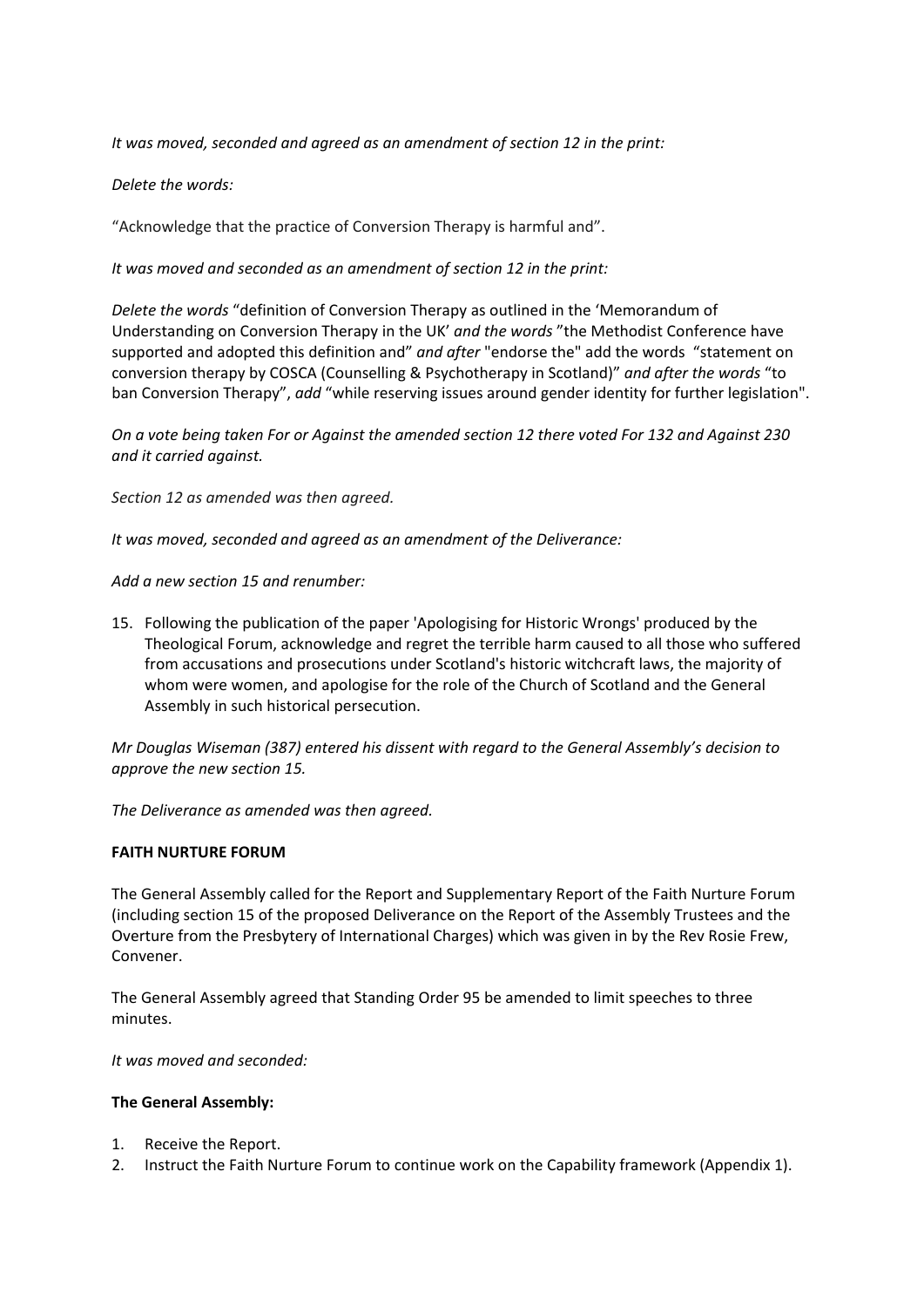- 3. Adopt the Code of Professional Practice and Good Conduct for the Ministries of the Church of Scotland as a standard to which all those involved in the recognised ministries of the Church should be expected to adhere (Appendix 2).
- 4. Instruct the Forum to update the relevant Handbooks with the revised Code of Conduct at the earliest opportunity, make an electronic copy available on the Ascend website, and alert all those engaged in the recognised ministries of the Church to the revised Code by email.
- 5. Invite comment on the working of the Vacancy Procedure Act (Act VIII, 2003) with submissions being emailed to [VacancyAct@churchofscotland.org.uk](mailto:VacancyAct@churchofscotland.org.uk)
- 6. Pass an Act amending the terms of the Presbytery Mission Plan Act (Act VIII 2021) (Appendix 3).
- 7. *This section was not moved.*
- 8. Pass the Admission and Readmission of Ministers Act Act (Appendix 4).
- 9. Pass an Act amending the Selection and Training for Full-Time Ministry Act [Act X 2004] (Appendix 5).
- 10. Pass an Act amending the Readership Act (Act XVII 1992) (Appendix 6).
- 11. Pass an Act amending the Ordained Local Ministry Act (Act IX 2011) (Appendix 7).
- 12. Express thanks for the service given by Rev Prof Susan Hardman Moore as Principal of New College, Edinburgh, and affirm the proposal that Rev Dr Alison Jack be appointed as her successor from 1 September 2022 (Section 5.14).
- 13. Nominate as trustees of the Housing and Loan Fund;
	- i. Dr Eilidh Renwick to serve for a second term;
	- ii. The Reverend Scott McCarthy.
- 14. Affirm the commitment of the Church to place priority for the poorest at the heart of all that it does, recognising the mission of Priority Area congregations in this.
- 15. Instruct the Forum to continue to develop and deliver the key priority of implementing the whole Church strategy of prioritising support for those living in poverty and at the margins within the Faith Action Plan, through the Priority Areas Implementation Group and Priority Areas Team.
- 1. (16) Receive the Supplementary Report.
- 2. (17) Agree the amended corrected ministries allocations for the Presbyteries of Annandale & Eskdale and Aberdeen & Shetland (Appendix 1)
- 3. (18) Note the weightings applied to each Presbytery for the purpose of allocating ministries set out in Appendix 1. (Appendix 1)

The General Assembly suspended their sitting at 3.36pm until 3.48pm.

# **SESSION 10**

# **OVERTURE - PRESBYTERY OF INTERNATIONAL CHARGES**

The General Assembly took up consideration of an Overture from the Presbytery of International Charges to amend the International Presbytery Act 2016 (Act II 2016) (as amended).

In terms of Standing Order 52 the General Assembly agreed to treat section 2 of the proposed Deliverance of the Overture as a proposed new section 6 of the Deliverance of the Faith Nurture Forum and renumber.

The Rev Derek Lawson moved the Deliverance as follows:

*It was moved and seconded:*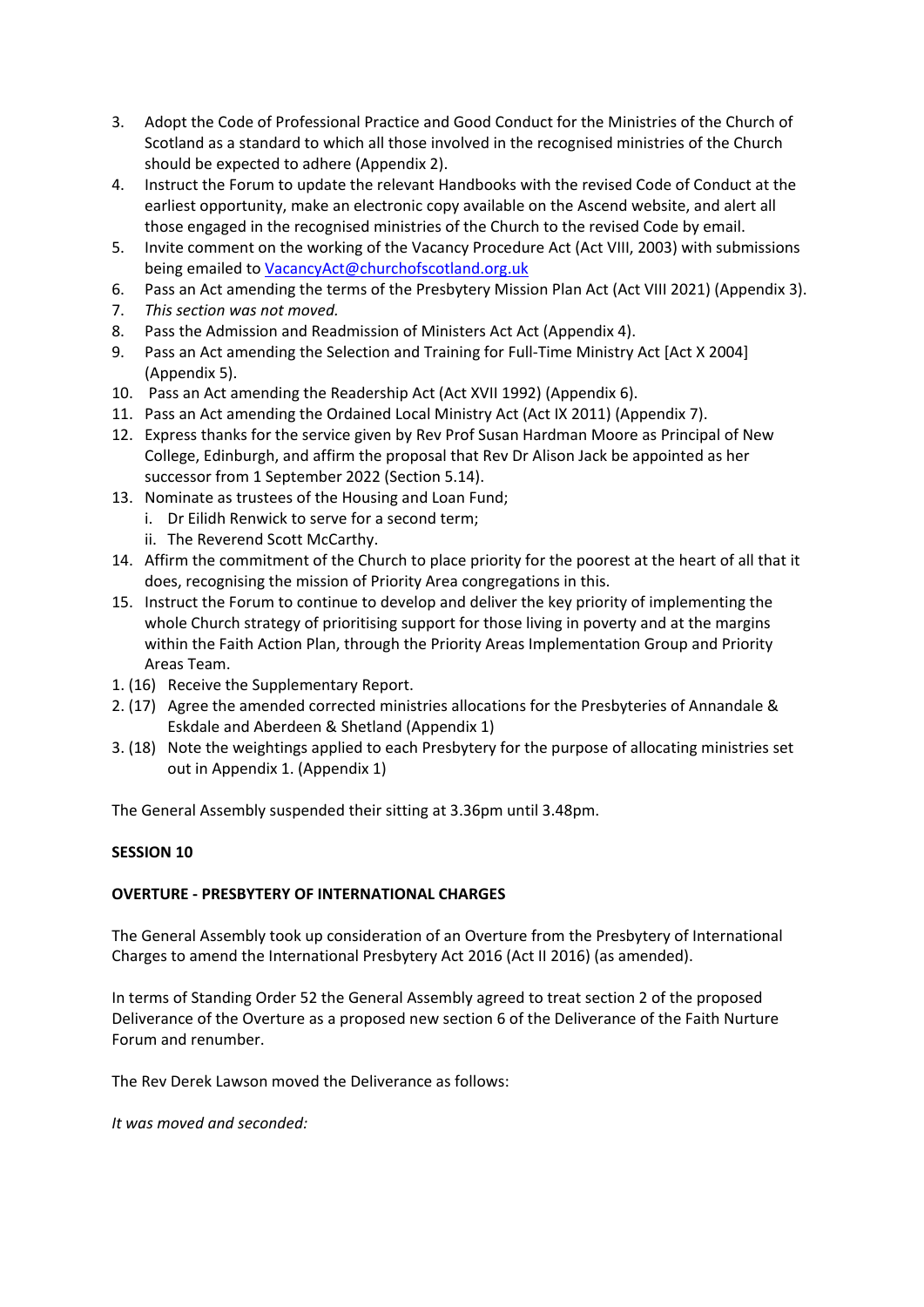# **The General Assembly:**

- 1. Receive the Overture.
- 2. Pass the Act amending The International Presbytery Act (Act II 2016), as amended, as set out in the Appendix.

*It was moved, seconded and agreed as an amendment of section 2 of the Proposed Deliverance:*

# *Add at the end:*

"subject to amending the proposed paragraph 1(2) in Schedule 2 of the Act to insert after "denomination of origin", the words "or where the minister is judicially suspended for a period of six months or more,".

*The Deliverance of the Overture as amended was then agreed.*

# **ASSEMBLY TRUSTEES**

The General Assembly took up consideration of the proposed Deliverance of the Assembly Trustees, section 15.

# *It was moved and seconded:*

15. Note the Vision Statement which frames the discussion around the Review of Initial Training for the Ministry of Word and Sacrament (Appendix D), agree the principles for ministerial education and training outlined in Section 14 of the Report and authorise the Faith Nurture Forum to engage with academic providers and others as necessary in order to ensure the best possible infrastructure and curriculum for ministry formation.

*It was moved, seconded and agreed as an amendment of section 15 in the print:*

*Delete "*to engage with academic providers*" and substitute "*to take further the initial engagement with current academic providers*"*.

*Section 15 as amended was then agreed.*

# **FAITH NURTURE FORUM**

The General Assembly resumed consideration of the proposed Deliverance of the Faith Nurture Forum.

*It was moved, seconded and agreed as an amendment of the Deliverance in the print:*

*Add a new section 6 and renumber:*

- 6. Call the Church to pray, recognising:
	- Our complete dependence on God;
	- The many problems, questions and issues raised throughout the Church by the Presbytery Mission

Planning Process; and

• The deep fears and anxieties that are being felt by people across the Church;

And instruct the Forum to produce prayer resources to encourage and equip people to pray for the future well-being, peace and revival of the Church.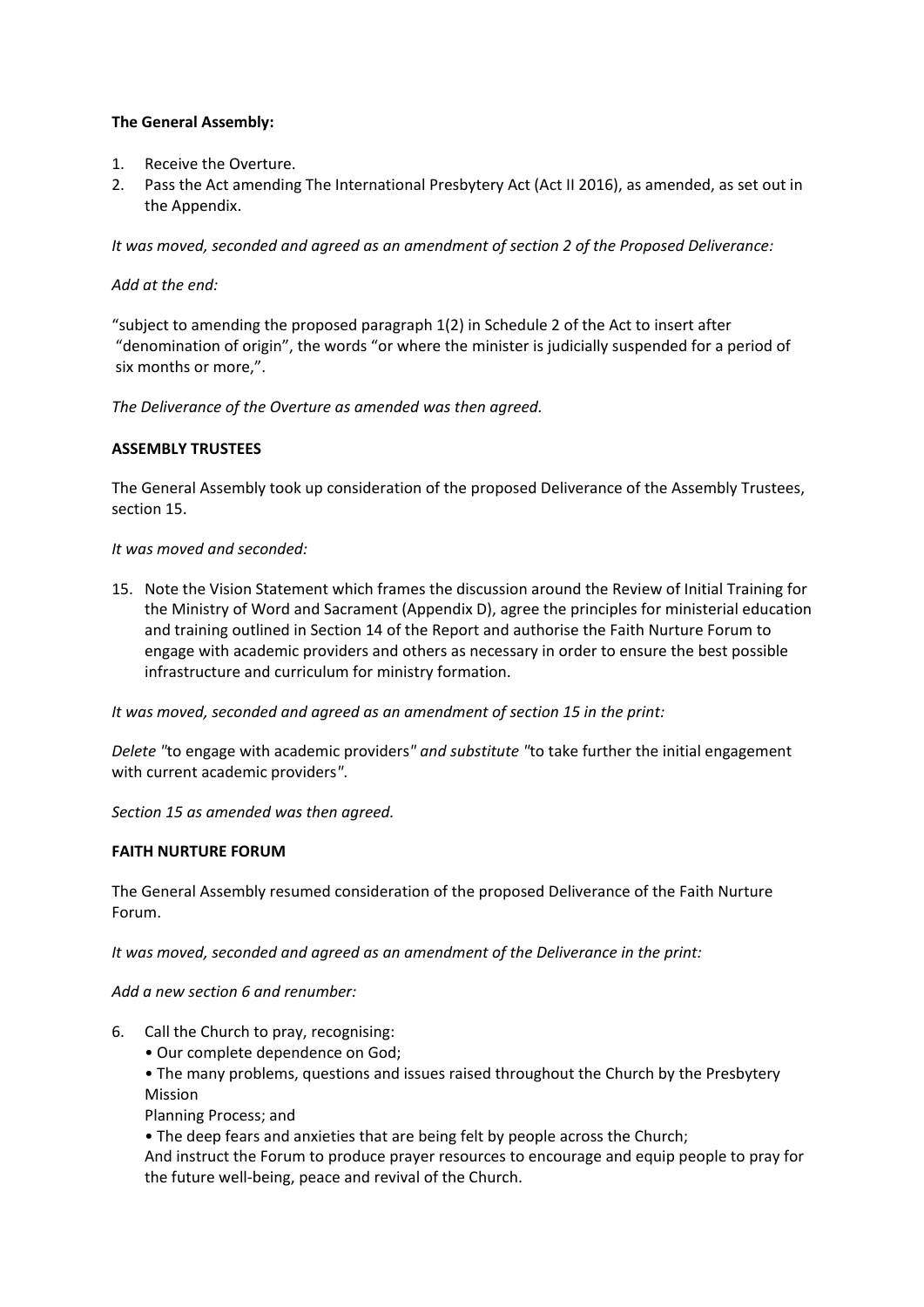*It was moved, seconded and agreed as an amendment of the Deliverance in the print:*

*Add a new section 6 and renumber:*

6. To instruct Presbyteries to engage with the young adults within their boundaries as part of their mission planning process.

*It was moved, seconded and agreed as an amendment of section 6 in the print:*

*Add at the end "*but subject to deletion of the proposed amendment to section 7.0(1) in section 3 of the amending Act."

*It was moved, seconded and agreed as an amendment of the Deliverance in the print:*

*Add a new section 7 and renumber:*

7. Urge Kirk Sessions and Presbyteries when planning the union of congregations to consider the numerical size and composition of the united Kirk Session and also whether use might be made of fixed term appointments, bearing in mind the efficient operation of that court.

*It was moved and seconded as an amendment of the Deliverance in the print:*

*Add a new section 8 and renumber:*

8. Recognise that the implementation of certain parts of the Presbytery Mission Plan Act is having unintended consequences where there is not consensus among the involved parties and strongly urge congregations, "hubs", groups of churches, "clusters", to meet together monthly over the coming years for corporate prayer and seek the power of the Holy Spirit and the blessing of God.

# *It was moved, seconded and agreed as an amendment of the new section 8:*

*Add at the end* "and invite Presbyteries to consider using the resources of the interim and transition ministry team in these changing circumstances."

*Section 8, as amended, was then agreed.* 

*It was moved and seconded as an amendment of the Deliverance in the print:*

*Add a new section 8 and renumber:*

8. In order to reduce the uncertainty and anxiety for existing probationers, ministry students, potential ministry candidates and those in familiarisation and reviewable tenure, the Faith Nurture Forum will publish by September 2022 full ministries numbers and projections of expected vacancies during the latter half of 2022 and 2023; full ministries numbers would entail a. ministers of FTWS currently in charges, b. number of MDS staff counted towards the 600 fulltime ministries target figure by end of 2025, c. number of ministers in reviewable tenures, d. number of ministers in familiarisation, e. number of probationers (already normally included in the Faith Nurture Forum Report), and f. number of ministers expected to retire that year; with similar ministries numbers and vacancy projections to be included in subsequent Faith Nurture Forum (or its successor) Reports to the General Assembly.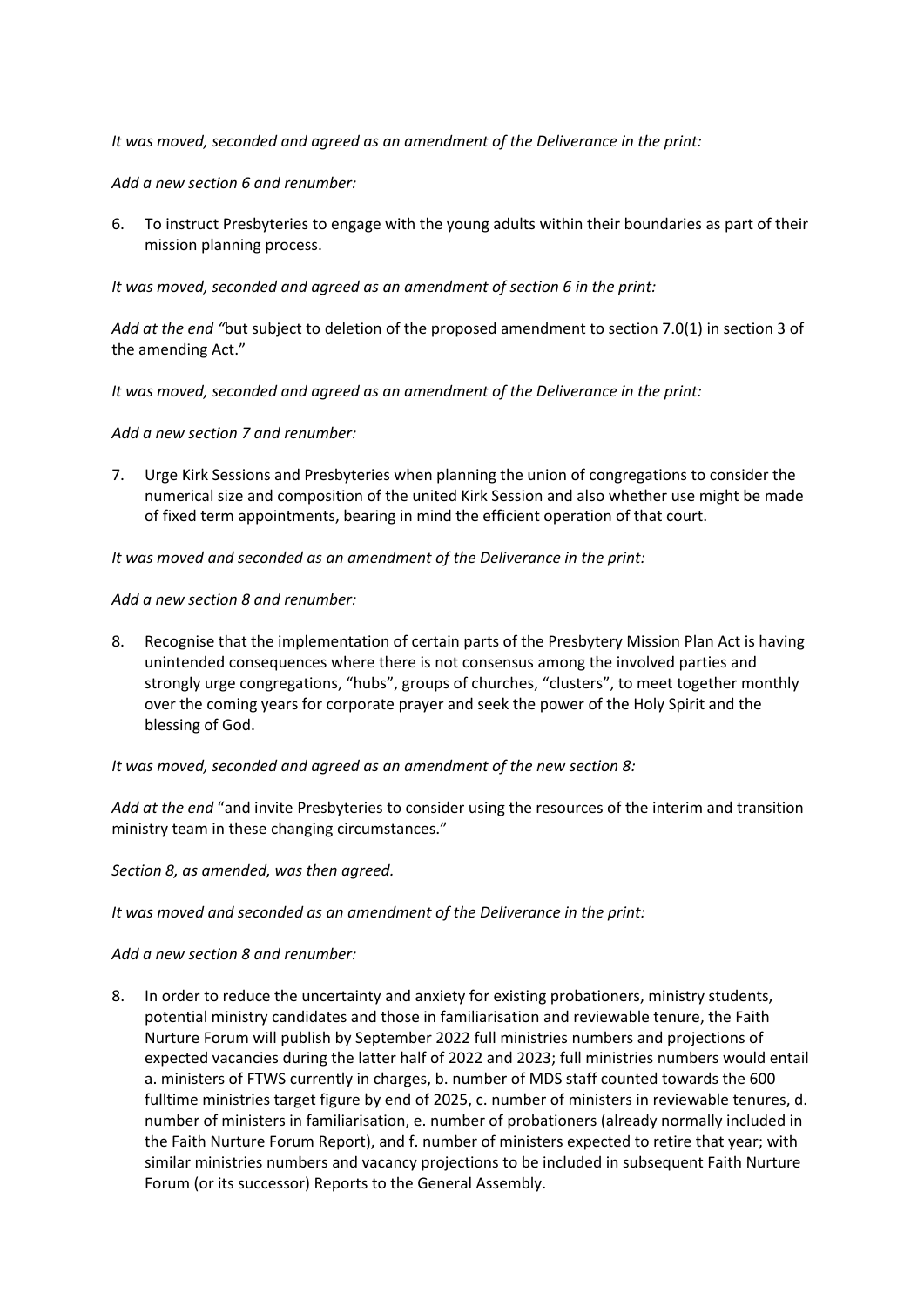*On a vote being taken For or Against the new section 8 of Deliverance, there voted For 201 and Against 159.*

*It was moved, seconded and agreed as an amendment of the Deliverance in the print:*

*Add a new section 8 and renumber:*

8. Instruct Presbyteries to ensure that, in the period up to the General Assembly of 2025, where a weighting of resources is allocated to part or parts of the area of a Presbytery, the allocation of ministry in the Presbytery Mission Plan is demonstrably distributed so as to fulfil the spirit and purpose of the weighting; and instruct the Faith Nurture Forum to take this principle into account in approving Presbytery Mission Plans.

*It was moved, seconded and agreed as an amendment of the Deliverance in the print:*

*Add a new section 12 and renumber:*

12. Commend the Presbytery of Glasgow's commitment to 'Recharging the Eldership for the 21st Century' and instruct the Forum to listen to and, where appropriate, to share and develop the outcomes of the Presbytery's conference held on 05 March 2022.

*It was moved and seconded as an amendment of the Deliverance in the print:*

*Add new sections 13 and 14 and renumber:*

- 13. Instruct the Forum to take time to reflect on the lower than anticipated uptake of Ordained Local Ministers, who were to play a pivotal role in previous Presbytery plans and report to the General Assembly of 2023.
- 14. Instruct the Forum, in conjunction with the Theological Forum, approved Education partners and any other relevant committees to investigate the possibility of creating an accelerated training course, similar or identical to the Church of England's 'Caleb Stream', which would allow Elders within a congregation to be trained and subsequently authorised by Presbytery to administer the Sacraments within their own congregations, and report to the General Assembly of 2023.

*The new Section 13 was agreed and on a vote being taken For or Against the new section 14 of the Deliverance, there voted For 167 and Against 160.*

*It was moved and seconded as an amendment of the Deliverance in the print:*

*Add a new section 14 and renumber:*

14. Instruct the Faith Nurture Forum to commission a video series resource, telling the stories of churches who are thriving in the area of making new disciples, in an effort to provide 'real-life role models' of how congregations in different parish contexts can grow.

*On a vote being taken For or Against the proposed new section 14 of the Deliverance, there voted For 184 and Against 159.*

*It was moved, seconded and agreed as an amendment of the Deliverance in the print:*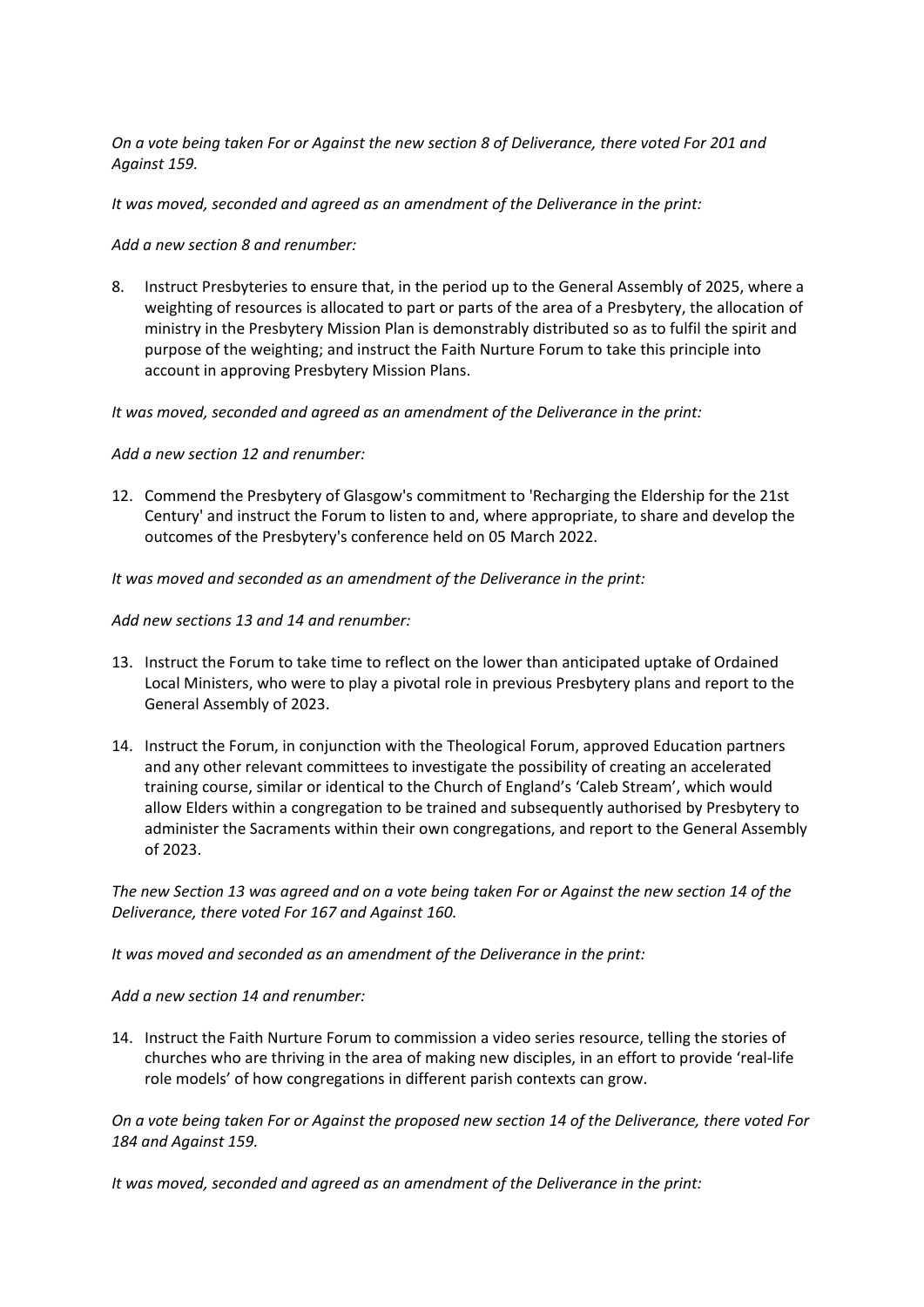*Add a new section 16 and renumber:*

16. Urge congregations to adopt the simple ACORN initiative (section 15.1.1) to help members join with others, following God on mission.

*It was moved, seconded and agreed as an amendment of the Deliverance in the print:*

*Add a new section 16 and renumber:*

16. Congratulate the congregations of Guernsey St Andrews in the Grange and Jersey St Columba's as they celebrate the 50th anniversary of being Church of Scotland congregations.

*It was moved and seconded as an amendment of the Deliverance in the print:*

*Add a new section 16 and renumber:*

16. In view of the fact that there are no easily available recordings of performances of many of the hymns and songs in CH4 the General Assembly encourage the trust to commission recorded performances of these hymns that can be made available by the major streaming services and licensed by Christian Copyright Licensing.

*On a vote being taken For or Against the proposed new section 16 of Deliverance, there voted For 34 and Against 293.*

*It was moved, seconded and agreed as an amendment of the Deliverance in the print:*

*Add a new section 16 and renumber:*

16. Note the changes made to the cap on 'saving up' Study Leave allowances, and encourage all ministers to use or continue to use the scheme for their Continuing Ministerial Education.

*It was moved, seconded and agreed as an amendment of the Deliverance in the print:*

*Add a new section 3 of the Supplementary Report and renumber:*

- 3. Notwithstanding any past errors, instruct the Selection Committee to appoint three persons, to mediate a meeting with Gordon Presbytery, Faith Nurture Forum and the Assembly Trustees to:
	- i. Verify, according to the principles applied across all other Presbyteries, the appropriate weighting and allocation of ministries to Gordon Presbytery;
	- ii. In the light of the outcome of section (i) above assist (if required) the Presbytery of Gordon to complete their Presbytery Mission Plan; and
	- iii. Advise, where appropriate, on opportunities that might exist in:
	- a. Local ecumenical collaboration,
	- b. The shape of ministry allocation within the proposed new Presbytery, and
	- c. Initiatives that might qualify for funding under the newly create Seeds for Growth Fund; And report the outcome of their work to the General Assembly of 2023.

*It was moved, seconded and agreed as an amendment of section 3 of the Supplementary Report:*

*Delete* "Note" *and substitute* "Agree".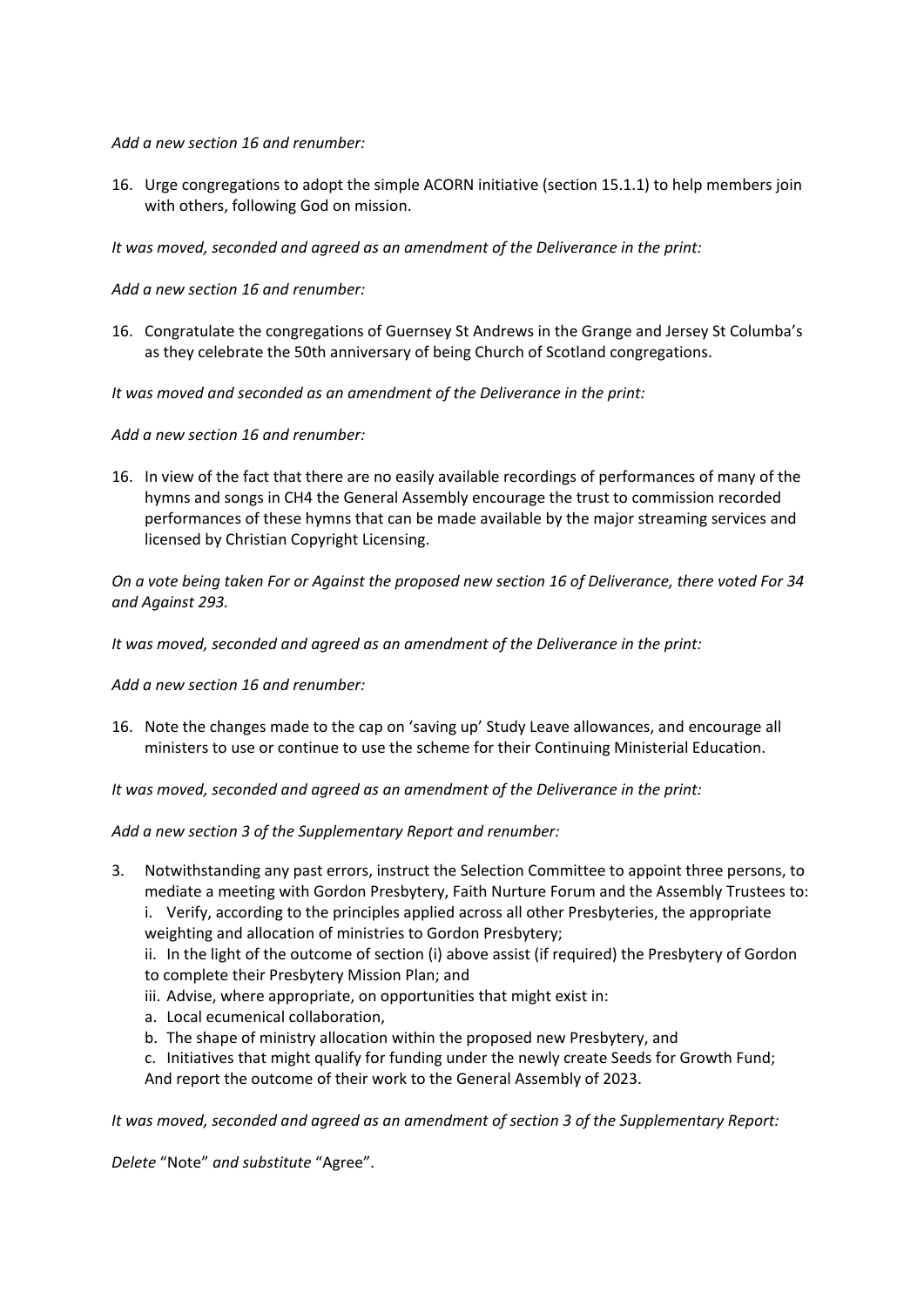*It was moved and seconded as an amendment of the Deliverance in the print:*

*A counter-motion to section 3 of the Supplementary Report:*

3. Instruct the Selection Committee to appoint a committee of five people to examine the accuracy and veracity of the weightings used for the purpose of allocating ministries set out in Appendix 1; and to ensure that no Presbytery has been prejudiced by the weightings and allocation of ministries based on them, and report to the General Assembly of 2023.

*On a vote being taken there voted For the motion 211 and For the counter-motion 105 and the General Assembly resolved accordingly.*

*Section 3 as in the print was then agreed.*

*It was moved, seconded and agreed as an amendment of the Deliverance in the print:*

*Add a new section 4 and renumber:*

4. Approve the figures contained in Appendix 1 to the Supplementary Report as the total number of ministry posts to be allocated among the Presbyteries, and this to be the basis for the next five years, subject to annual reporting and agreement of the General Assembly as required in the Presbytery Mission Plan Act. (Appendix 1).

*The Deliverance as amended was agreed.*

# **REGISTRATION OF MINISTRIES COMMITTEE**

The General Assembly called for the Report of the Registration of Ministries Committee which, in the absence of the Convener, was given in by the Rev Dr Alan Hamilton, a member of the Committee.

*It was moved, seconded and agreed:*

1. Receive the Report.

The General Assembly agreed that business be remaindered as follows:

The Report of the Trustees of the Housing and Loan Fund to Thursday 26 May, Session 14.

Sections 11 to 14 of the Report of the Assembly Trustees to Wednesday 25 May, Session 11, after the Report of the Committee on Chaplains to HM Forces.

The General Assembly adjourned at 5.53 pm to meet again in this Hall and online via videoconference tomorrow at 9.15 am for business, whereof public intimation having been made, the Sederunt was closed with prayer.

> ASSEMBLY HALL and online via video-conference EDINBURGH, 24 May 2022, 5.53 pm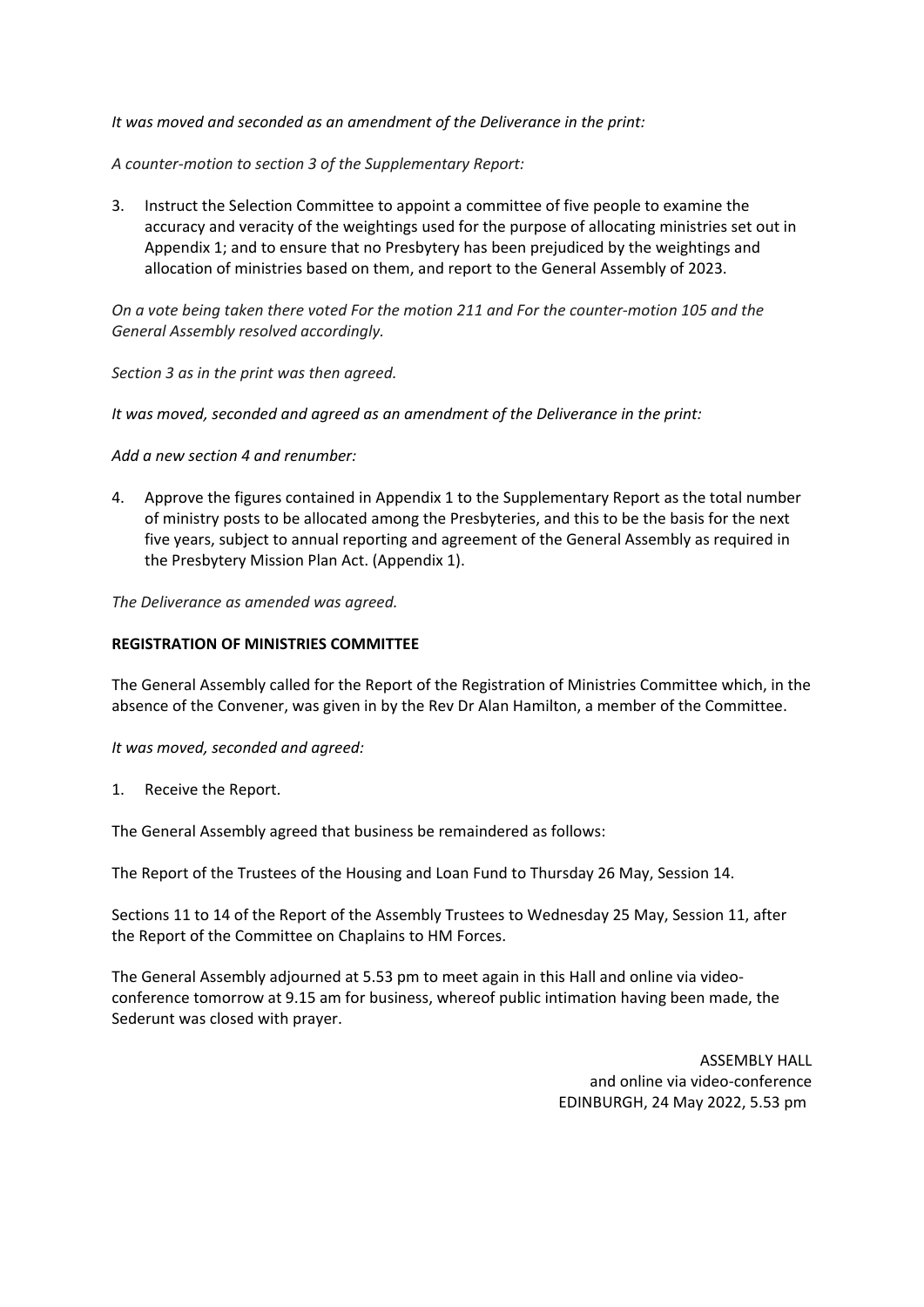# MINUTES OF THE PROCEEDINGS

OF

# THE GENERAL ASSEMBLY

OF

### THE CHURCH OF SCOTLAND

### CONVENED AT EDINBURGH, 25 MAY 2022

*At Edinburgh, and within the Assembly Hall, and also via video-conference using Zoom Meetings, on the 25th day of May 2022 at 9.15 am.*

#### **SESSION 11**

The General Assembly did again convene and was constituted with prayer.

### **PROCEDURE COMMITTEE**

The General Assembly called for the Report of the Procedure Committee which was given in by the Rev Donald McCorkindale, Convener.

The General Assembly agreed that the amendment of Standing Order 95 should remain in place so that speeches be limited to three minutes.

The General Assembly agreed that the Clerks be authorised to add to the Minute of Monday 23 May 2022, the names of further Commissioners who enter their dissent timeously with regard to the General Assembly's decision to approve section 3 of the Report of the Committee on Overtures and Cases.

The Minutes of Sessions 4-6, being available in the Assembly Paper, were submitted and approved.

# **REPLY TO HER MAJESTY'S GRACIOUS LETTER**

The General Assembly called for the Report of the Committee appointed to prepare a Reply to the Gracious Letter from Her Majesty the Queen which was given in by the Lord Wallace of Tankerness.

The Reply to Her Majesty's Gracious Letter was submitted and approved for signature and transmission to Her Majesty.

The Reply was in the following terms:

#### TO THE QUEEN'S MOST EXCELLENT MAJESTY

May it please Your Majesty We, Your Majesty's loyal subjects convened in General Assembly, have received with pleasure Your Majesty's gracious letter to us.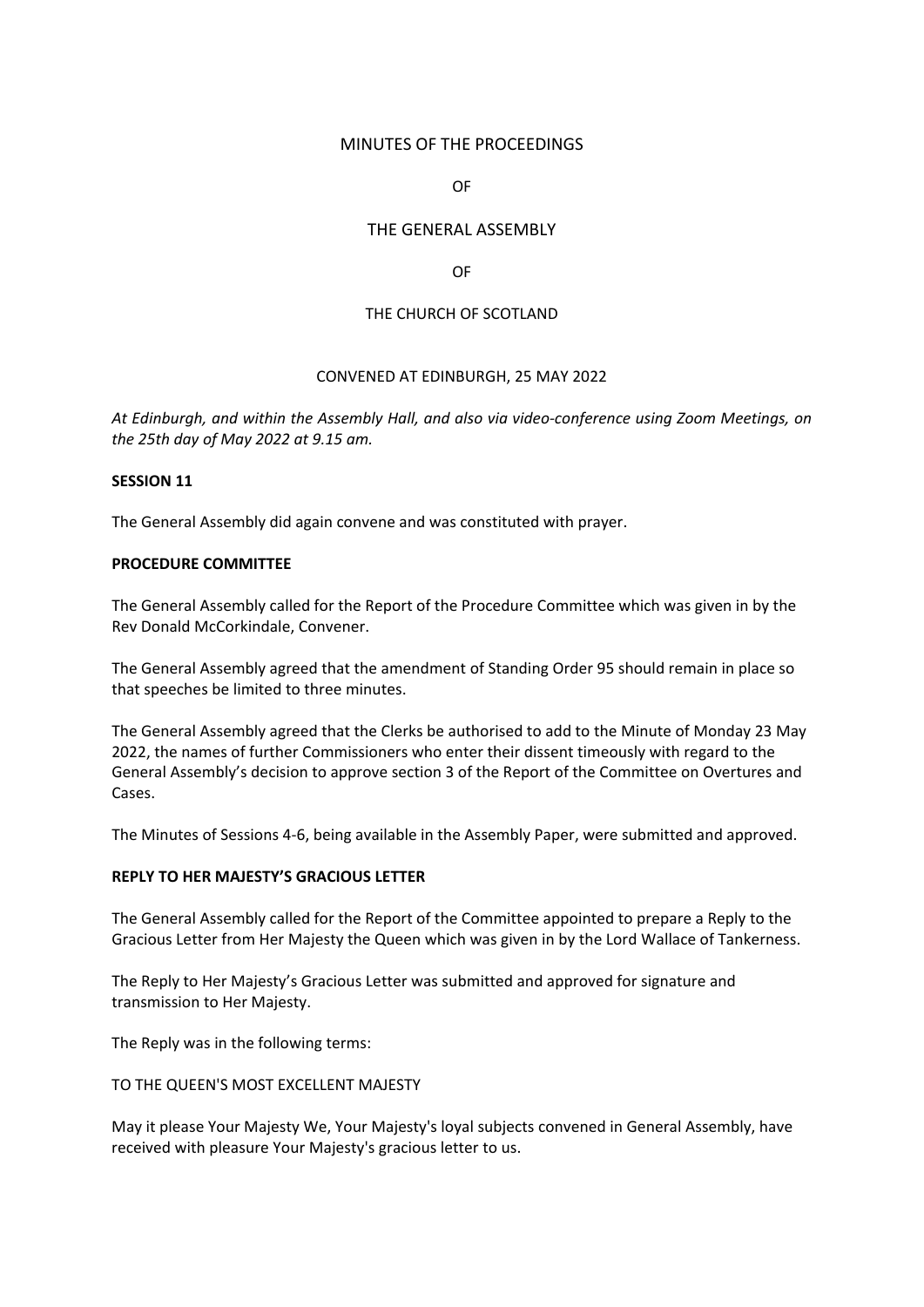We greatly value Your Majesty's continuing pledge to maintain the historic rights and privileges of the Church of Scotland. In this year when we mark the 70th anniversary of your accession we give thanks for the example of Christian duty and service which your Majesty has given to the nation. The appointment of the Rt Hon Lord Hodge as Your Majesty's Lord High Commissioner to our General Assembly has been wholeheartedly welcomed. His Grace brings with him a deep knowledge of the Church of Scotland and indeed the General Assembly so he is well equipped to fulfil the duties to which you have called him.

As you have acknowledged, in these last two years the Covid-19 pandemic has done much harm in our communities. We appreciate your Majesty's recognition of how people of faith have responded to the unprecedented challenges of recent times. As we have sought together to be good neighbours to people in need we have found in each other friendship and a sense of common cause. It is as friends and partners that we, as faith communities, have been able to develop new relationships with those in government and council who have had to make so many difficult decisions on our behalf.

We are pleased to receive your Majesty's commendation for the Church's engagement with COP26 and our response to the climate emergency which was highlighted in that gathering. We commit ourselves anew to being good stewards of this planet.

We appreciate your Majesty's understanding of the challenges which the Church of Scotland must face in prioritising the use of our limited sources in our continued commitment to be a national church. There are many difficult choices to be made as we plan our participation in Christ's mission yet we remain hopeful that, with God's guidance, we will find ways to renew the life of our Church. We share your Majesty's concern for the people of Ukraine and we are grateful for your recognition of the Church's work in supporting both refugees and those who remain in that troubled land. We continue to pray with your Majesty for an end to war and a lasting peace.

Finally, we commend Your Majesty to the unfailing grace and protection of Almighty God, and we pray that God will bestow favour upon Your Majesty, as you continue your long reign over us. Your Majesty's most faithful and loyal servants.

THE MINISTERS, ELDERS AND DEACONS OF THE CHURCH OF SCOTLAND CONVENED IN GENERAL ASSEMBLY

Signed in our name, in our presence and at our appointment by the Right Reverend Dr Iain Greenshields, Moderator of the General Assembly on this 25th day of May 2022.

# **COMMITTEE ON CHAPLAINS TO HER MAJESTY'S FORCES**

The General Assembly called for the Report of the Committee on Chaplains to Her Majesty's Forces which was given in by the Rev Dr Marjory MacLean, Convener.

# *It was moved and seconded:*

- 1. Receive the Report.
- 2. Thank those who serve in Her Majesty's Forces as Chaplains for their service to Royal Navy, Army and Royal Air Force personnel, their families and the wider military community.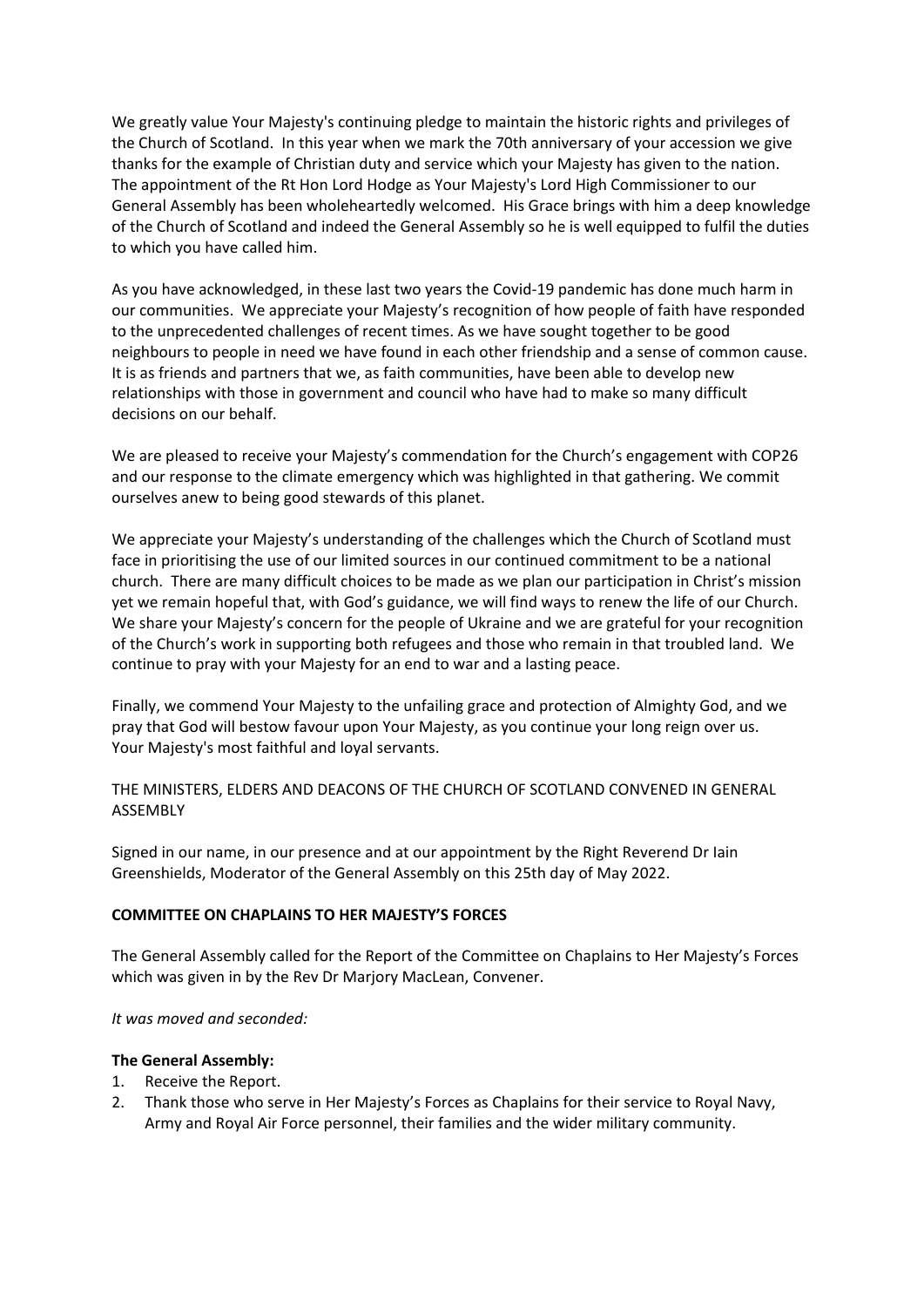- 3. Recognise the particular service of those Chaplains who have served in support of the contribution of the Armed Services to efforts relating to Covid-19 and on operations in Afghanistan in summer 2021.
- 4. Recognise the contribution of Forces Chaplains to the Church's engagement with many young adults, some of whom might not otherwise come into contact with the ministry of the Church.
- 5. Commend to the prayers of the Church all Chaplains and all those whom they serve.
- 6. Encourage eligible ministers of the Church to consider service as a Chaplain to HM Forces, Regular or Reservist.
- 7. Encourage those eligible to consider service as Chaplains in any of the Cadet organisations and thank all serving Cadet Chaplains.

*It was moved, seconded and agreed as an amendment of section 5:*

*After the words* "all Chaplains" *add a comma and the words* 'their families'.

*Section 5 as amended was then agreed.*

*The Deliverance as amended was then agreed.*

The Moderator thanked the Retiring Convener, the Rev Dr Marjory MacLean, on behalf of the General Assembly, for her work and service as Convener of the Committee.

Lt General Nichols Borton, Commander of the Allied Rapid Reaction Corps, was invited by the Moderator to address the General Assembly.

The General Assembly suspended their sitting at 10.25pm until 10.52 pm.

# **SESSION 12**

# **ASSEMBLY TRUSTEES - FORUMS/FAITH ACTION PLAN AND PROGRAMME CONTINUED**

The General Assembly resumed consideration of the proposed Deliverance of the Assembly Trustees.

*It was moved, seconded and agreed:*

- 11. Instruct the Assembly Trustees, working in the terms outlined in Section 13 of the Report, to bring to the General Assembly of 2023 detailed descriptions and remits and finalised titles for an Active Faith Leadership Team and the following Programme Groups:
	- i. Mission
	- ii. People & Training
	- iii. Public Life & Global Justice
	- iv. Resource & Presence.
- 12. Instruct the Trustees to work with the Nomination Committee and Presbyteries to enable the Nomination Committee to bring names of nominees for the leaders and members of the Active Faith Leadership Team and each of the Programme Groups to the General Assembly of 2023.
- 13. Affirm the faithful and dedicated work of the Faith Nurture Forum and Faith Impact Forum since their inception in January 2020, the leadership of those Forums and the commitment of their members and commend their continuing involvement in the development of the Faith Action Programme.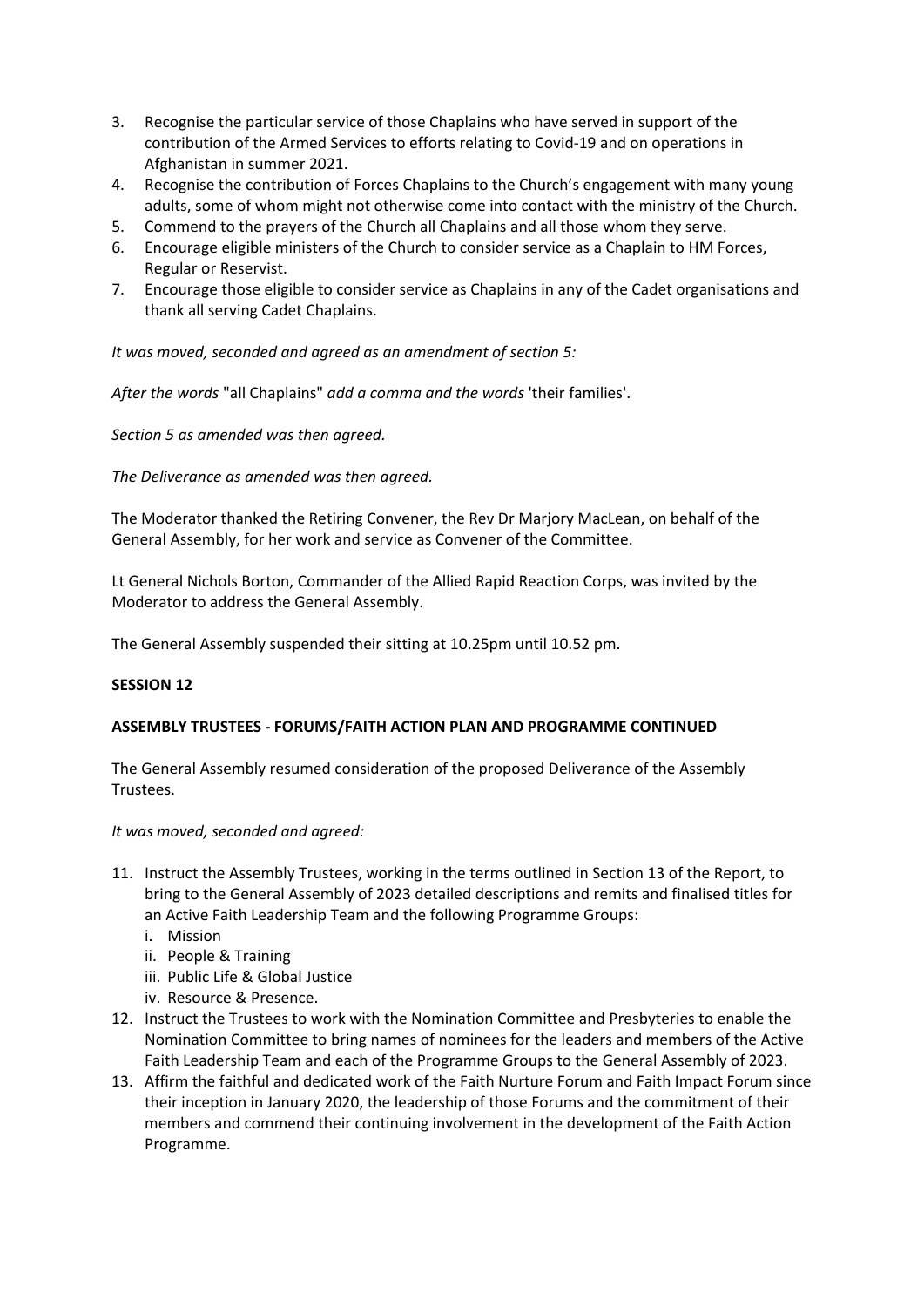14. Instruct the Trustees, working in the terms outlined in Appendix E, Section 9 of the Report, to bring to the General Assembly of 2023 detailed proposals for the Ecumenical Relations Committee and the Theological Forum in relation to the structural arrangements for the Faith Action Programme, whilst retaining their direct accountability to the General Assembly.

# *The Deliverance as amended was then agreed.*

The Moderator thanked the retiring Convener, the Very Rev Dr John Chalmers, on behalf of the General Assembly, for his work and service as Convener of the Assembly Trustees.

# **SOCIAL CARE COUNCIL**

The General Assembly called for the Report of the Social Care Council which was given in by the Rev Thomas Riddell, Convener.

*It was moved, seconded and agreed:*

- 1. Receive the Report.
- 2. Commend the staff for their continued efforts throughout the past year in dealing with the challenges of an ongoing pandemic and give thanks for their dedicated service in Christ's name.
- 3. Note the financial impact of Covid-19 as it has affected occupancy, recruitment, service delivery and fundraising.
- 4. Thank all those who have supported CrossReach over the past year and encourage congregations to adopt CrossReach as a charity of choice for the next year and beyond so that services can be maintained and developed.
- 5. Commend the close collaboration between CrossReach and the Faith Impact Forum in responding to areas of concern to the Church as they impact on wider society and instruct the Faith Impact Forum to continue to work with CrossReach to make representation on issues of national importance including the proposed legislation on a National Care Service; the investment needed to support a net carbon zero target in the care sector; and the policy and funding framework required to tackle Scotland's high level of drugs related deaths.
- 6. Encourage the newly formed Presbyteries to recommit to the Presbytery Pledge at the earliest opportunity and consider how they might work more closely with CrossReach in their congregations and communities as they develop plans for the future.
- 7. Note the concerted efforts already made by CrossReach to deal with the challenges which pose a risk to future operations and endorse the priorities identified by the Board which will help set the conditions for consolidation and growth as part of a missional Church.
- 8. Welcome the investment being made by Scottish Government to ensure that a Living Wage can be paid to all staff within the regulated Adult Care Workforce; thank the Assembly Trustees for their continued commitment to tackling this area of gender inequality and social injustice and encourage the Assembly Trustees and CrossReach Board to continue to push for the necessary resources to ensure parity across the whole workforce.
- 9. Give thanks for the thousands of people who have engaged with CrossReach services over the last year and who have enriched the life of CrossReach by sharing their stories and situations; rejoice in the achievements of those who have worked so hard to overcome personal challenges; commit to hold all who are being supported through the services in prayer.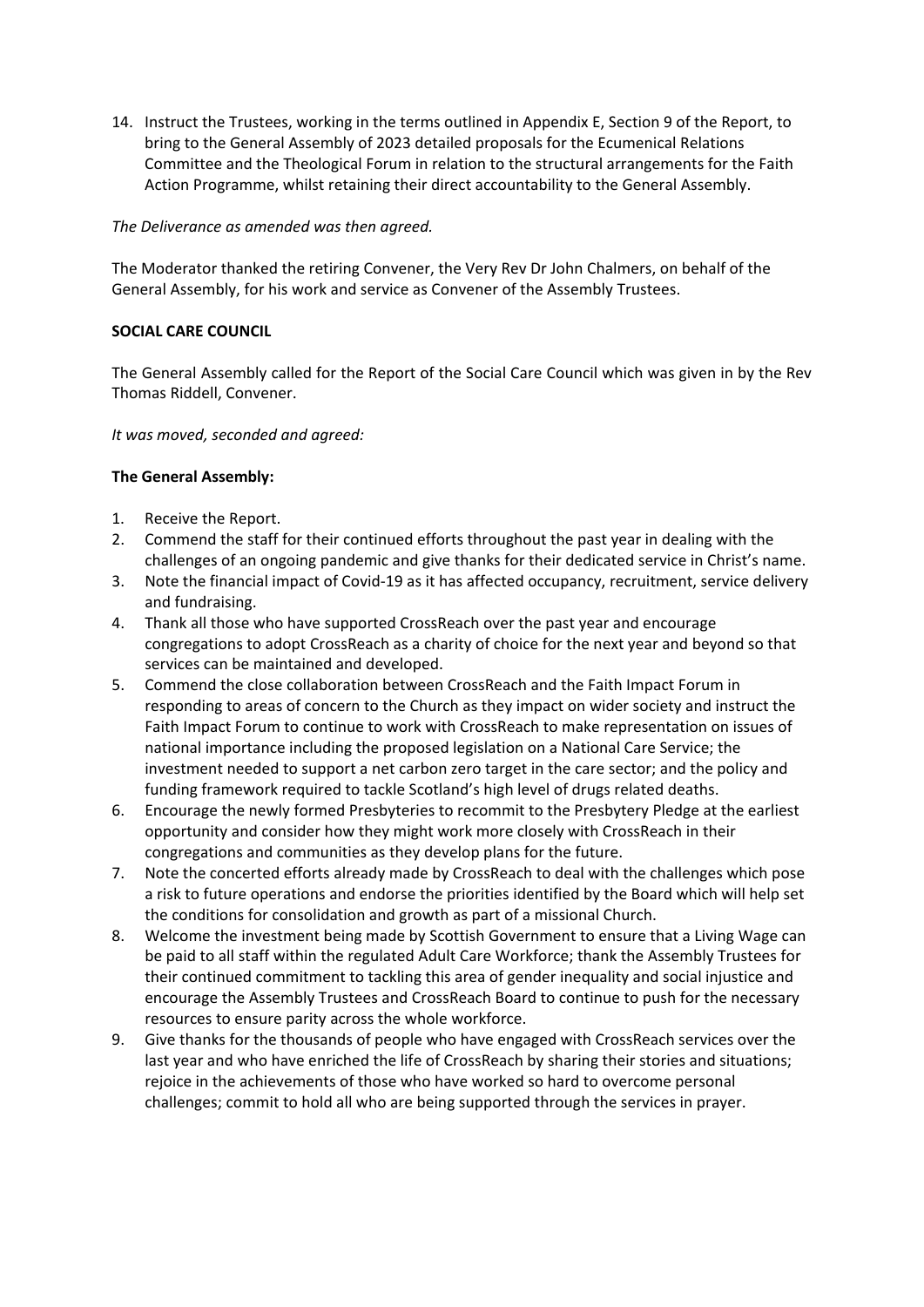The Principal Clerk spoke from personal experience about the human and emotional cost to CrossReach staff resulting from their work, especially during the Covid-19 pandemic. He also praised the care which CrossReach management exercise for their staff.

The Moderator thanked the Convener, the Rev Thomas Riddell, on behalf of the General Assembly, for his report and for the work and dedication of CrossReach staff, particularly over the past two years.

# **CHURCH OF SCOTLAND GUILD**

The General Assembly called for the Report of the Church of Scotland Guild which was given in by Mrs Margaret Muir, National Convener.

*It was moved, seconded and agreed:*

# **The General Assembly:**

- 1. Receive the Report.
- 2. Welcome the Guild's 135th anniversary and acknowledge the significant impact the Guild has had in congregations and in the wider world during that time.
- 3. Commend the Guild on its efforts to maintain contact with and involvement of its membership as they emerge from pandemic restrictions.
- 4. Encourage Presbyteries and Guilds Together Groups to explore ways in which they can work together to support the greater involvement of Guilds in the mission of the Church.
- 5. Commend the further exploration of hybrid methods of meeting to enable wider participation in the national decision-making of the Guild.
- 6. Celebrate the significant number of new members who have joined this year and welcome the establishment of two new Guild branches.
- 7. Welcome new branches where Guilds have come together to provide a vibrant, sustainable local group and commend this approach as a model for future development.
- 8. Congratulate the Guild on the work of its Project Partnership Scheme 2021-24 and recognise the important issues tackled and vital monies raised.

# **IONA COMMUNITY BOARD**

The General Assembly called for the Report of the Iona Community Board which was given in by the Rev Tom Gordon, Convener.

*It was moved, seconded and agreed:*

- 1. Receive the Report.
- 2. Commend the Unlocked programme to congregations, ecumenical partners and other agencies as a model for supporting those in poverty, and call on local and national church leaders to resist those proposed increases in fuel and National Insurance Contributions which most affect those in poverty.
- 3. Urge congregations and all people of goodwill to remember the people of Israel / Palestine in their prayers and to press HM Government and MPs to persuade the international community and the Israeli Government in particular to bring about change in the pursuit of human rights, justice and peace for all in the Holy Land.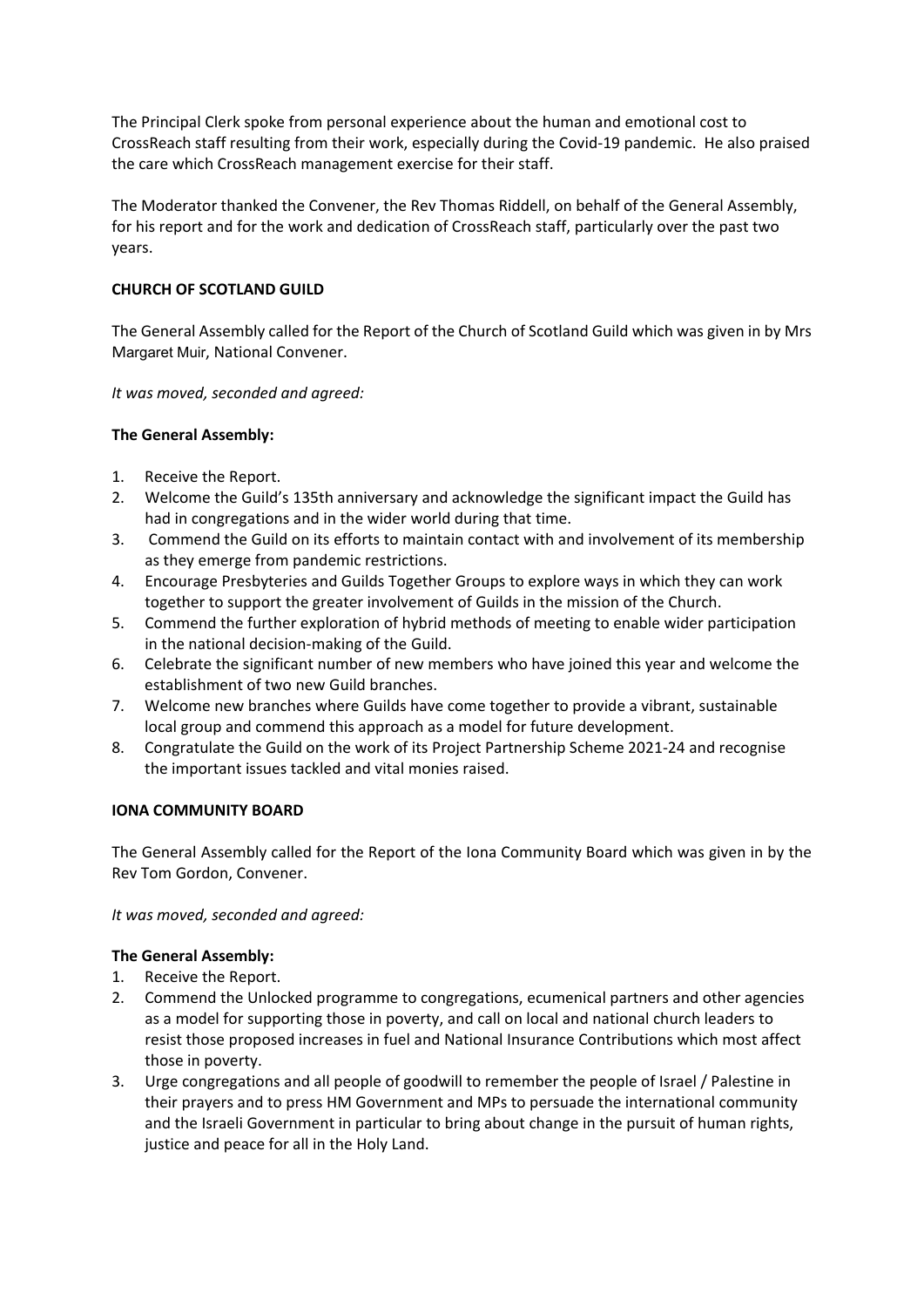4. Call upon all people of goodwill to raise awareness of the historical legacy of slavery, and to support congregations and faith communities in their endeavours to research the historical legacy of slavery in their own areas, particularly in relation to local religious buildings.

The General Assembly suspended their sitting at 12.38pm until 2.00pm.

# **SESSION 13**

# **GENERAL TRUSTEES**

The General Assembly called for the Report of the General Trustees which, in the absence of the Pro-Tem Chair, was given in by Mr Grahame Lees, a Trustee.

# *It was moved and seconded:*

# **The General Assembly:**

- 1. Receive the Report and 2021 Accounts of the General Trustees.
- 2. Welcome progress on the Presbytery Mission Plan Act(Act VIII 2021).
- 3. Welcome:
- (a) the decision to provide 50% of the cost of centrally employed Presbytery Buildings Officers for reformed Presbyteries for three years; and
- (b) the appointments of Presbytery Buildings Officers in Fife and Clyde.
- 4. Remind Financial Boards of their duty to provide a habitable manse and to keep it in a good state of repair and decoration and remind Presbyteries of their oversight obligations in terms of Regulations VII 2007.
- 5. Welcome the proposed Consolidating Act for General Assembly 2023.
- 6. Note that the appointment of the Chair and the Vice-Chair has been delayed due to resignation of the Chair in March 2022.
- 7. Authorise payment of £1,900 to each of Mr Ian Townsend as the Chair and Rev Fiona Mathieson as the Vice-Chair for their services over the past year.
- 8. Note and endorse the position of the General Trustees in relation to ongoing discussions with the Scottish Government about the significant adverse impact on the Church of the Land Reform (Scotland) Act 2016 (Register of Persons Holding Controlled Interest in Land) Regulations 2021.

# *It was moved, seconded and agreed as an amendment of the Deliverance:*

# *Add a new section 5 and renumber:*

5. Instruct Congregations a) to provide a valid Energy Performance Certificate with the Manse Condition Schedule when this is submitted for inspection to Presbytery from December 31st 2022 and b) to ensure the Energy Performance Certificate Rating for the Manse is within Categories A - C by 31st December 2025 as a target date through carrying out any necessary improvements to the building or through the sale and purchase of an approved Manse by that date.

*It was moved, seconded and agreed as an amendment of the Deliverance:*

*Add a new section 5 and renumber:*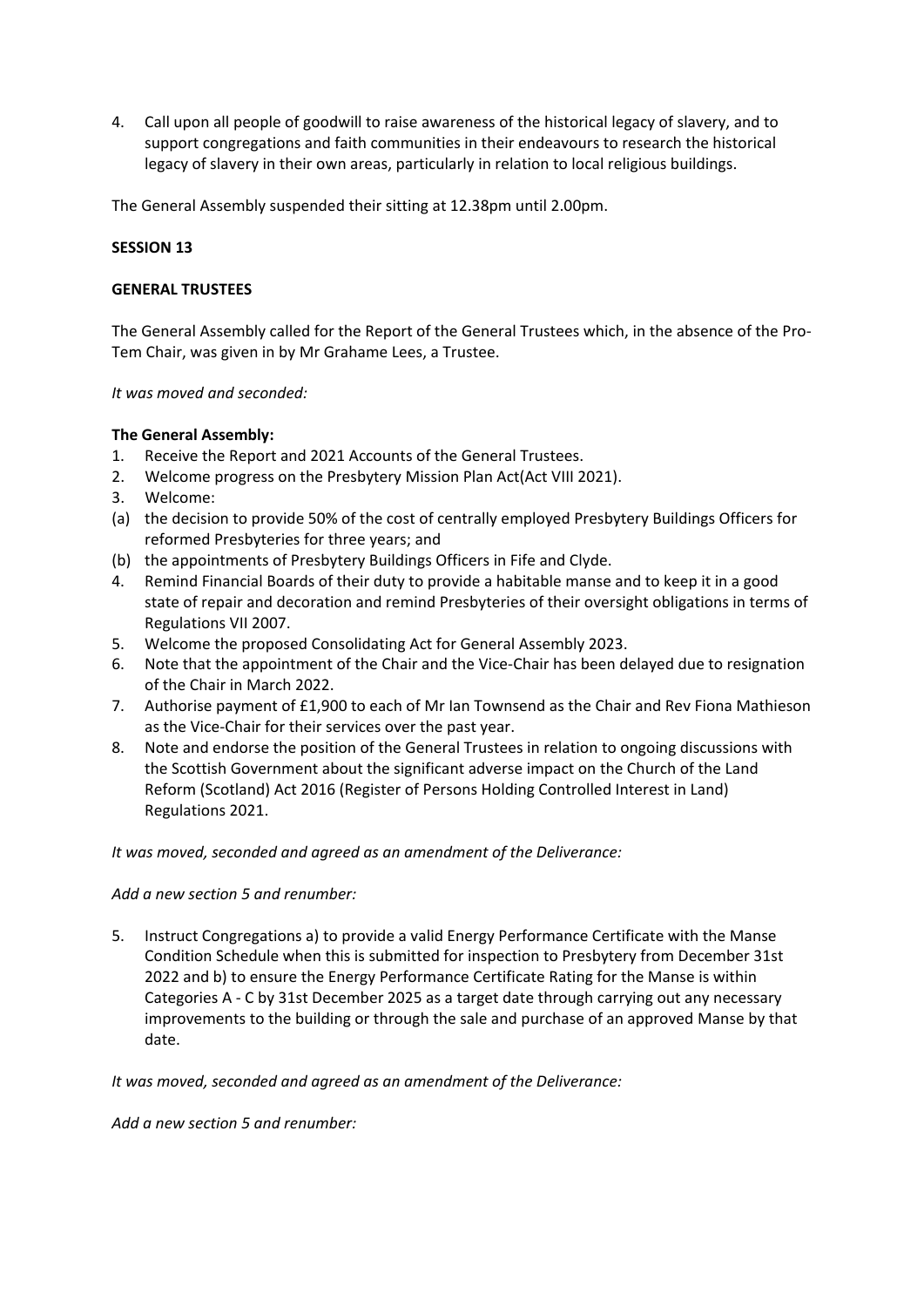5. Instruct the General Trustees and Faith Nurture Forum to work with Presbyteries to help them audit and assess the current stock of manses and other residential properties across the Church in such areas as energy efficiency, provision of services, maintenance to a good standard and future sustainability and to remind Presbyteries of their ongoing responsibility to ensure that where there are concerns around the condition of a manse they should consider what action should be taken, which may include working with the congregation to upgrade or replace said manse.

# *It was moved and seconded (Rev Dr Scott Kirkland):*

# *Add a new section 5 and renumber:*

5. Pass an amendment to the Consolidated Fabric Fund Regulations (Regs VII 1995), paragraph C (1), to insert after the words "the income of the Fund" the words "(other than rental income derived from vacant congregational property)".

The Moderator ruled that the motion (new section 5 (Kirkland)) was not in accordance with Standing Order 56 and the General Assembly agreed to depart from the matter.

*The Deliverance as amended was then agreed.*

# **SAFEGUARDING COMMITTEE**

The General Assembly called for the Report of the Safeguarding Committee which was given in by the Rev Adam Dillon, Convener.

# *It was moved, seconded and agreed:*

- 1. Receive the Report.
- 2. Note the Safeguarding Service Annual Statistical Report and thank all Safeguarding Coordinators for their continued commitment to safeguarding in the Church.
- 3. Note the work being undertaken by the Safeguarding Committee to manage those who pose a risk in Church communities and thank congregational Safeguarding Panels for their work in this area.
- 4. Instruct Ministers (for this purpose to include parish ministers, Interim Ministers, Transition Ministers, Associate Ministers, auxiliary ministers, probationers, OLM, readers, locums, and Armed Forces chaplains), to undertake safeguarding training as prescribed by the Safeguarding Service.
- 5. Instruct Presbyteries to maintain a Presbytery Safeguarding Register and to ensure compliance with the recommended safeguarding training in accordance with the process set out in Appendix 1.
- 6. Note the change of title from Kirk Session Safeguarding Training to Trustee Safeguarding Training and instruct all active charity trustees to attend.
- 7. Instruct Presbyteries and Kirk Sessions to ensure that all those doing regulated work (paid or voluntary) and charity trustees attend refresher Safeguarding Training appropriate to their role no less frequently than every five years.
- 8. Encourage congregations to mark 'Safeguarding Sunday' on Sunday 19th June 2022, or any other suitable Sunday in June.
- 9. Instruct Kirk Sessions and Presbyteries to put in place a Whistleblowing Policy as soon as practicable.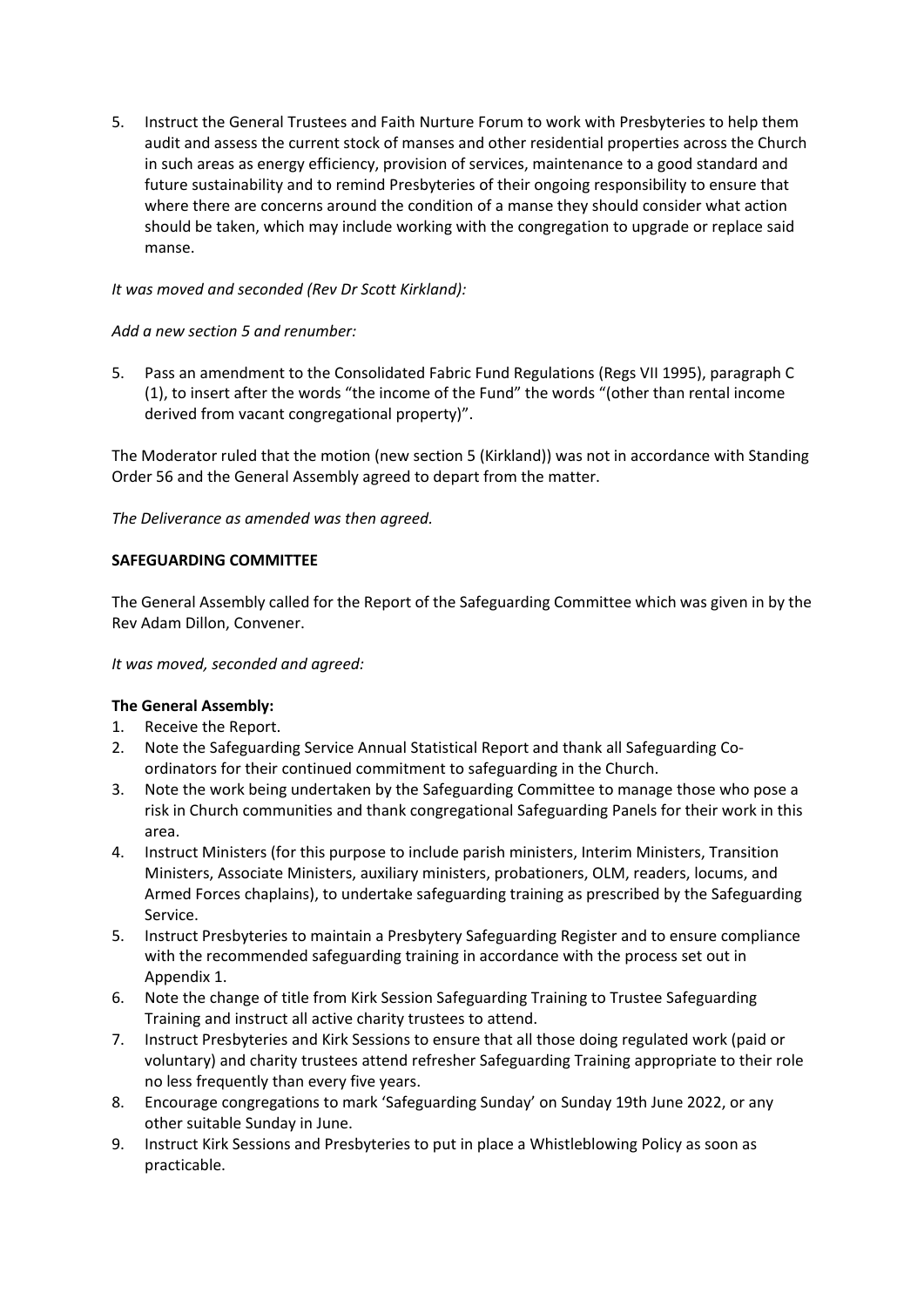- 10. Note the collaborative work with the Communications Department to bring an online Safeguarding Handbook to the Church of Scotland website.
- 11. Note the work of the Survivor Working Group.
- 12. Note the work to bring an online solution to SG7 and SG11.
- 13. Note the updated position in relation to the Disclosure (Scotland) Act 2020.

# **LEGAL QUESTIONS COMMITTEE**

The General Assembly resumed consideration of the proposed Deliverance of the Legal Questions Committee.

*The Deliverance as amended was agreed.*

The General Assembly adjourned at 4.08pm to meet again in this Hall and online via videoconference tomorrow at 9.15am for business, whereof public intimation having been made, the Sederunt was closed with prayer.

> ASSEMBLY HALL and online via video-conference EDINBURGH, 25 May 2022, 4.08pm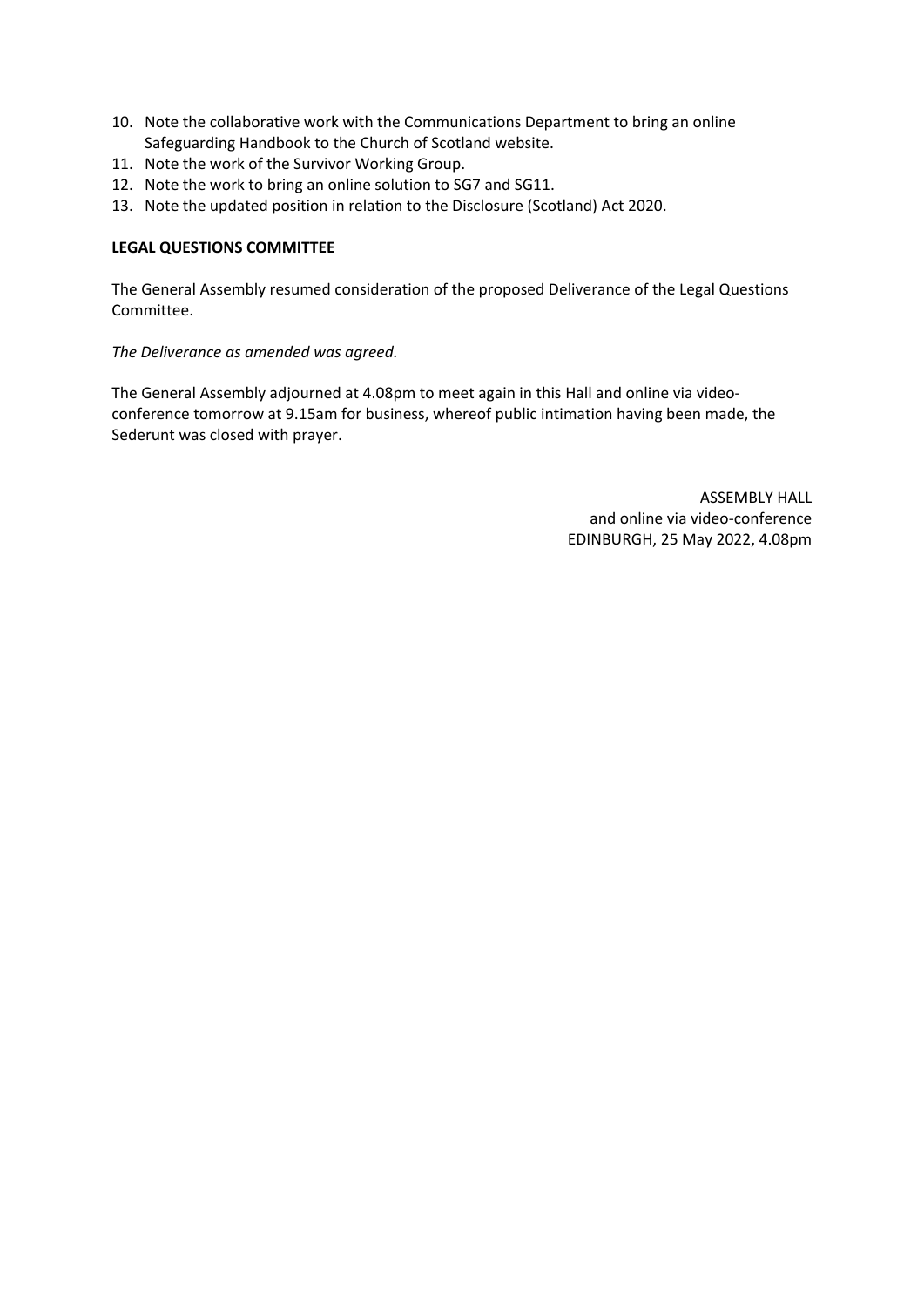# MINUTES OF THE PROCEEDINGS

OF

# THE GENERAL ASSEMBLY

#### OF

# THE CHURCH OF SCOTLAND

# CONVENED AT EDINBURGH, 26 MAY 2022

*At Edinburgh, and within the Assembly Hall, and also via video-conference using Zoom Meetings on the 26th day of May 2022, at 9.15 am.*

# **SESSION 14**

The General Assembly did again convene and was constituted with prayer.

### **PROCEDURE COMMITTEE**

The General Assembly called for the Report of the Procedure Committee which was given in by the Rev Donald McCorkindale, Convener.

The Right Rev and the Rt Hon Lord Sentamu addressed the General Assembly and was thanked by the Moderator.

The Minutes of Sessions 7-10, being available in the Assembly Paper, were submitted and approved.

# **TRUSTEES OF THE CHURCH OF SCOTLAND HOUSING AND LOAN FUND FOR RETIRED MINISTERS AND WIDOWS AND WIDOWERS OF MINISTERS**

The General Assembly called for the Report of the Trustees of the Church of Scotland Housing and Loan Fund which was given in by the Rev MaryAnn Rennie, Chair.

*It was moved, seconded and agreed:*

#### **The General Assembly:**

- 1. Receive the Report.
- 2. Appoint Mrs Barbara Finlayson as a Trustee of the Fund.

The Moderator thanked the retiring Chair, Rev MaryAnn Rennie, on behalf of the General Assembly, for her work and service as Chair of the Housing and Loan Fund.

# **NOMINATION COMMITTEE**

The General Assembly called for the Report of the Nomination Committee which was given in by the Rev Julie Rennick, Convener.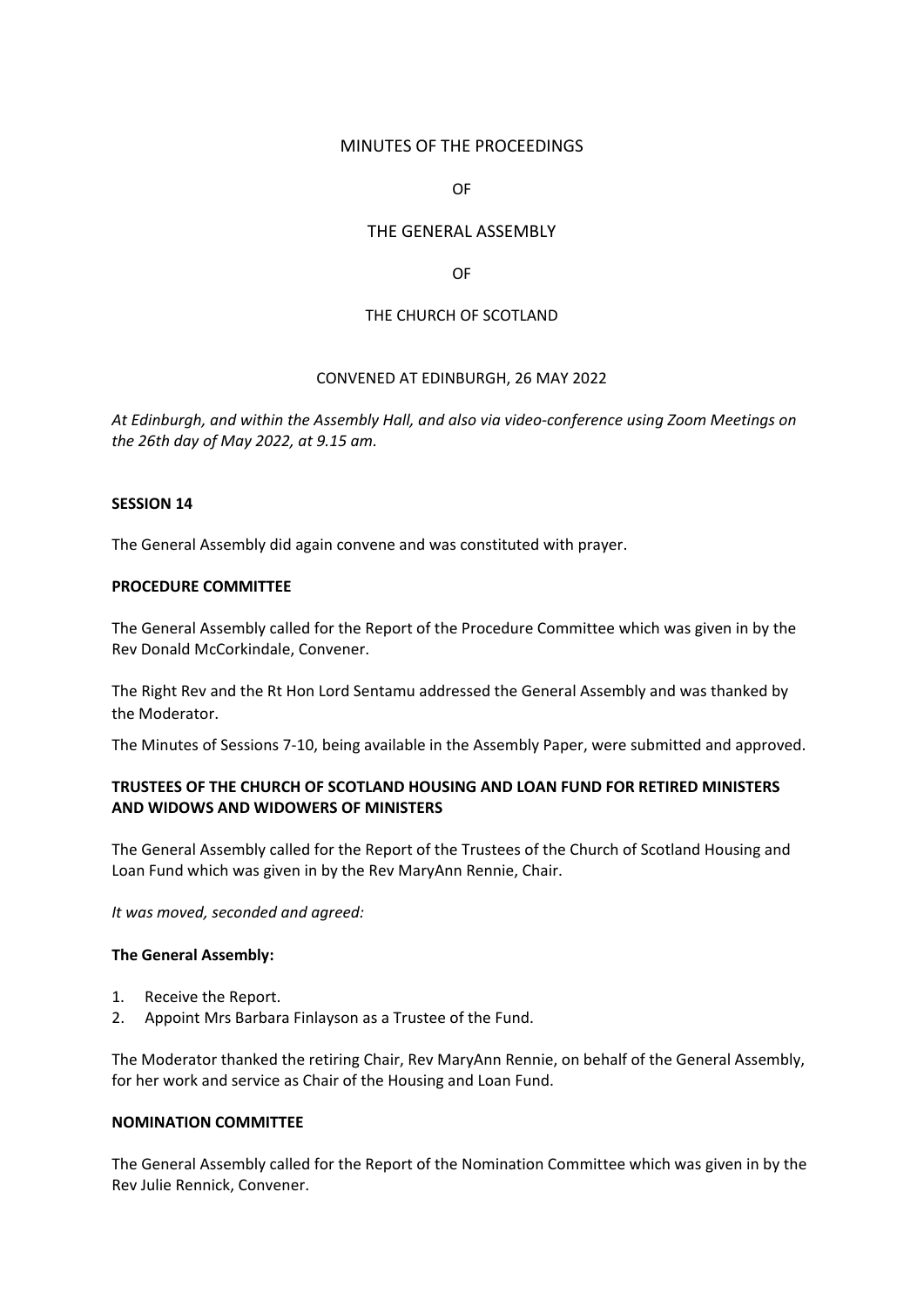### *It was moved and seconded:*

# **The General Assembly:**

- 1. Receive the Report.
- 2. The Standing Committees and each of the Presbyteries are encouraged to invite members of Standing Committees to speak to Presbytery about the benefits of serving the wider Church and subsequently encouraged to generate nominations.
- 3. Make alterations to the Standing Committees of the General Assembly as set forth in the Report.
- 4. Appoint David Di Paola and John Wilson, both solicitors in the Law Dept, as Assessors in terms of the Discipline Act (Act I 2019).
- 5. Reappoint Roddy John MacLeod as a Convener of the Discipline Tribunal.
- 6. Reappoint Ian Miller as a Convener of the Discipline Tribunal.
- 7. Reappoint Richard McFarlane as a Convener of the Judicial Commission.
- 8. Reappoint Morag Ross as a Convener of the Judicial Commission.
- 9. Appoint Kenneth Baldwin as Convener of the Audit Committee.
- 10. Appoint Scott Brown as Convener of the Chaplains to Her Majesty's Forces Committee.
- 11. Appoint Ross Blackman as Convener of the Ecumenical Relations Committee.

The General Assembly agreed that certain Standing Orders should be suspended and/or amended to allow the alterations to Standing Committees of the General Assembly set out in section 3, sections 5-8 and new section 12 of the Deliverance to be made: Theological Forum (Standing Order 118); Appointment to Legal Bodies (Standing Order 122); and special dispensation to allow the appointment proposed in the new section 12.

*It was moved, seconded and agreed as an amendment of section 3 of the proposed Deliverance:*

*Add at the end:*

subject to the following further alterations:

*Add:*

# **Chaplains to HM Forces Committee**

*Vice-Convener* Appointed Andrew Tait (London Crown Court) *Minister resigned* Alen McCulloch May 2022 *Member resigning* Andrew Tait

# **Faith Impact Forum**

*Minister resigned* Peter Nimmo Apr 2022 *Member Appointed* Tom Burnham Apr 2022 (Earlston)

# **Appointment to Legal Bodies**

**- Mission Plan Review Group** *Member Appointed* David Watt (Airdrie New Wellwynd) *Member Appointed* Grant Gordon (Edinburgh: Currie)

#### **Theological Forum**

*Member Appointed* Pamela Kennedy (Peebles St Andrew's Leckie)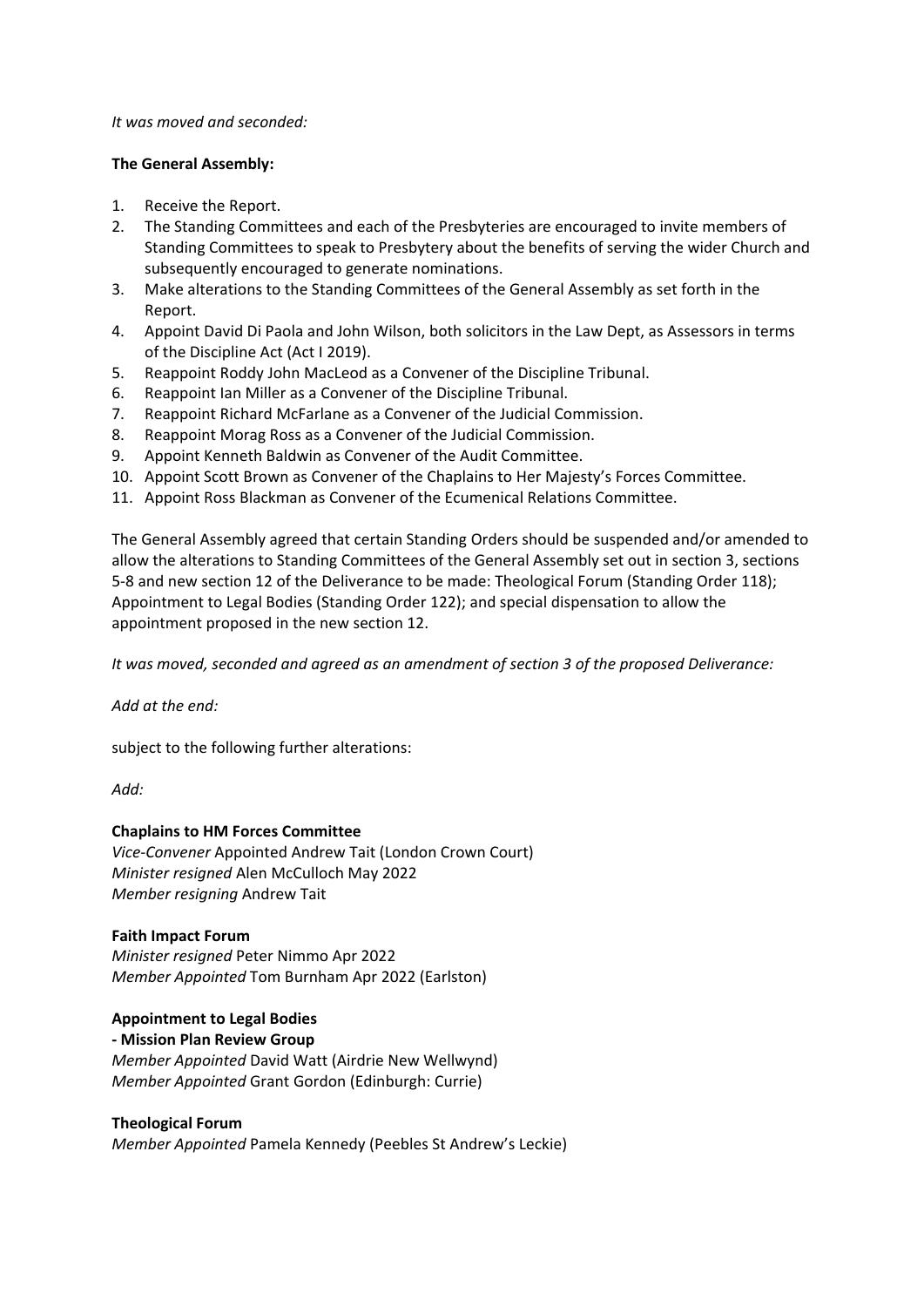*Section 3 as amended was then agreed.*

*It was moved, seconded and agreed as an amendment of the Deliverance:*

*Add a new section 12:*

12. Approve the appointment of the Rev Dr Karen Campbell as a member of the Faith Nurture Forum until the General Assembly of 2023.

*The Deliverance as amended was then agreed.*

### **SELECTION COMMITTEE**

The General Assembly called for the Report of the Selection Committee which was given in by the Rev Eleanor McMahon, Convener.

*It was moved, seconded and agreed:*

# **The General Assembly:**

- 1. Receive the Report.
- 2. Appoint the following three persons to serve in terms of the group appointed under the new section 3 of the Supplementary Report of the Faith Nurture Forum:

Rev Richard Baxter, Transition Minister (Glasgow: Wellington) Ms Sheena MacFarlane OBE, Elder (Port Glasgow: New) Mr David Watt, Elder (Airdrie: New Wellwynd)

The General Assembly suspended their sitting at 10.34am until 10.59am.

#### **DECEASED MINISTERS, MISSIONARIES AND DEACONS**

The General Assembly called for the Report anent Deceased Ministers, Missionaries and Deacons, which was given in by The Lord Wallace of Tankerness, Convener, as follows:

# **DATE OF DEATH**

| 2020     |                |                                                                                                       |
|----------|----------------|-------------------------------------------------------------------------------------------------------|
| July     | 14             | Rev Prof Douglas William (Bill) David Shaw, formerly Principal of St Mary's<br>College, St Andrews    |
| December | $\overline{1}$ | Rev Eric John Wright, formerly of Glasgow: St George's-Tron as Associate Minister                     |
| 2021     |                |                                                                                                       |
| May      | 29             | Rev David James Hebenton, formerly of Ayton & Burnmouth linked with<br>Grantshouse Houndwood & Reston |
| June     | $\mathbf{1}$   | Rev William Stuart Dunn, formerly of Motherwell: Crosshill                                            |
|          | 12             | Rev William Abernethy, formerly of Glenrothes: St Margaret's                                          |
|          | 17             | Rev John Minto Lloyd, formerly of Glasgow: Croftfoot                                                  |
| July     | 17             | Rev John William Stirling Brown, formerly of Cromar                                                   |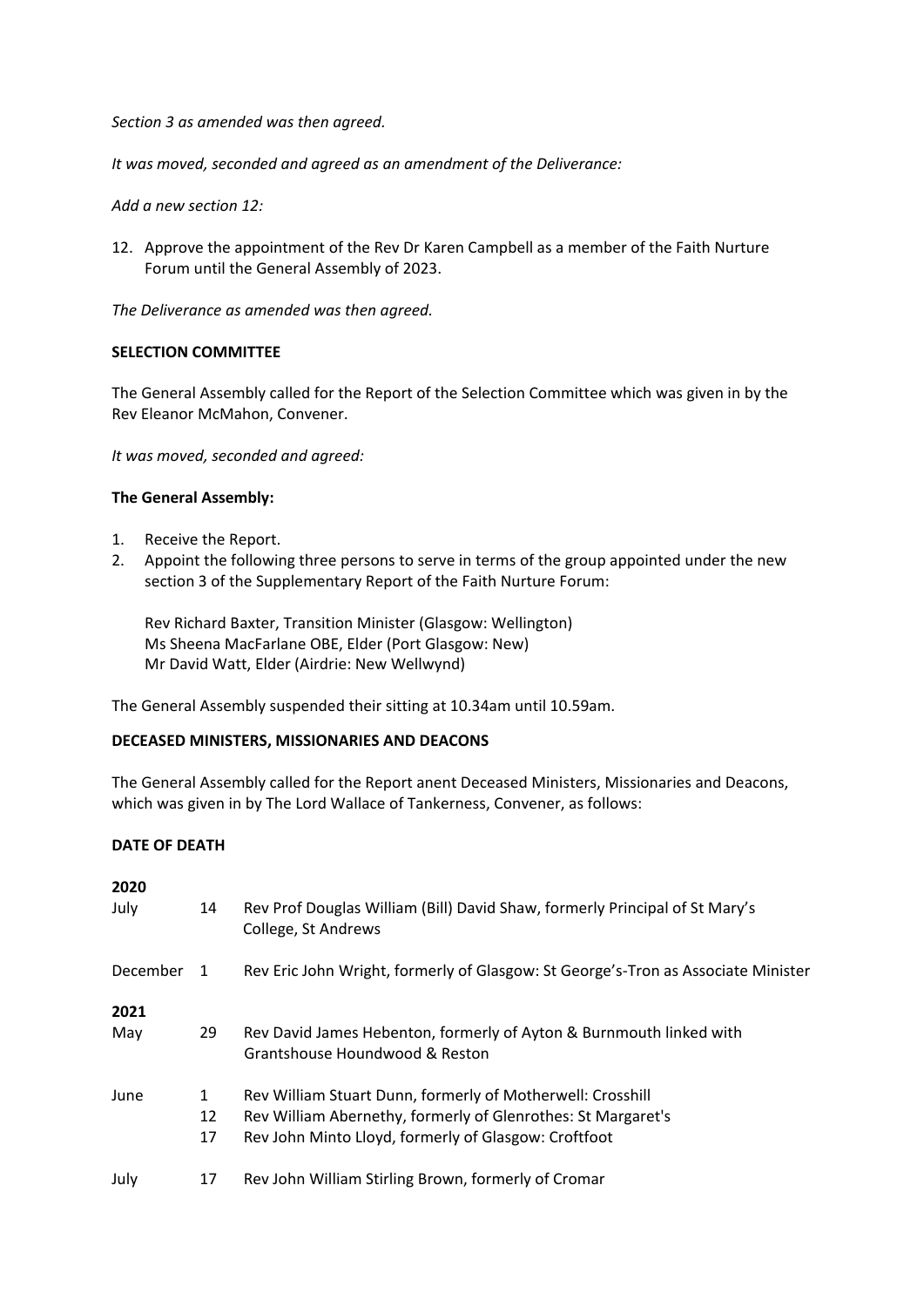|              | 22                                   | Rev Robert Stewart Hynd, formerly Senior Chaplain, Army                                                                                                                                                                                                                                                                                                                                                                                     |
|--------------|--------------------------------------|---------------------------------------------------------------------------------------------------------------------------------------------------------------------------------------------------------------------------------------------------------------------------------------------------------------------------------------------------------------------------------------------------------------------------------------------|
| August       | 6<br>14<br>24                        | Rev James Sharp, latterly Ordained Local Ministry in the International Presbytery<br>Rev Margaret Alison Muir, formerly of Glencaple linked with Lowther<br>Rev Stephen Palit, formerly of Dundonnell                                                                                                                                                                                                                                       |
| September 10 | 11<br>30                             | Rev Ewen Sinclair Nicoll, formerly of Arrochar linked with Luss<br>Rev Kenneth Boath Wood Warner, formerly of Halkirk & Westerdale<br>Rev Catherine McLaughlin, formerly of Ordained Local Ministry at Glasgow:<br>Kelvinbridge                                                                                                                                                                                                             |
| October      | 3<br>8<br>10<br>15<br>26             | Rev James Mitchell Annand, formerly of Lockerbie: Dryfesdale<br>Miss Marion Nelson Conacher, formerly Missionary in Tilda, India<br>Rev William Welsh Halliday Baird formerly of Patna linked with Waterside &<br>Lethanhill<br>Rev John William Morrison Cameron, formerly of Edinburgh: Liberton<br>Rev John Deas Whiteford, formerly of Newlands: South                                                                                  |
| November     | 27                                   | Rev Garden William Murray Ritchie, formerly of Ardersier linked with Petty                                                                                                                                                                                                                                                                                                                                                                  |
| December     | 11<br>12<br>21<br>31                 | Rev William Grainger Allan, formerly of Kirkcudbright: St Cuthbert's<br>Miss Sheila Alice Moyes DCS, formerly General Secretary, Scottish Council, YWCA<br>Rev George Strachan Cowie, latterly Presbytery Clerk of Glasgow<br>Rev Thomas Legerwood Clark, formerly of Orphir linked with Stenness                                                                                                                                           |
| 2022         |                                      |                                                                                                                                                                                                                                                                                                                                                                                                                                             |
| January      | 8<br>$\overline{2}$<br>9<br>15<br>15 | Rev William Shackleton, formerly of Greenock: Wellpark West<br>Dr Peter Ford Green, formerly of Foreign Mission: Kenya<br>Rev Professor John Frederick Adam Sawyer, formerly Professor, Religious Studies,<br><b>Lancaster University</b><br>Very Rev Dr John Hedley McIndoe, formerly of London: St Columba's linked with<br>Newcastle: St Andrew's<br>Rev Ronald Stanley Seaman, formerly of Dornock                                      |
|              | 15<br>18<br>18<br>19<br>21<br>25     | Rev David James Ferguson, formerly of Bellie linked with Speymouth<br>Rev Hamish Kirkpatrick Fleming, formerly of Banchory: Ternan East<br>Rev Dr Henry Norwell Chisholm, formerly of Grand Bahama with Overseas Council<br>Rev Alexander Whiteford, formerly of Ardersier linked with Petty<br>Dr Derek Gavin Doyle, formerly Foreign Missions: South Africa<br>Rev James Henry Dunn Craig Drysdale, formerly of Blackbraes and Shieldhill |
|              | 27<br>31                             | Rev Ian Walker, formerly of Rutherglen: Wardlawhill<br>Miss Helen Thom DCS, formerly of Tynecastle School, Edinburgh                                                                                                                                                                                                                                                                                                                        |
| February     | $\mathbf{1}$                         | Rev Jeffrey Maurice Mead, formerly of Kirkinner linked with Mochrum linked with<br>Sorbie                                                                                                                                                                                                                                                                                                                                                   |
|              | 5<br>7<br>14<br>15                   | Rev Laurie Young Gordon, formerly of Aberdeen: John Knox<br>Rev William Douglas Hamilton, formerly of Greenock: Westburn<br>Rev Robert Farrell Duncan, formerly of Lochgelly: St Andrew's<br>Rev Alexander Grainger Stoddart formerly of Meldrum and Bourtie                                                                                                                                                                                |
|              | 22                                   | Mr Robert Trimble DCS, formerly of Kirkcaldy: Templehall                                                                                                                                                                                                                                                                                                                                                                                    |
|              | 23                                   | Rev Thomas Pryde Heggie, formerly of Nairn: Old                                                                                                                                                                                                                                                                                                                                                                                             |
|              | 28                                   | Rev James Alexander Rettie, formerly of Melness & Tongue                                                                                                                                                                                                                                                                                                                                                                                    |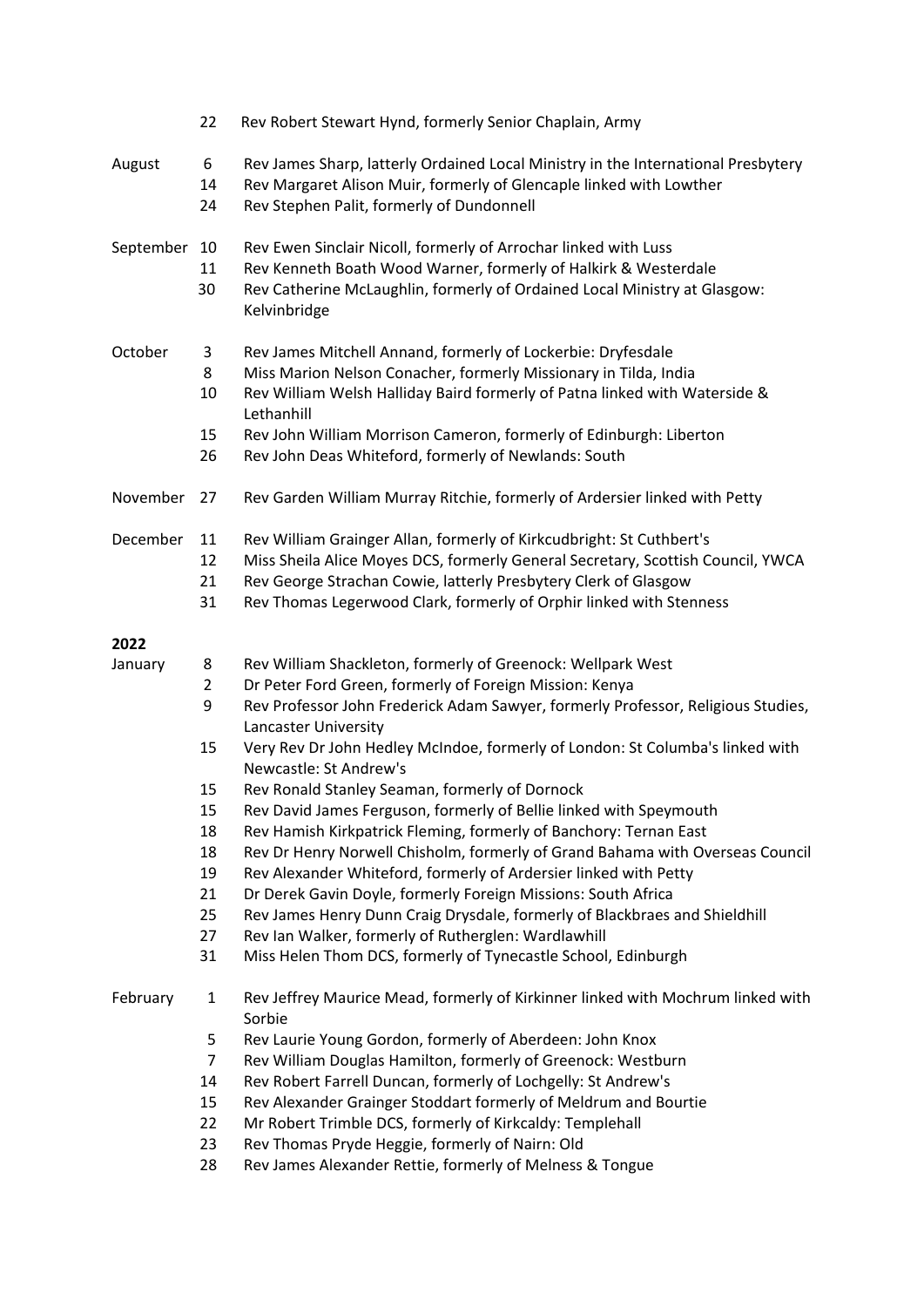- March 4 Rev Dr John Urquhart Cameron, formerly of Dundee: Broughty Ferry St Stephen's and West
	- 5 Rev Malcolm MacLeod, formerly of Rutherglen: Old
	- 11 Rev Dr Thomas Gracie Macfarlane, formerly of Glasgow: South Shawlands
	- 22 Rev Peter Kenneth Elston, formerly of Dalgety
	- 28 Rev Peter Mitchell Gordon, formerly of Airdrie: West
- April 5 Rev Isabel Helen Whyte, formerly Chaplain at Queen Margaret Hospital, Dunfermline
	- 17 Rev Duncan James McGregor, formerly of Channelkirk linked with Lauder Old
	- 20 Mrs Agnes Tait DCS, formerly of East Kilbride: Greenhills and East Kilbride: Moncrieff
- May 5 Rev Eric Gordon Milton, formerly of Blairdaff linked with Chapel of Garioch
	- 11 Rev Moira Grace MacCormick, formerly of Buchlyvie linked with Gartmore
	- 11 Rev James Forsyth, formerly of Fearn Abbey and Nigg: Chapelhill

The General Assembly, upstanding, were led in prayer by the Lord Wallace of Tankerness.

### **ASSEMBLY BUSINESS COMMITTEE**

The General Assembly resumed consideration of the proposed Deliverance of the Assembly Business Committee.

### *It was moved and seconded as an amendment of the Deliverance in the print:*

*Add a new section 9 and renumber:*

9. Instruct the Assembly Business Committee and the Legal Questions Committee jointly to determine appropriate arrangements for the meeting of the General Assembly from Saturday 20 May 2023, to be held in Edinburgh in person and with online participation.

*It was moved and seconded as a countermotion to the proposed new section 9:*

*Add a new section 9 and renumber:*

9. Instruct the Assembly Business Committee and the Legal Questions Committee jointly to conduct a critical review of the hybrid arrangements for the 2022 General Assembly and report to the General Assembly of 2023, which will meet in person only in Edinburgh on Saturday 20 May 2023.

*On a vote being taken there voted For the motion 344 and For the counter-motion 30 and the motion carried.* 

*The new section 9 was then agreed.*

*It was agreed to treat the motion as an additional section of Deliverance in the Report of the Assembly Business Committee.*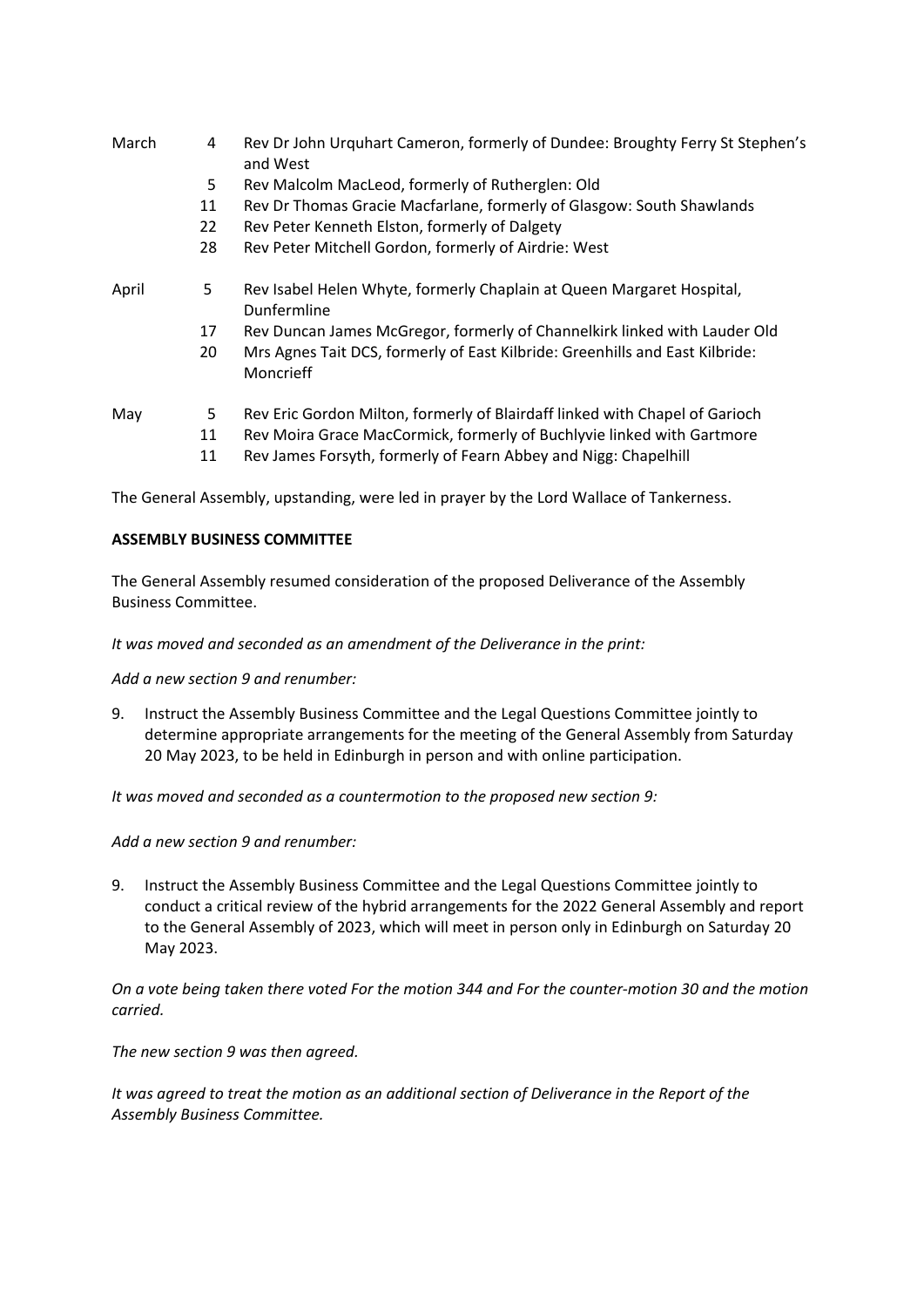Rev Michael Goss requested that thanks be recorded to the Rev Donald McCorkindale, members of the Assembly Business Committee and to the technical teams for their hard work in relation to the running of this year's General Assembly.

The General Assembly passed an Act appointing the next General Assembly to meet on Saturday 20 May 2023.

The General Assembly closed its session with prayer at 12.02pm, subject to intimating that it will meet again in this Hall and online via video-conference this afternoon at 2.00pm.

# **SESSION 15**

The General Assembly did again convene and was constituted with prayer.

### **DECEASED MINISTERS, MISSIONARIES AND DEACONS**

The Report anent Deceased Ministers, Missionaries and Deacons was given in again by The Lord Wallace of Tankerness, Convener, to ensure that all who wished to hear it had that opportunity.

### **INTRODUCTION OF NEXT PRINCIPAL CLERK**

The next Principal Clerk, the Rev Fiona E Smith, was introduced and she took the oath de fideli. The Moderator offered prayers for Mrs Smith and her ministry.

The Moderator then offered thanks for the work of the outgoing Principal Clerk, the Rev Dr George J Whyte, who addressed the Assembly and was warmly applauded.

The Minutes of Sederunts not yet submitted were held as read and approved.

#### **REPORT ON PRINTING OF ACTS**

The General Assembly called for the Report of the Committee on Commissions as to the Printing of the Acts of the General Assembly which was given in by the Principal Clerk, and it was remitted to the Committee on Commissions under Standing Order 26 to revise and print the Acts.

#### **PROTESTATIONS**

Protestations were called for but none was taken.

The Clerks were appointed a Committee to revise the Minutes.

The General Assembly passed an Act appointing the Commission of Assembly in terms of Act VI 1997.

The following people were presented to the General Assembly:

GENERAL TRUSTEES *New Staff Members:* David Gillan, Presbytery Buildings Officer, Presbytery of Fife Jamie McNamara, Presbytery Buildings Officer, Presbytery of Clyde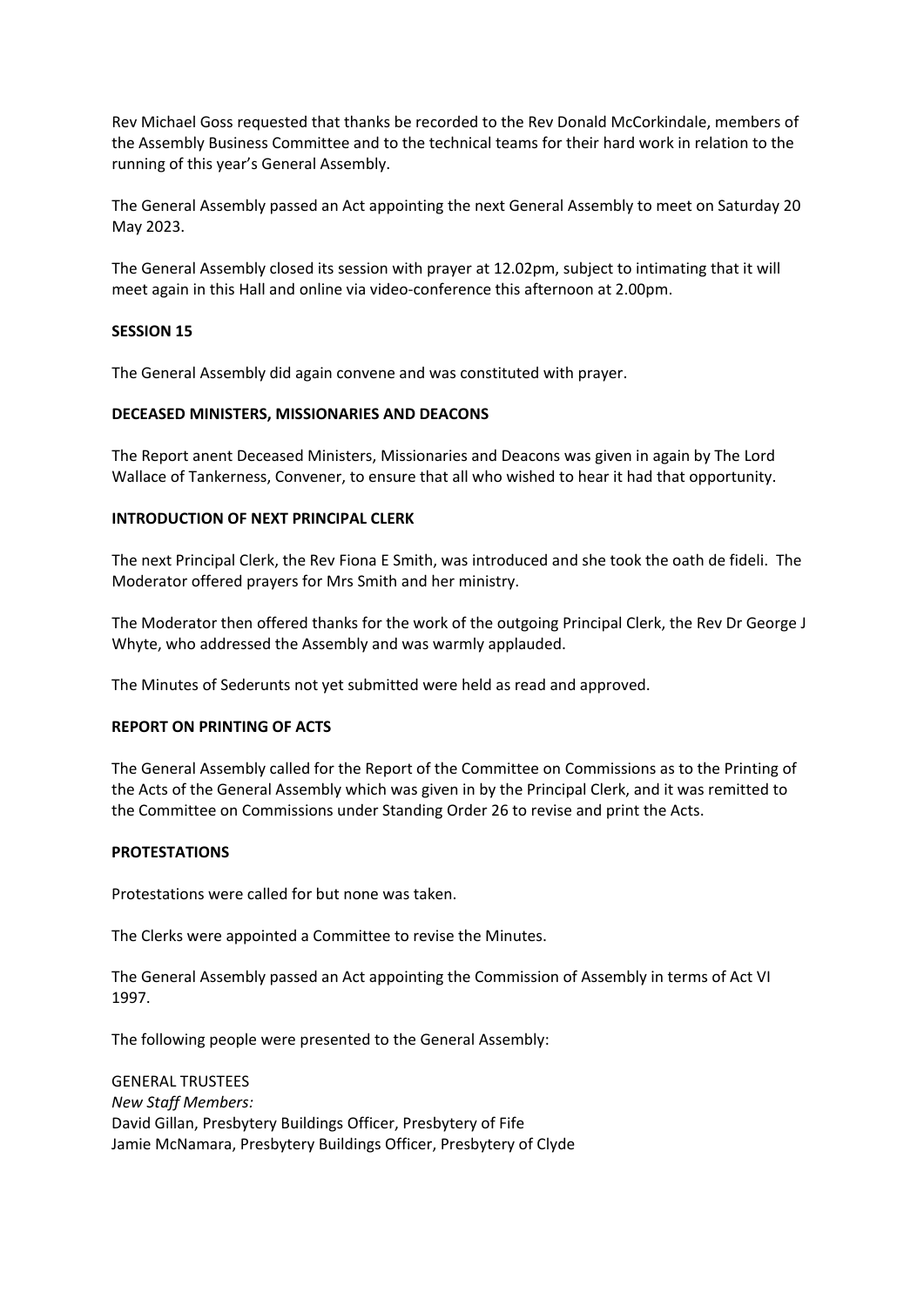IT DEPARTMENT *New Staff Member:* Richard MacLennan, Head of IT

LAW DEPARTMENT *New Staff Members:* Helen Lapinskie, Senior Administrator John Wilson, Solicitor

STEWARDSHIP AND FINANCE *New Staff Members:* Suzanne Nolte, Payroll and Accounting Manager Katherine Southern, Stewardship Consultant

*Retiring Staff Member:* Margot Robertson, Stewardship Consultant

THE CHURCH OF SCOTLAND GUILD *Retiring Staff Member:* Iain Whyte, General Secretary

#### FAITH NURTURE FORUM

*Ministers recently inducted and introduced to their first charge or appointment:* Rev Dr Amy Bender, Keith: North Newmill Boharn & Rothiemay Rev Dr Urzula Glienecke, Associate Chaplain at Edinburgh University Rev Dewald Louw, Alves & Burghead linked with Kinloss & Findhorn Rev Timothy Mineard, Barrhead: St Andrews Rev Sarah Smith, Stonehaven: Carronside Rev Gillian Rooney Glasgow: Orchardhill

*Recently Appointed Ministries Development Staff:* Mrs Shona Barakat, Montrose: Old & St Andrew's Mrs Sandra Davie, Glenrothes: St Margaret's Mrs Susan Graham, Glasgow: Sherbrooke Mosspark Mrs Susan Johnstone, Glasgow: Castlemilk Mrs Catriona Milligan, Glasgow: Gorbals

#### *Ordained Local Ministers*

Rev David Galbraith, Maryculter Trinity Rev Heather Gourlay, Rural Ministry in Angus Presbytery Rev Nikki Kirkland, Edinburgh: St Nicholas Sighthill

#### *Recently Retired Ministers:*

Rev John Brewster, East Kilbride: Greenhills Rev Klaus O F Buwert, Muthill l/wTrinity Gask & Kinkell Rev John A Cowie, Edinburgh: Stockbridge Rev Howard R Hudson, Glasgow: Bridgeton St Francis in the East Rev A Scott Marshall, Abercorn l/w Pardovan Kingscavil & Winchburgh Very Rev Dr Angus Morrison, Orwell & Portmoak Rev John M Povey,Kirk of Calder